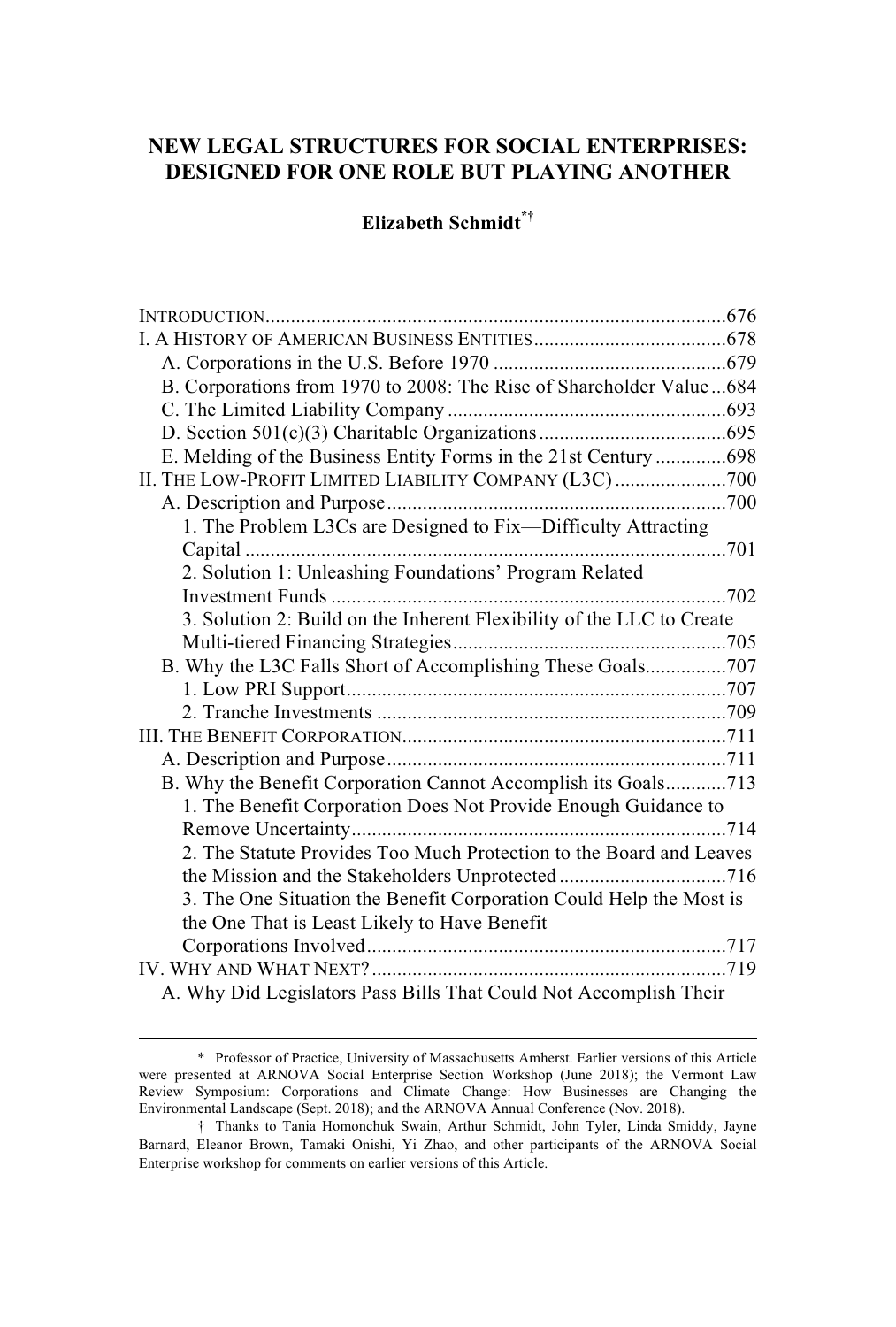| C. How Are These Business Entities Playing a Part in the Conversation |  |
|-----------------------------------------------------------------------|--|
|                                                                       |  |
|                                                                       |  |
|                                                                       |  |
| 3. Evidence That Socially Conscious Business Behavior Pays Off        |  |
|                                                                       |  |
|                                                                       |  |
|                                                                       |  |
|                                                                       |  |

#### INTRODUCTION

In 2008, as the Great Recession was unfolding,<sup>1</sup> state legislatures began to recognize that business entities need not focus entirely on profitseeking. The tiny state of Vermont led this change, recognizing the lowprofit limited liability company (L3C).<sup>2</sup> Two years later, Maryland passed benefit corporation legislation.<sup>3</sup> Although quite different in ways that this Article will explore later, both business entities stress the importance of pursuing social goals along with profit-making ones.<sup>4</sup>

By 2018, thirty-seven states and the District of Columbia had passed some form of dual-purpose (i.e., social and profit-making) business legislation, 5 and approximately 7,000 businesses were organized as either L3Cs or benefit corporations<sup>6</sup>—the two most prominent of these new

<sup>1.</sup> Justin Lahart, *The Great Recession: A Downturn Sized Up*, WALL ST. J. (July 28, 2009), https://www.wsj.com/articles/SB124874235091485463.

<sup>2.</sup> *See* VT. STAT. ANN. tit. 11, § 4162 (2019) (recognizing requirements for a low-profit limited liability company).

<sup>3.</sup> MD. CODE ANN., CORPS. & ASS'NS § 5-6C-01 (West 2019).

<sup>4</sup>*. See infra* Part II.A (outlining the purposes of the low-profit limited liability corporation); *see infra* Part III.A (outlining the purposes of the benefit corporation).

<sup>5.</sup> *Status Tool*, SOC. ENTERPRISE L. TRACKER, http://socentlawtracker.org/#/map (last visited Apr. 27, 2019). In addition to L3Cs and benefit corporations, four states have a social purpose corporation (Washington, California, Florida, and Texas) and three recognize the benefit limited liability company. *Id.* For other sites that track social enterprise legislation, see *State by State Status of Legislation*, BENEFIT CORP., http://benefitcorp.net/policymakers/state-by-state-status (last visited Apr. 27, 2019) [hereinafter *Status*, BENEFIT CORP.]; *Laws*, AM. FOR COMMUNITY. DEV., http://americansforcommunitydevelopment.org/laws/ (last visited Apr. 27, 2019) [hereinafter *L3C Laws*].

<sup>6.</sup> *Find a Benefit Corp*, BENEFIT CORP., https://benefitcorp.net/businesses/find-a-benefit-corp (last visited Apr. 27, 2019) [hereinafter *Find a Benefit Corp*, BENEFIT CORP.] (providing a list of nearly 5,400 benefit corporations as of Apr. 27, 2019); *What is an L3C?*, INTERSECTOR PARTNERS, L <sup>3</sup>C, https://www.intersectorl3c.com/l3c (last visited April. 27, 2019) (tallying a total of 1,651 L3C's organized in Vermont, Michigan, Wyoming, Utah, Oglala Sioux Tribe, Illinois, North Carolina, Louisiana, Maine, Rhode Island, and Navajo Tribe as of April 27, 2019).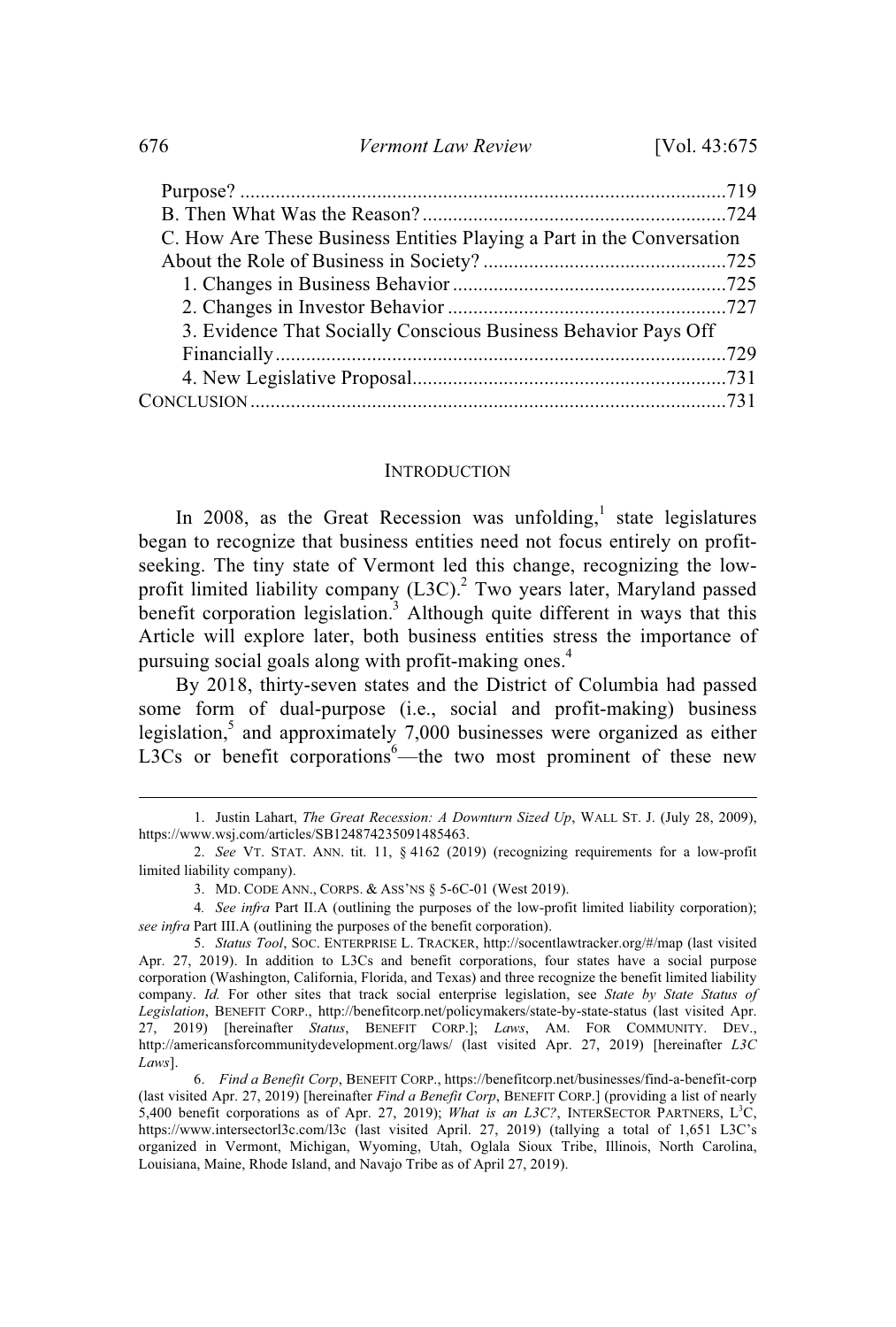business forms. Some of these businesses, such as Patagonia, Plum Organics, and King Arthur's Flour are quite prominent, $^7$  and proponents of these forms can justifiably tout these successes.<sup>8</sup>

And yet, 7,000 businesses formed as L3Cs and benefit corporations is a drop in the bucket compared to the thirty million businesses currently operating in the U.S. $9$  If widespread adoption is the definition of success, these new business forms have not yet lived up to their billing. One possible reason that so few businesses have organized as L3Cs and benefit corporations is that the legislation that created these new forms was not designed to effectively solve the problems they were meant to address.<sup>10</sup> Over the years, scholars and other legal experts have suggested changes to these statutes, but no major substantive changes have been enacted into  $\lambda$ law.<sup>11</sup> As a result, we are left with statutes that are little more than statements of intent.

9. *Quick Facts United States*, U.S. CENSUS BUREAU, https://www.census.gov/quickfacts/fact/table/US/PST045217 (last visited Apr. 27, 2019) (calculating that in 2016, the U.S. had 7,757,807 businesses with employees and 24,813,048 without employees).

10*. See infra* Parts II–III (outlining why the L3C and public benefit corporations have failed to achieve their goals).

<sup>7</sup>*. Find a Benefit Corp*, BENEFIT CORP., *supra* note 6.

<sup>8</sup>*. See, e.g*., Kate Cooney et al., *Benefit Corporation and L3C Adoption: A Survey*, STAN. SOC. INNOVATION REV. (Dec. 5, 2014), https://ssir.org/articles/entry/benefit corporation and l3c\_adoption\_a\_survey# (explaining that "benefit corporation legislation is quickly spreading across the country," and "at least one study suggests a link" between benefit corporations and "the presence of a larger green economy"); Michael Vargas, *The Next Stage of Social Entrepreneurship: Benefit Corporations and the Companies Using This Innovative Corporate Form*, AM. B. ASS'N (Sept. 19, 2018), https://www.americanbar.org/groups/business\_law/publications/blt/2016/07/01\_vargas/ (highlighting the various impacts of benefit corporations).<br>9. *Ouick Facts United State* 

<sup>11.</sup> For examples of these suggestions, see DANA BRAKMAN-REISER & STEVEN A. DEAN, SOCIAL ENTERPRISE LAW: TRUST, PUBLIC BENEFIT, AND CAPITAL MARKETS 68–69 (2017) (suggesting that the current L3C statutes would benefit from adding a prioritization mandate); John Tyler et al., *Producing Better Mileage: Advancing the Design and Usefulness of Hybrid Vehicles for Social Business Ventures*, 33 QUINN. L. REV. 235, 290 (2015) [hereinafter Tyler, *Producing Better Mileage*] (proposing a new entity called the Social Primacy Company, which "expressly embeds fiduciary duties consistent with the pursuit of the specified social purpose(s) adopted by the entity that can be neither contracted around nor waived"); Ofer Eldar, *The Role of Social Enterprise and Hybrid Organizations*, 2017 COLO. BUS. L. REV. 92, 190 ("The core of the following reform proposal is to shift the focus of legal hybrid forms from organizations with mixed missions to firms that commit to transacting with disadvantaged groups . . . ."); Cassady Brewer, *Seven Ways to Strengthen and Improve the L3C*, 25 REGENT U. L. REV. 329, 331–32 (2013) (proposing "seven relatively simple but impactful changes to the L3C" that "are designed to strengthen and improve the L3C with respect to its use by tax-exempt organizations"); J. William Callison, *Putting New Sheets on a Procrustean Bed, How Benefit Corporations Address Fiduciary Duties, the Dangers Created, and Suggestions for Change*, 2 AM. U. BUS. L. REV. 85, 111–13 (2012) (arguing that hybrid entities could be improved by either allowing them to "organize as limited liability companies, which permit contractually tailored for-profit and nonprofit purposes" or "allow[ing] shareholders to specify the general or specific public benefits they want their corporation to seek").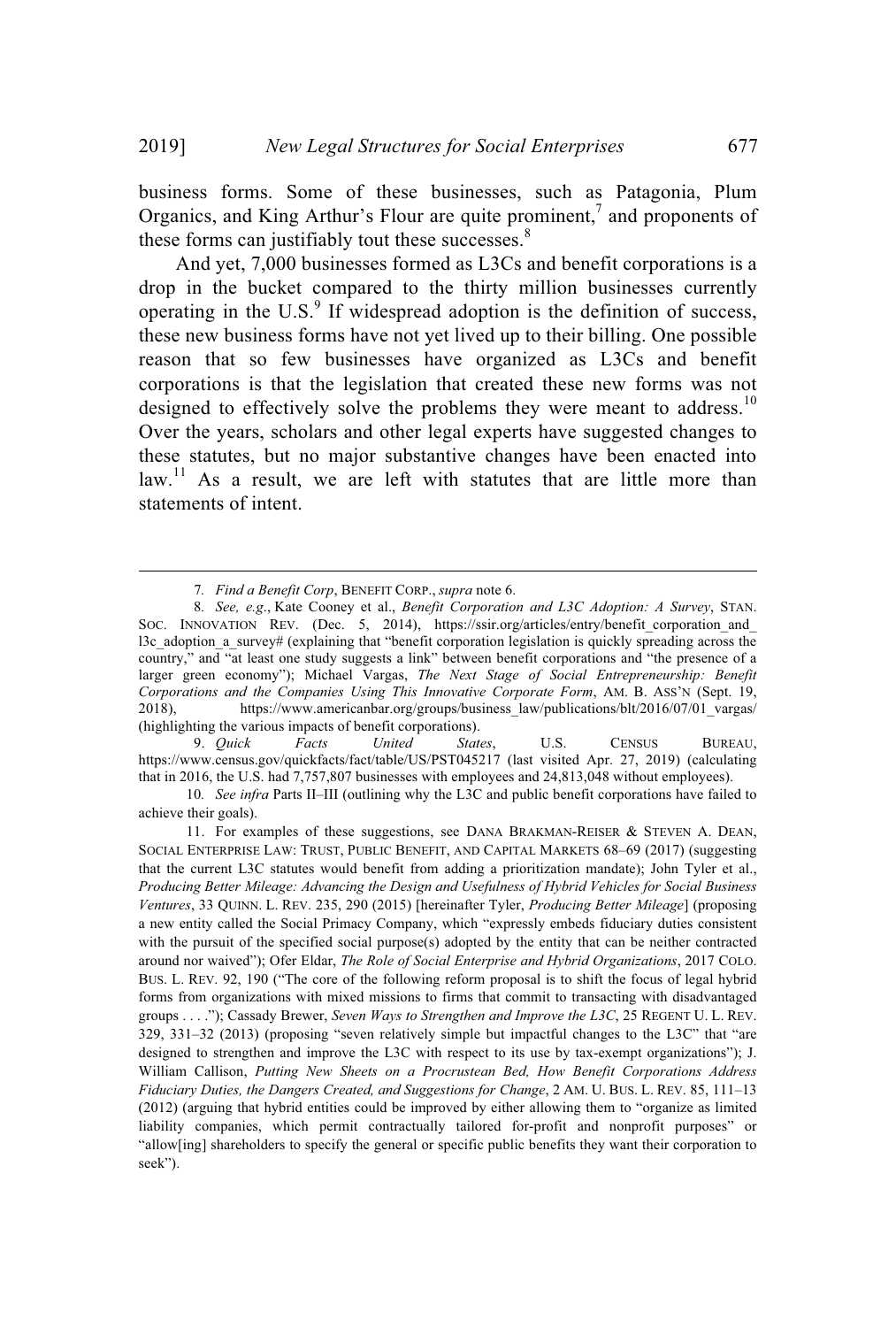This Article suggests that the weaknesses in these statutes reflect an astute political compromise. Measures that could help fix the design flaws in these new business forms, and that would encourage quicker adoption of these businesses, would require governmental oversight and at least some governmental expenditure.<sup>12</sup> Such costs are not yet politically acceptable, even to legislatures that would readily encourage businesses to pursue social goals.<sup>13</sup> And so these new business forms have served a different role from the one they were originally designed to hold. Instead of providing new sources of finance and protecting board members from liability, they have played a large part in an important conversation on the role of business in our country—namely, shifting the focus from shareholder maximization toward a more holistic and community-minded view of the role of business in society.<sup>14</sup>

Part I of this Article provides the historical and cultural context in which the L3C and the benefit corporation arose.<sup>15</sup> Parts II and III describe the L3C and the benefit corporation, respectively, along with the specific reasons these new business entities were developed and the ways in which they fell short of reaching their goals. <sup>16</sup> Part IV then considers the political and cultural changes that have occurred since 2008, places them in the larger context of American business history, and reflects on the roles that these new entities have played in both making and reacting to these changes. <sup>17</sup> This Article concludes that, if one considers the larger goal of shifting business culture in the U.S., these business entities have been far more successful than their small numbers suggest.

## I. A HISTORY OF AMERICAN BUSINESS ENTITIES

In 2007, the American economic system was neatly divided into three categories—the government, business, and nonprofit sectors.<sup>18</sup> Most private

<sup>12.</sup> *See infra* Part IV.B (overviewing the weaknesses of L3C statutes).

<sup>13</sup>*. See infra* notes 332–37, 348–55 and accompanying text (outlining the political limitations that have prevented legislators from amending hybrid business statutes).

<sup>14</sup>*. See infra* Part IV.C (providing examples of businesses that have devoted themesleves to social and environmental, as well as profit-making, goals).

<sup>15</sup>*. See infra* Part I (discussing the history of American business entities).

<sup>16</sup>*. See infra* Parts II–III (outlining the goals and purposes of the L3C and the benefit corporation).

<sup>17</sup>*. See infra* Part IV (discussing the role hybrid business statutes have had in shifting corporate decision making away from shareholder primacy).

<sup>18.</sup> Mark Kramer, *The Future of Philanthropy, Remarks for Panel*, *in* ELIZABETH SCHMIDT, NONPROFIT LAW: THE LIFE CYCLE OF A CHARITABLE ORGANIZATION 21 (2d ed. 2017). For a discussion of the way these sectors are blurring, see Donald Summers, *The For-Profit and Nonprofit Sectors are Converging: What Are the Implications for You?*, BOARDSOURCE BLOG (Mar. 14, 2018),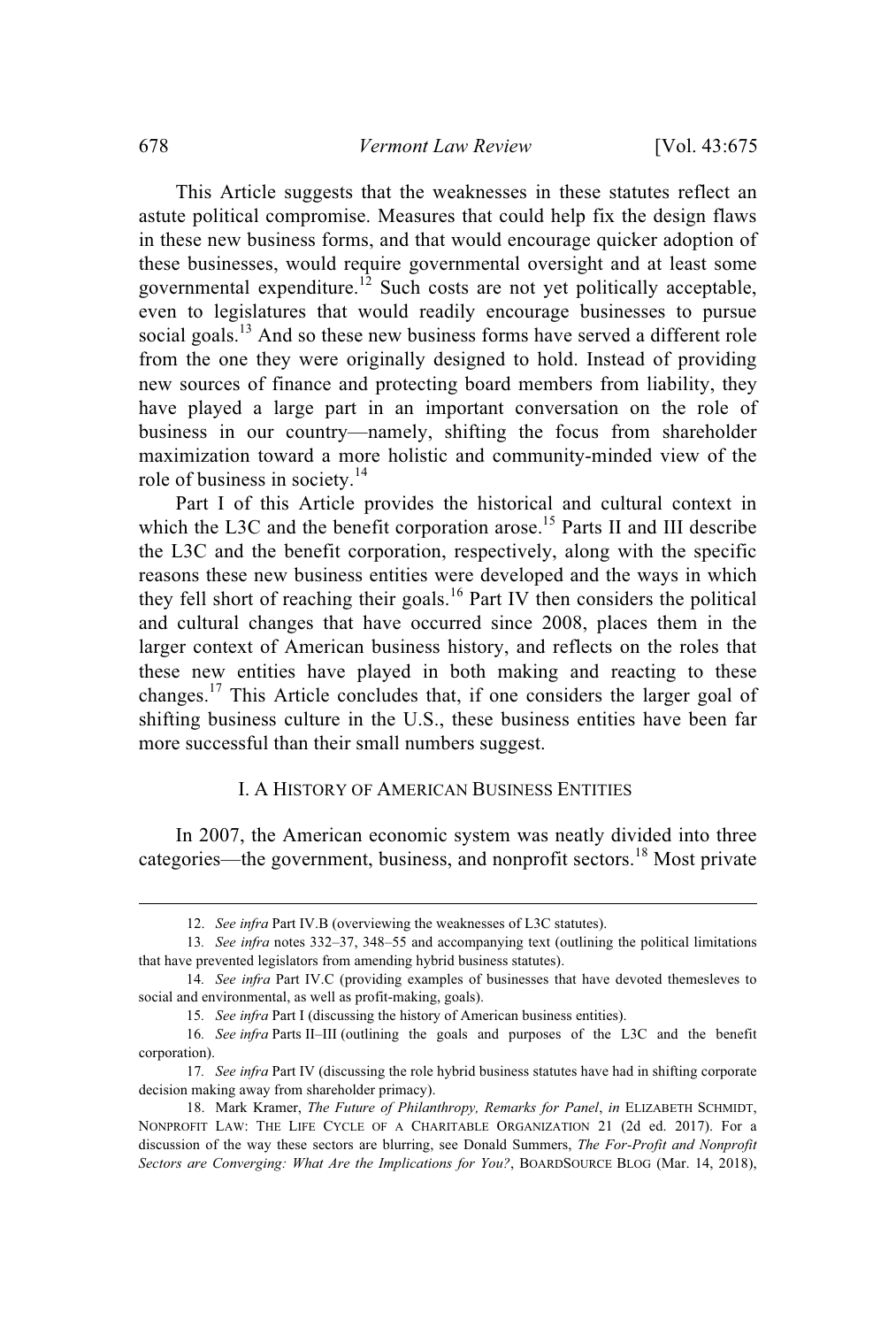sector organizations were considered either profit-driven or charitable.<sup>19</sup> Profit-driven businesses—generally organized as C-corporations, Scorporations, or LLCs—had no obligation to consider anything other than enriching their owners.<sup>20</sup> Charitable organizations, on the other hand, agreed to pursue at least one of eight charitable purposes, and to refrain from distributing any net income to individuals, in return for significant tax breaks.<sup>21</sup> The idea of combining profit-seeking and charitable motives into a single business entity seemed radical.<sup>22</sup> Yet a history of American business entities shows that innovative business forms have often provided the impetus for new growth in the economy, popular opinion about business has ebbed and flowed over time, and businesses have not always focused solely on making profits. In many ways, the new business forms may simply be signaling a cultural return to some of the practices from the past.

# *A. Corporations <sup>23</sup> in the U.S. Before 1970*

In the earliest years of the U.S., businesses were quite different than they are today. Business owners were personally responsible for all the

22. Kramer, *supra* note 18 (positing that the division between the for-profit and nonprofit sector is "very hard for us to let go of").

http://blog.boardsource.org/blog/the-for-profit-and-nonprofit-sectors-are-converging-what-are-theimplications-for-you; Peter Frumkin, *On Being Nonprofit: The Bigger Picture*, *in* SCHMIDT, *supra*, at 4– 5.

<sup>19</sup>*. See* Kramer, *supra* note 18 (distinguishing between for-profit businesses, whose goals are to "make money and [who] don't really care about social issues," with "the nonprofit sector and civil society, whose job it is to solve social problems").

<sup>20.</sup> *Id.*

<sup>21.</sup> I.R.C. § 501(c)(3) (2012); *Exempt Purposes - Internal Revenue Code Section 501(c)(3)*, INTERNAL REVENUE SERV., https://www.irs.gov/charities-non-profits/charitable-organizations/exemptpurposes-internal-revenue-code-section-501c3 (last visited Apr. 27, 2019).

<sup>23.</sup> The term *corporation* in this Article generally refers to a C-corporation. If the Article is referring to a nonprofit corporation or a benefit corporation, it states so explicitly. The Article does not refer to S-corporations, which are legal entities available to entrepreneurs that could also be vehicles for enhancing social purposes. *See* Bruce P. Ely, *State Taxation of Subchapter C, Subchapter S, and Subchapter K Entities and Their Owners—An Overview*, *in* KEATINGE AND CONAWAY ON CHOICE OF BUSINESS ENTITY: SELECTING FORM AND STRUCTUE FOR A CLOSELY HELD BUSINESS 447, 450 (2003) (explaining the specifics of a Subchapter S Corporation); Ellen Aprill & Sanford Holo, *Choice of Entity: Considerations and Consequences* 2 (Loyola Law Sch., Legal Studies Paper No. 2009-15, 2009), https://ssrn.com/abstract=1368301 (highlighting the tax and non-tax considerations that impact a corporation's choice of entity). While S-corporations have significant tax differences from Ccorporations, they have the same "shareholder primacy" considerations as C-corporations; therefore, they need not be distinguished from C-corporations for the purposes of this Article*. See, e.g.*, Daniel M. Schneider, *Closing the Circle: Taxing Business Transformations*, 58 LA. L. REV. 749, 760, 765 (1998) (distinguishing between S- and C-corporations because "a C corporation is a taxpayer and is taxable on its profits" while "an S corporation is not taxed on its profits"); *see also infra* notes 71–84 and accompanying text (describing the concept of shareholder primacy).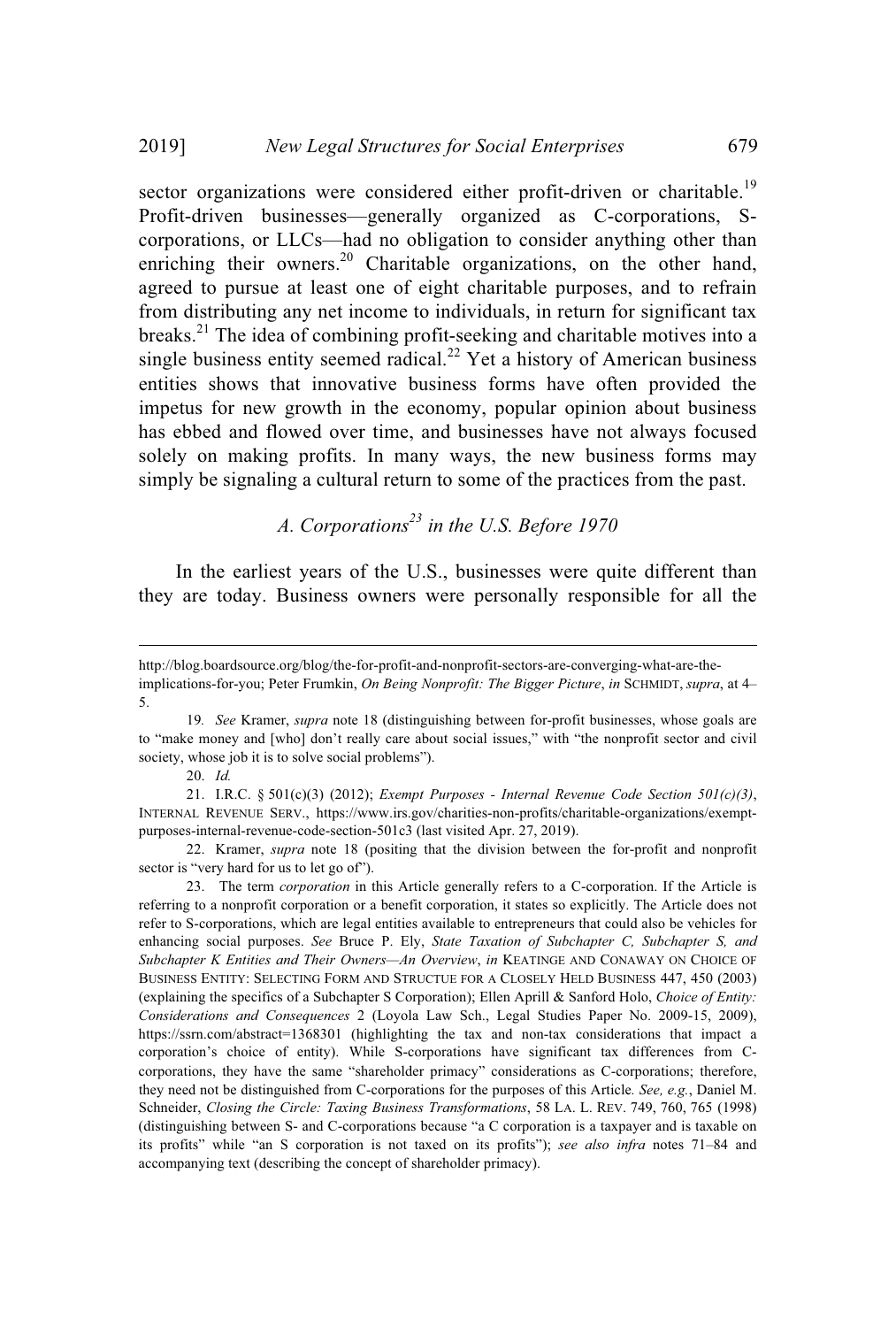debts of their businesses.<sup>24</sup> Tax considerations were irrelevant because no federal income tax was in place.<sup>25</sup> And governmental entities, charities, and businesses were all chartered by state legislatures as "corporations."<sup>26</sup> The legislature decided which organizations could do business in the state and only granted corporate charters to those that served a public purpose.<sup>27</sup> A minority of those corporations were commercial enterprises,<sup>28</sup> but all of these businesses, whether commercial or not, risked losing their charters if they failed to follow their approved public purpose.<sup>29</sup> As a result, investors did not always expect to make a high rate of return on their investments.<sup>30</sup>

The act of creating corporations was not without controversy in the post-Revolutionary era. The "anticharter" movement, as it was called, claimed that business corporations were aristocratic and anti-republican

<sup>24</sup>*. See, e.g.*, Frederick G. Kempin, Jr., *Limited Liability in Historical Perspective*, 4 AM. BUS. L. ASS'N BULL. 11, 17–18 (1960) ("[P]rior to the late 1820's limited liability had not yet been held to be a necessary attribute of a corporation as a matter of law.").

<sup>25</sup>*. See* Ellen Terrell, *History of the US Income Tax*, BUS. REFERENCES SERVS., http://www.loc.gov/rr/business/hottopic/irs\_history.html (last updated Feb. 27, 2018) (analyzing the history of federal income tax).

<sup>26</sup>*. See* Eric C. Chaffee, *Collaboration Theory: A Theory of the Charitable Tax-Exempt Nonprofit Corporation*, 49 U.C. DAVIS L. REV. 1719, 1731 (2016) (documenting how "[i]n the early days of the United States," "state legislatures commonly granted corporate charters to noncommercial associations, such as charities, churches, and universities"); Samuel Williston, *History of the Law of Business Corporations Before 1800*, 2 HARV. L. REV. 105, 105 (1888) ("The most striking peculiarity . . . of the history of the law of business corporations is the fact that different kinds of corporations are treated without distinction, and, with few exceptions, as if the same rules were applicable to all alike.").

<sup>27.</sup> Pauline Maier, *The Revolutionary Origins of the American Corporation*, 50 WM. & MARY Q. 51, 55 (1993). The conditions of the corporate charter also included protections for the corporations' stakeholders. P.M. Vasudev, *Corporate Law and Its Efficiency: A Review of History*, 50 AM. J. LEGAL HIST. 237, 249 (2008–2010). Charters often protected both creditors and employees by imposing personal liability on shareholders for the corporate debt, including, specifically, wages owed to the employees. *Id.* at 249–51. Further, charters for turnpikes often required that farmers, worshippers, and the poor could use the turnpike without charge. *Id.* at 247.

<sup>28.</sup> In late 18th century Massachusetts, for example, almost two-thirds of corporate charters were for governmental entities, such as towns or local governmental units. Maier, *supra* note 27, at 53. Most of the other charters at that time would today be categorized as religious, educational, or charitable institutions. *Id.*

<sup>29</sup>*. Id.* at 55. The act incorporating the Beverly Cotton Mill in 1789, for example, provided that "'the promotion of useful manufactures, and particularly [s]uch as are carried on with materials of American produce within this Commonwealth,' would advance 'the happine[s]s and welfare thereof, by increa[s]ing the agriculture and extending the commerce of the country.'" *Id.* (quoting 1789 Mass. Acts 224).

<sup>30.</sup> For example, those who purchased stock in the private corporation that built the New York Turnpike at the beginning of the 19th century considered this investment more like a charitable contribution to a community improvement project than a highly profitable investment. DAVID E. SPENARD, CRASHING THE PARTY: A STATE REGULATOR'S OBSERVATIONS AND SUGGESTIONS REGARDING THE NEAR-TERM SUPERVISION OF THE SIMULTANEOUS PURSUIT OF MARGIN AND MISSION THROUGH SOCIAL ENTERPRISE, PHILANTHROCAPITALISM, AND MIXED-PURPOSE ENTITIES OR HYBRIDS 3 & n.4 (2013) [hereinafter SPENARD, CRASHING THE PARTY].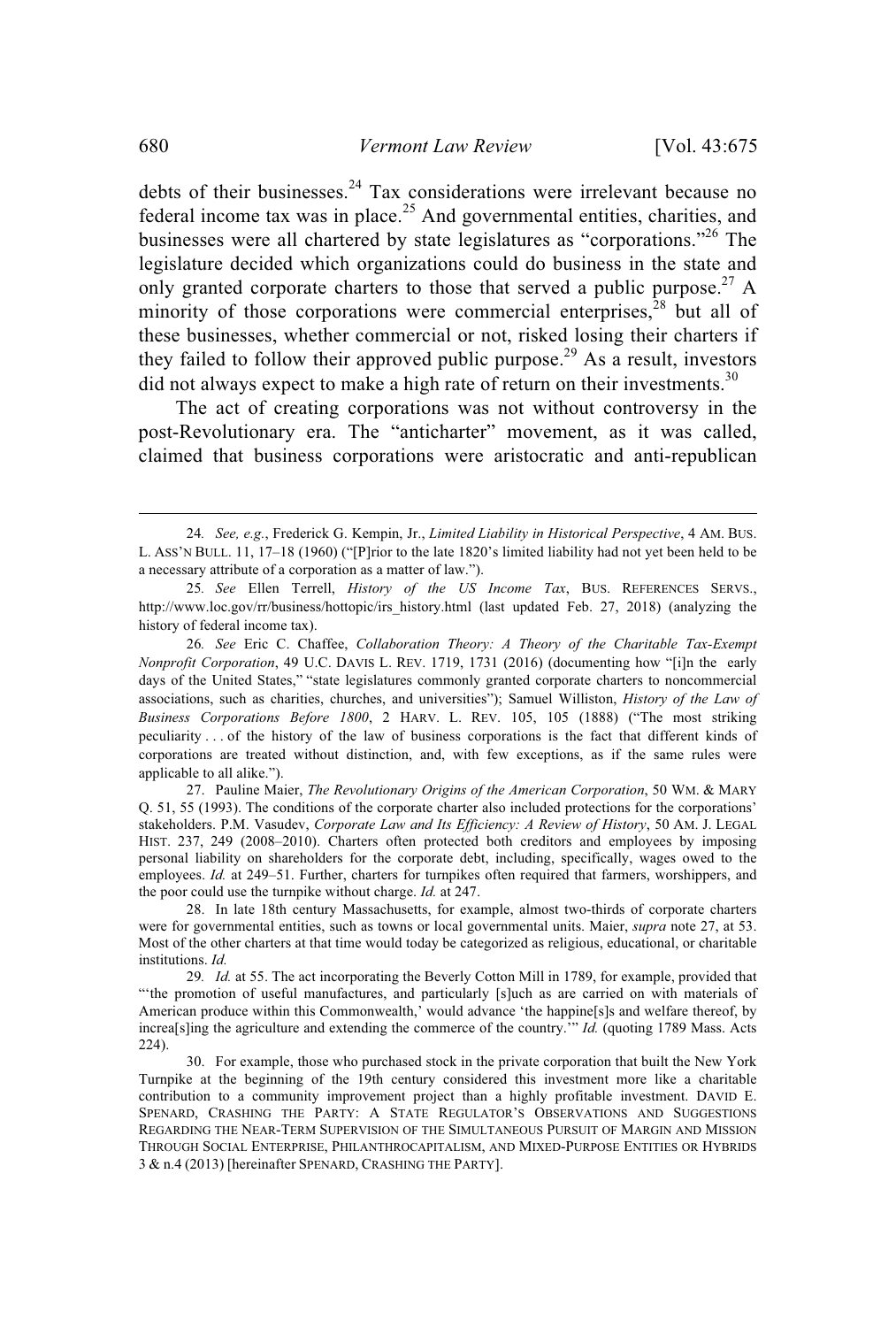because they privileged the few at the cost of the average citizen.<sup>31</sup> Many anticharterists believed that corporations—with their perpetual existence interfered with the ability of the average person to obtain property, much like primogeniture had done.<sup>32</sup> Additionally, their accumulation of wealth would prevent the most industrious and entrepreneurial individuals in future generations from obtaining the capital needed for their endeavors.<sup>33</sup>

One of the critics' largest concerns, however, was that corporations were sources of corruption.<sup>34</sup> Corporations and their owners could—and evidently did—bestow favors on legislators to obtain and renew charters, thereby gaining significant power over the government.<sup>35</sup> The critics successfully pushed for reform that would turn incorporation into a bureaucratic process open to everyone instead of a privilege bestowed by the government.<sup>36</sup> They standardized the conditions for incorporation and took the decision away from the legislature.<sup>37</sup> Ultimately,<sup>38</sup> that change also eliminated the idea that businesses were chartered for a public purpose.<sup>39</sup>

Another corporate innovation of the early to mid-1880s was limited liability for owners.<sup>40</sup> Prior to this, investors had been responsible for all the

Their property remained "locked up from individual control, . . . subtracted from the mass of transmissible wealth, and . . . held in perpetuity, to be applied only to the purposes and objects, to which it was originally destined". . . . Business corporations might in fact be less dangerous, since the shares they issued were distributed among heirs or returned to the market on the death of their owners.

*Id.* at 70 (first and second alterations in original) (footnote omitted) (quoting GOVERNOR'S MESSAGE RELATIVE TO THE SALE MOZART ASSOCATION, H.R. NO. 151 (1825–1834)). Not all corporate charters were granted in perpetuity, however, and the requirement that the corporation renew its charter periodically helped encourage corporate responsibility. Ralph Gomory & Richard Sylla, *The American Corporation*, 142 DÆDALUS: J. AM. ACAD. ARTS & SCI. 102, 104 (2013).

34. Maier, *supra* note 27, at 71.

35*. See id.* at 72 (discussing speculation that Congress renewed the Second National Bank's charter in exchange for certain favors).

37. *Id.*

38. These laws first appeared in the 1840s, but it took until the end of the 19th century before every state had a widely accepted bureaucratic process, instead of a legislative one, for incorporating businesses. Vasudev, *supra* note 27, at 254. It took an additional half-century for the process of incorporating charitable entities to become purely bureaucratic. Norman Silber, A CORPORATE FORM OF FREEDOM: THE EMERGENCE OF THE MODERN NONPROFIT SECTOR 5–6 (Westview Press 2001).

39. That change was not instantaneous, however, and it was not until 1900 that the remnants of a public purpose for corporations had disappeared. Maier, *supra* note 27, at 79–82.

40. Vasudev, *supra* note 27, at 249–50; *see also* Henry Hansmann et al., *The New Business Entities in Evolutionary Perspective*, 2005 U. ILL. L. REV. 5, 7 (chronicling how the "statutory business

<sup>31.</sup> Maier, *supra* note 27, at 52, 61–62. These critics thought that chartering a corporation granted a sovereignty to individuals that should belong instead to the people and their elected government. *Id.* at 62. In fact, one of the earliest corporate law cases to reach the Supreme Court, *Trustees of Dartmouth College v. Woodward* (1819), reinforced this fear by holding that the state could not revoke a charter without the consent of the corporation. *Id.* at 65, 69, 79.

<sup>32</sup>*. Id.* at 61–63.

<sup>33</sup>*. Id.* at 70. Interestingly, some of these critics feared the perpetual existence of educational and charitable corporations more than they did business corporations:

<sup>36</sup>*. Id.* at 76.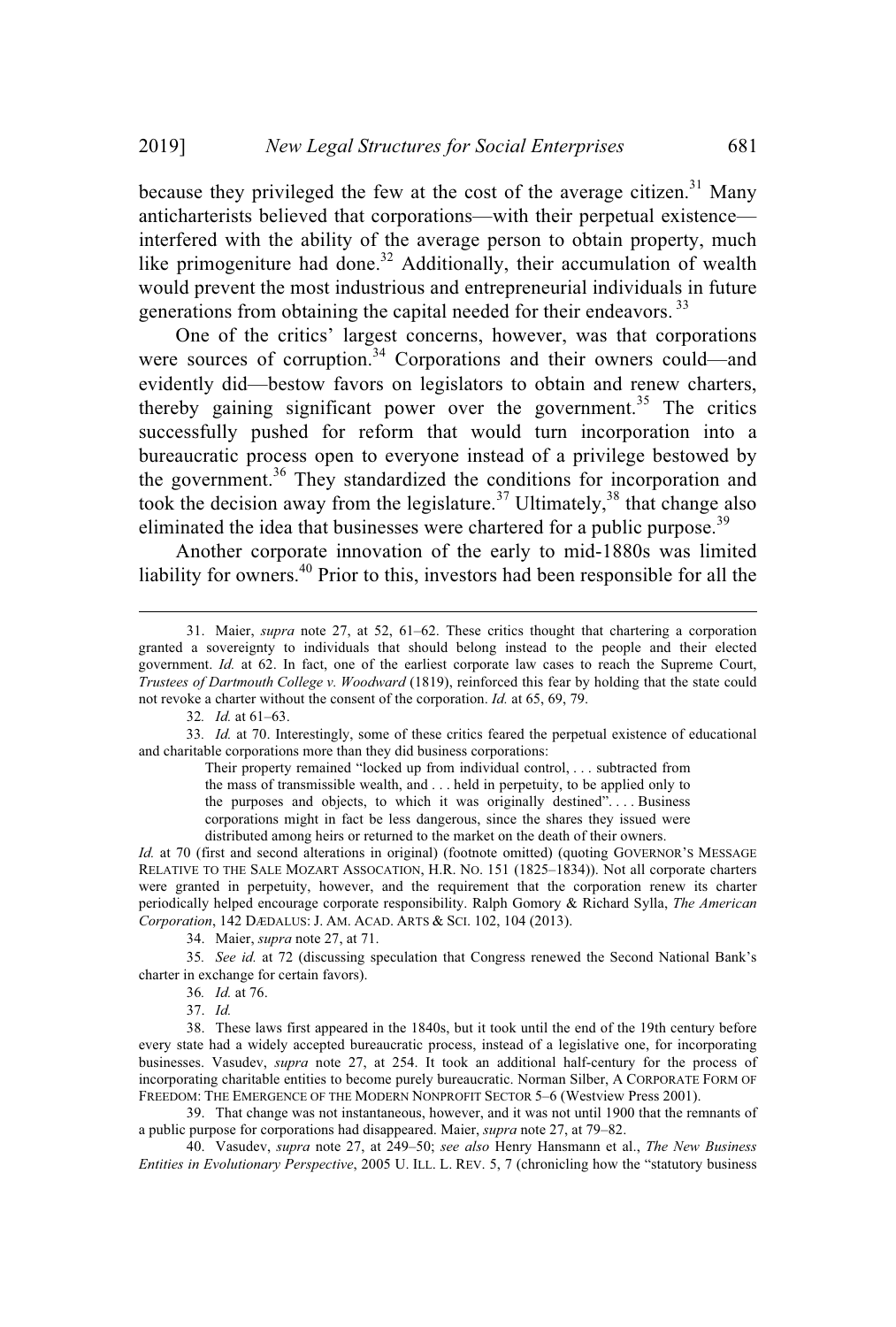corporation's debts, and a modest investment in a business that failed could lead to financial ruin if the business's debts were large enough. $41$  With the new rules in place, and the financial risks abated, investors were far more willing to provide capital to corporations.<sup>42</sup>

The simplified procedures for chartering corporations and the possibility of limited liability for owners, along with some relaxation of other corporate rules, led to a major growth in business at the end of the 19th and beginning of the 20th century. <sup>43</sup> Charles O'Kelley described the evolving corporate model in early America:

> America had developed a uniquely efficient new business form the modern corporation. Sitting astride these powerful economic entities were America's great entrepreneurs and financiers. Nothing could stem the modern corporation's swift rise to dominance, and, for a time, no reward seemed too great for the modern corporation's rulers—the Princes of Industry.<sup>44</sup>

By the end of the 1920s, most of the nation's wealth was in the hands of large corporations. <sup>45</sup> In fact, the 200 largest non-bank corporations controlled almost half the corporate wealth<sup>46</sup> and roughly 22% of the total wealth in the United States. $47$  The profits of these companies rose almost exponentially, and the CEOs and shareholders reaped great rewards.<sup>48</sup> In 1929, the President of Bethlehem Steel earned \$1.6 million<sup>49</sup> or

49*. Id.* at 1022.

corporation," which provided limited liability for shareholders, emerged "[b]y the latter half of the nineteenth century").

<sup>41</sup>*. See* Kempin, *supra* note 24, at 23 (explaining the precarious position of investors prior to limited liability).

<sup>42.</sup> *Cf.* Henry G. Manne, *Our Two Corporation Systems: Law and Economics*, 53 VA. L. REV. 259, 262 (1967) (explaining that if investors were "made equally liable for all the debts of the business operation, as in a partnership . . . . Wealthy individuals would never make small investments in a corporation").

<sup>43.</sup> Charles O'Kelley, *The Evolution of The Modern Corporation: Corporate Governance Reform in Context*, 2013 U. ILL. L. REV. 1001, 1009. Industrialization, the railroad, a growing immigrant population, and World War I also helped build the economy. *Id.* at 1009, 1011.

<sup>44.</sup> *Id.* at 1009.

<sup>45</sup>*. See* ADOLF A. BERLE & GARDINER C. MEANS, THE MODERN CORPORATION AND PRIVATE PROPERTY 18 (1932) (describing how the corporate system "draws wealth together into aggregations of constantly increasing size").

<sup>46.</sup> *Id.* at 30. The remaining half was held by more than 300,000 smaller corporations. *Id.*

<sup>47</sup>*. Id.* at 33.

<sup>48.</sup> O'Kelley, *supra* note 43, at 1021–22.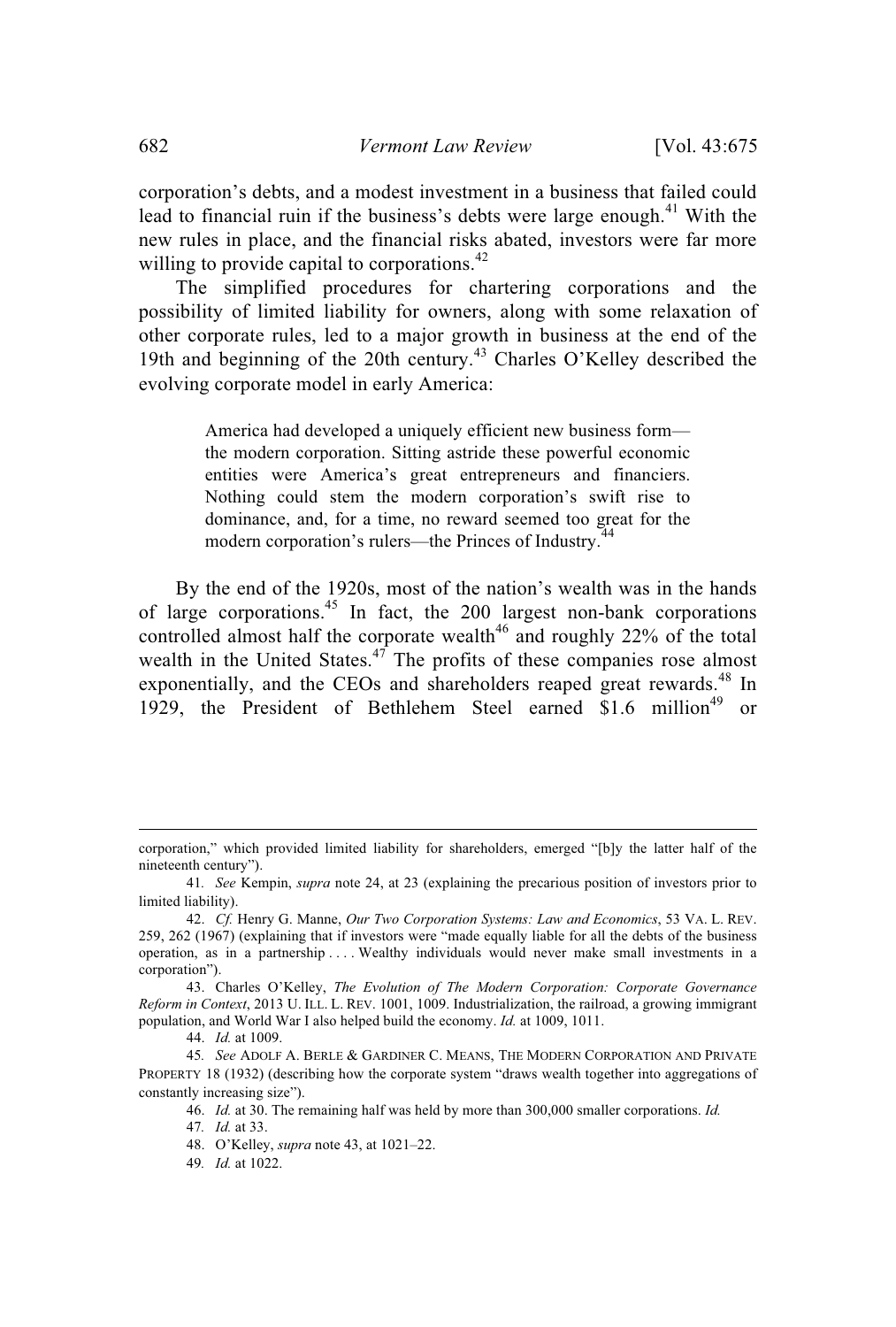\$23,552,000 in 2019 dollars.<sup>50</sup> And the share of total national income going to the top 1% rose from 14.5% to almost 20% between 1920 and 1929.<sup>51</sup>

The Great Depression put an end to this prosperity and made citizens rethink the relationship of the corporation to society. Without regulations, even in the Depression, corporations could remain profitable by laying people off, reducing wages, and lowering production.<sup>52</sup> But the average person could not put food on the table, which led even the staunchest of conservatives to recognize that the system was broken.<sup>53</sup>

With the advent of the Roosevelt administration, the U.S. government began to shift its relationship with modern corporations. The U.S. experimented with Keynesian economics and passed laws that curtailed corporate power.<sup>54</sup> This was the era in which antitrust laws, labor laws, and social security taxes came into being.<sup>55</sup> Corporate power was curtailed, and business and government now held a mutual understanding that they would work together to help grow the economy. <sup>56</sup> After World War II, which helped to stimulate the economy, the U.S. emerged as the dominant world power. 57

Once the U.S. gained this economic preeminence, the golden era of the modern corporation began.<sup>58</sup> The entrepreneurial spirt of the early 20th century was replaced by an economy driven by large, bureaucratic corporations that produced useful products, gave people jobs, and played a role in their local communities. <sup>59</sup> Corporate CEOs of that era were not

56*. Id.* at 1033–35 (describing the metamorphosis of the corporation during the Roosevelt presidency).

57*. Id.* at 1035.

58. *Id.* at 1037. Corporations during this era were also referred to as the "managerial" corporation or the "Galbraithian corporation." *Id.* at 1008; Lynn A. Stout, *On the Rise of Shareholder Primacy, Signs of Its Fall, and the Return of Managerialism (in the Closet)*, 36 SEATTLE U. L. REV. 1169, 1171 (2013) [hereinafter Stout, *In the Closet*]; O'Kelley, *supra* note 43, at 1008; Ernie Englander & Allen Kaufman, *The End of Managerial Ideology: From Corporate Social Responsibility to Corporate Social Indifference*, 5 ENTERPRISE & SOC'Y 404, 405, 409 (referring to the "modern, largescale corporation" from 1920 through 1970 as the "managerial corporation"). John Kenneth Galbraith was an important mid-20th century economist, who described this relationship between the government and the corporation. *See* JOHN KENNETH GALBRAITH, THE NEW INDUSTRIAL STATE 392 (Houghton Mifflin Co. 1967) ("Given the deep dependence of the industrial system on the state and the nature of its motivational relationship to the state . . . the industrial system will not long be regarded as *something apart from government*." (emphasis added)).

59. O'Kelley, *supra* note 43, at 1033–37.

<sup>50</sup>*. Inflation Calculator*, INFLATION CALCULATOR, https://www.usinflationcalculator.com/ (last visited Apr. 27, 2019).

<sup>51.</sup> O'Kelley, *supra* note 43, at 1021–22.

<sup>52</sup>*. Id.* at 1023.

<sup>53</sup>*. Id.* at 1024.

<sup>54</sup>*. Id.* at 1033.

<sup>55</sup>*. See id.* at 1035 (noting that Congress passed the National Labor Relations Act and the Social Security Act during this time).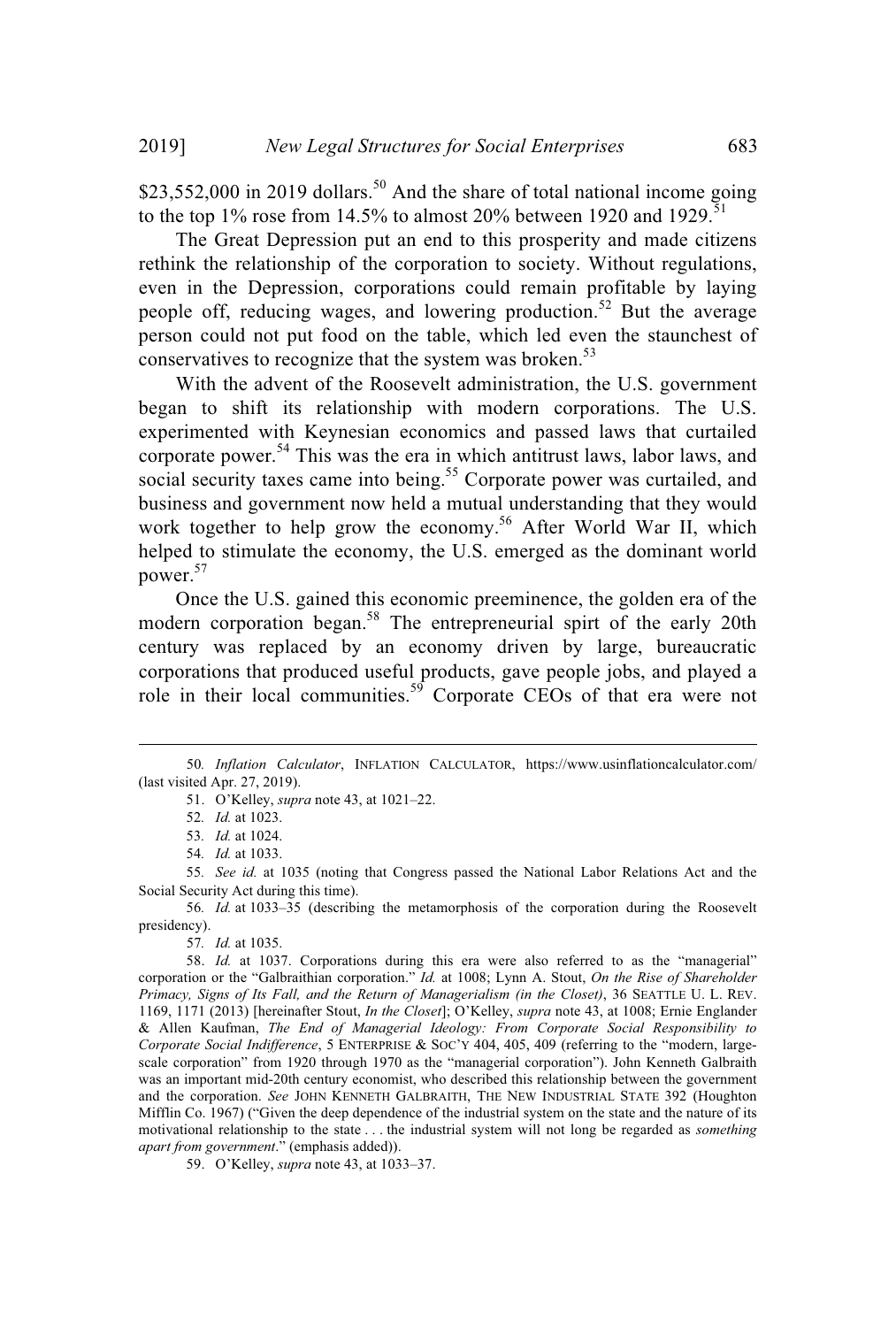motivated solely, or even primarily, by compensation.<sup>60</sup> Instead, they "viewed themselves as stewards or trustees charged with guiding a vital social and economic institution in the interests of a wide range of beneficiaries."<sup>61</sup> Powerful labor unions ensured the interests of the wage earners were recognized. $62$  Arguably, the interests of the nation were aligned with those of major corporations. This was the era when the president of General Motors, in his confirmation hearing to become Secretary of Defense, famously said, "for years I thought what was good for our country was good for General Motors, and vice versa ... Our contribution to the Nation is quite considerable."<sup>63</sup>

This corporate transformation had a large impact. Compared to the *great tycoons* just before World War I or the wealthy today, corporate CEOs of the bureaucratic era were relative paupers. <sup>64</sup> Life also improved for average Americans, who were healthier and more financially secure than they were during the Depression.<sup>65</sup> The Civil Rights movement increased the number of people who could participate in American economic life, and income inequality diminished substantially.<sup>66</sup>

### *B. Corporations from 1970 to 2008: The Rise of Shareholder Value*

In 1970, the pendulum began to swing in the other direction when the Nobel Laureate winning economist Milton Friedman wrote an influential essay in the New York Times. He explained that "there is one and only one social responsibility of business—to use its resources and engage in activities designed to increase its profits so long as it stays within the rules of the game, which is to say, engages in open and free competition without deception or fraud."<sup>67</sup> He argued that activities that we might characterize

64. O'Kelley, *supra* note 43, at 1043.

<sup>60</sup>*. Id.* at 1042.

<sup>61.</sup> Stout, *In the Closet*, *supra* note 58.

<sup>62.</sup> Gomory & Sylla, *supra* note 33, at 106.

<sup>63.</sup> Geoffrey Norman, *What's Good for General Motors?*, AM. SPECTATOR (Nov. 28, 2018), https://spectator.org/whats-good-for-general-motors/.

<sup>65</sup>*. Id.* at 1045.

<sup>66.</sup> *See id.* ("The future looked bright and the path clear. Few would have predicted that almost overnight the motivational ethos and underpinnings of the Galbraithian modern corporation would go gentle into the night, to be only dimly remembered a long generation later." (footnotes omitted)); *see generally* Stout, *In the Closet*, *supra* note 58, at 1171–72 (discussing how the model of "managerial capitalism" served consumers, employees, and shareholders while providing corporate tax revenues for the government).

<sup>67.</sup> Milton Friedman, *The Social Responsibility of Business is to Increase Its Profits*, N.Y. TIMES, Sept. 13, 1970, at 17 (quoting MILTON FRIEDMAN, CAPITALISM AND FREEDOM 133 (1962)). His article was followed by another influential piece. *See* Michael C. Jensen & William H. Meckling, *Theory of the Firm: Managerial Behavior, Agency Costs, and Ownership Structure*, 3 J. FIN. ECON. 305, 311 (1976) (arguing that the question of whether corporations have "'a social responsibility' is seriously misleading" because "*[t]he firm is not an individual*" but "a legal fiction which serves as a focus for a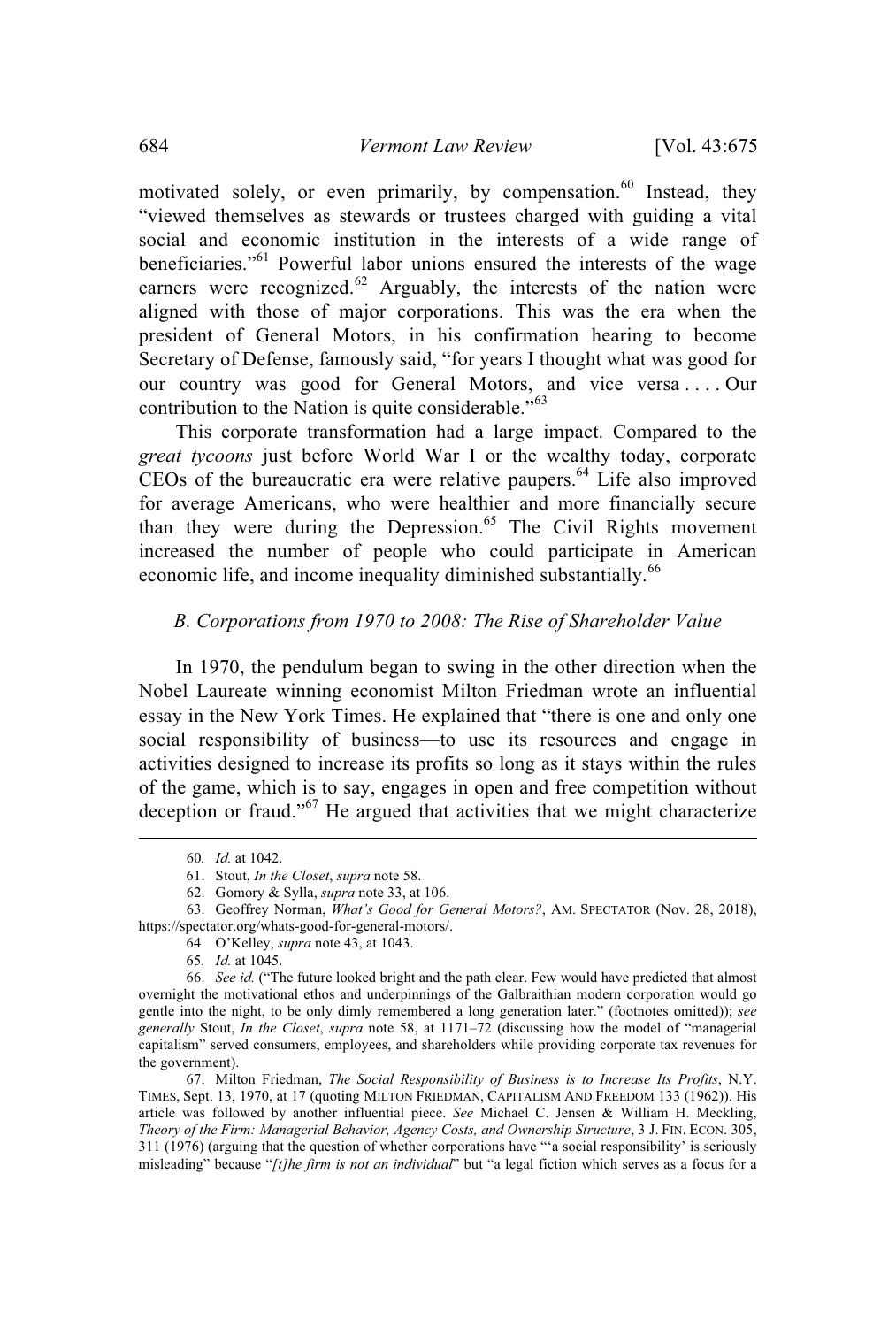as socially responsible—such as reducing pollution or hiring otherwise unemployable people at the expense of corporate profits—would constitute "spending someone else's money for a general social interest."<sup>68</sup> Friedman supported such actions if they furthered the long run interest of a corporation.<sup>69</sup> For example, a corporation that devoted resources to improving a community might be able to attract more desirable employees.<sup>70</sup> That decision would be furthering the interests of the owner, however, and therefore would not be considered one of social responsibility—a concept he believed could undermine the free market system. 71

This doctrine of *shareholder primacy*<sup>72</sup> rapidly became predominant.<sup>73</sup> According to this doctrine, shareholders have top priority among all the

72. It has also garnered much academic discussion, both in defense and in opposition to the theory. *See, e.g.*, Jensen & Meckling, *supra* note 67, at 312–13 (exploring the inherent conflict between a manager-owner and outside shareholders); Ronald M. Green, *Shareholders as Stakeholders: Changing Metaphors of Corporate Governance*, 50 WASH. & LEE L. REV. 1409, 1411 (1993) (explaining that some "Delaware [Supreme] [C]ourt decisions have . . . allow[ed] corporate directors to take into account the impact of their decisionmaking on other corporate 'stakeholder' groups" provided "that measures taken on behalf of other constituencies produce 'some rationally related benefit accruing to the shareholders'" (quoting Revlon, Inc. v. MacAndrews & Forbes Holdings, Inc., 506 A.2d 173, 176 (Del. 1986))); Stephen M. Bainbridge, *In Defense of the Shareholder Wealth Maximization Norm: A Reply to Professor Green*, 50 WASH. & LEE L. REV. 1423, 1425 (1993) (defending the principle of shareholder wealth maximization); Grant Hayden & Matthew T. Bodie, *Shareholder Democracy and the Curious Turn Toward Board Primacy*, 51 WM. & MARY L. REV. 2071, 2078–79 (2010) (using political theory to analyze the corporate decision making process); Henry Hansmann & Reinier Kraakman, *The End of History for Corporate Law*, 89 GEO. L.J. 439, 439 (2001) [hereinafter Hansmann & Kraakman, *The End*] (arguing that "[t]here is no longer any serious competitor to the view that corporate law should principally strive to increase long-term shareholder value"); Lynn Stout, *Bad and Not-So-Bad Arguments for Shareholder Primacy*, 75 S. CAL. L. REV. 1189, 1189–90 (2002) [hereinafter Stout, *Bad Arguments*] (conceding that "the debate over the social role of the corporation remains unresolved," but nevertheless arguing that "some of the most frequently raised arguments for shareholders primacy are . . . bad arguments"); Lynn A. Stout, *The Shareholder Value Myth*, EUR. FIN. REV. (Apr. 30, 2013), http://www.europeanfinancialreview.com/?p=883 [hereinafter Stout, *Shareholder Value Myth*] (arguing that "[s]hareholder primacy theory is suffering a crisis of confidence" because "*shareholder value thinking doesn't seem to work, even for most shareholders*"). The debate has been around since at least 1931, when Adolf Berle and Merrick Dodd debated the issue. *Compare* A.A. Berle, Jr., *Corporate Powers as Powers in Trust*, 44 HARV. L. REV. 1049, 1049 (1931) (arguing that the corporation exists for the benefit of the shareholders), *with* E. Merrick Dodd, Jr., *For Whom Are Corporate Managers Trustees?*, 45 HARV. L. REV. 1145, 1153–54 (1932) (arguing that corporations should also have a social purpose).

73. Hansmann & Kraakman, *The End*, *supra* note 72, at 441 ("[T]here is today a broad normative consensus that shareholders alone are the parties to whom corporate managers should be accountable, resulting from widespread disenchantment with a privileged role for managers, employees, or the state in corporate affairs.").

complex process in which the conflicting objectives of individuals . . . are brought into equilibrium within a framework of contractual relations").

<sup>68.</sup> Friedman, *supra* note 67.

<sup>69.</sup> *Id.*

<sup>70.</sup> *Id.*

<sup>71.</sup> *Id.*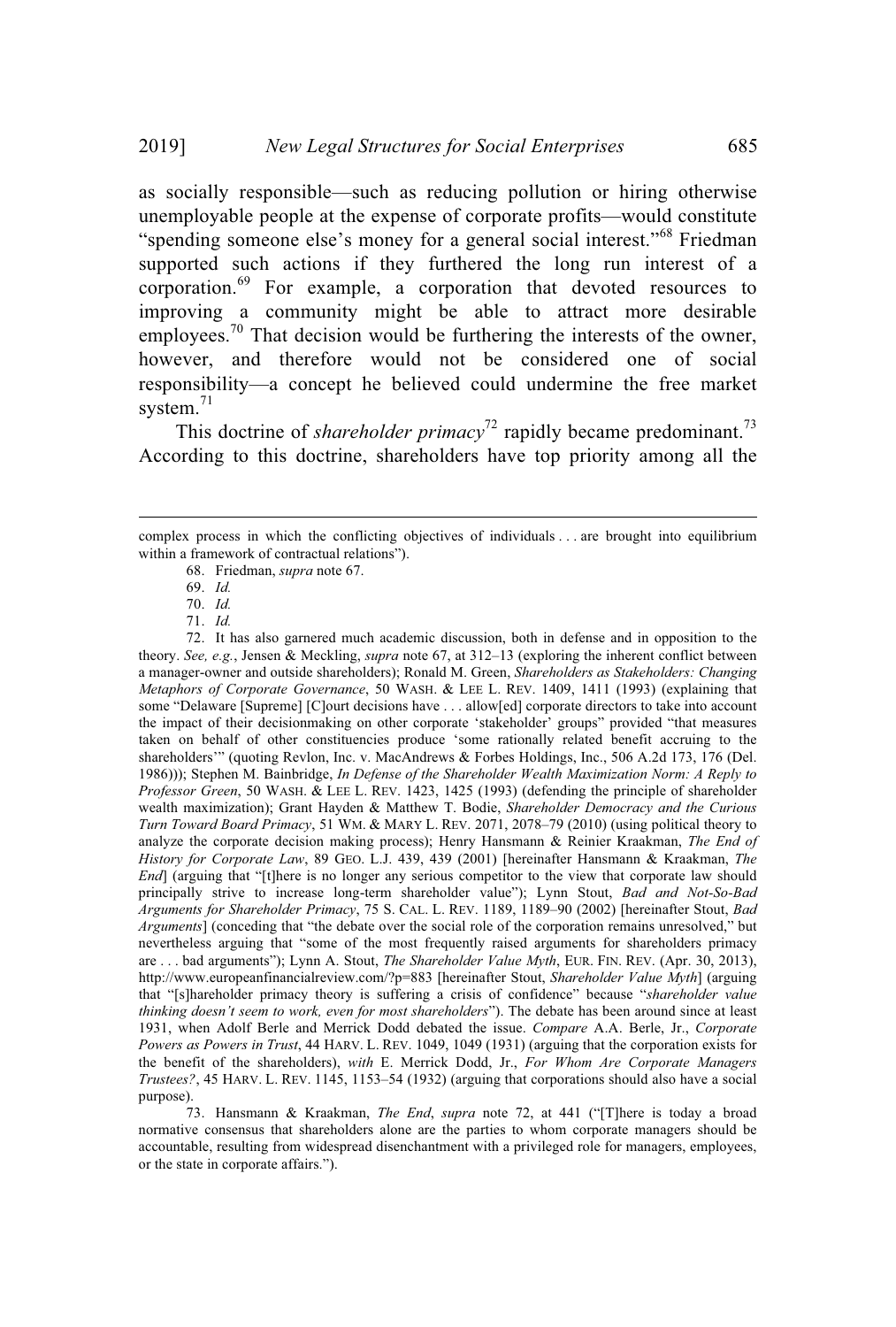people affected by the actions of a corporation.<sup>74</sup> As its owners, the shareholders officially control the corporation; but, unless there are very few owners, they generally delegate most of the governance and management functions to the board of directors and executive managers, respectively.<sup>75</sup> The shareholders elect the board of directors and vote on major changes within the organization.<sup>76</sup> The board of directors then governs the corporation, but its members have fiduciary duties of care and loyalty to the corporation and its owners.<sup>77</sup> They have a legal obligation to pay attention to the affairs of the corporation (duty of care) and to consider the corporation's interests ahead of their own (duty of loyalty).<sup>78</sup> In most instances, this means they have a duty to maximize the value of the shareholders' stock.<sup>79</sup>

Even though managers, customers, creditors, and sometimes even the general public (other *stakeholders*) are affected by the actions of the corporation, the idea that the shareholder has the top priority is widely shared for several practical reasons. First, it provides a way to negotiate inevitable conflicts among stakeholders, which provides stability to the market. $80$  Second, the choice of the shareholder as this top priority protects the stakeholder with the least involvement in daily operations from being exploited by those with more involvement (i.e., the board and management).<sup>81</sup> Further, unlike other stakeholders—such as customers, employees, suppliers, and creditors—who can protect their interests through contractual negotiations, shareholders have less negotiating power with the managers of the corporation.<sup>82</sup> In fact, they do not see any money until all legal obligations to others—such as payroll, taxes, and payment of interest

<sup>74</sup>*. Id.* at 440–41.

<sup>75</sup>*. Id.*; Grant M. Hayden & Matthew T. Bodie, *Shareholder Voting and the Symbolic Politics of Corporation As Contract*, 53 WAKE FOREST L. REV. 511, 516–17 (2018) [hereinafter Hayden & Bodie, *Shareholder Voting*]*.*

<sup>76</sup>*.* Hayden & Bodie, *Shareholder Voting*, *supra* note 75, at 513, 516.

<sup>77</sup>*. Id.* at 516–17.

<sup>78.</sup> *Id.*

<sup>79.</sup> Hansmann & Kraakman, *The End*, *supra* note 72, at 441; Hayden & Bodie, *Shareholder Voting*, *supra* note 75, at 517.

<sup>80.</sup> *See* Ian B. Lee, *Efficiency & Ethics in the Debate About Shareholder Primacy*, 31 DEL. J. CORP. L. 533, 537 (2006) ("[A] venture is worth more if managers are tasked with a clear mission, such as the maximization of the stock price, than with a more amorphous mission involving the balancing of competing interests.").

<sup>81.</sup> D. Gordon Smith, *The Shareholder Primacy Norm*, 23 J. CORP. L. 277, 279 (1998) ("[T]he shareholder primacy norm was first used by courts to resolve disputes among majority and minority shareholders in closely held corporations.").

<sup>82.</sup> Stephen M. Bainbridge, *In Defense of the Shareholder Maximization Norm*, 50 WASH. & LEE L. REV. 1423, 1443 (1993) ("[N]onshareholders have a variety of other mechanisms available with which to influence management decisions that shareholders lack. One mechanism is contract negotiations." (footnote omitted)).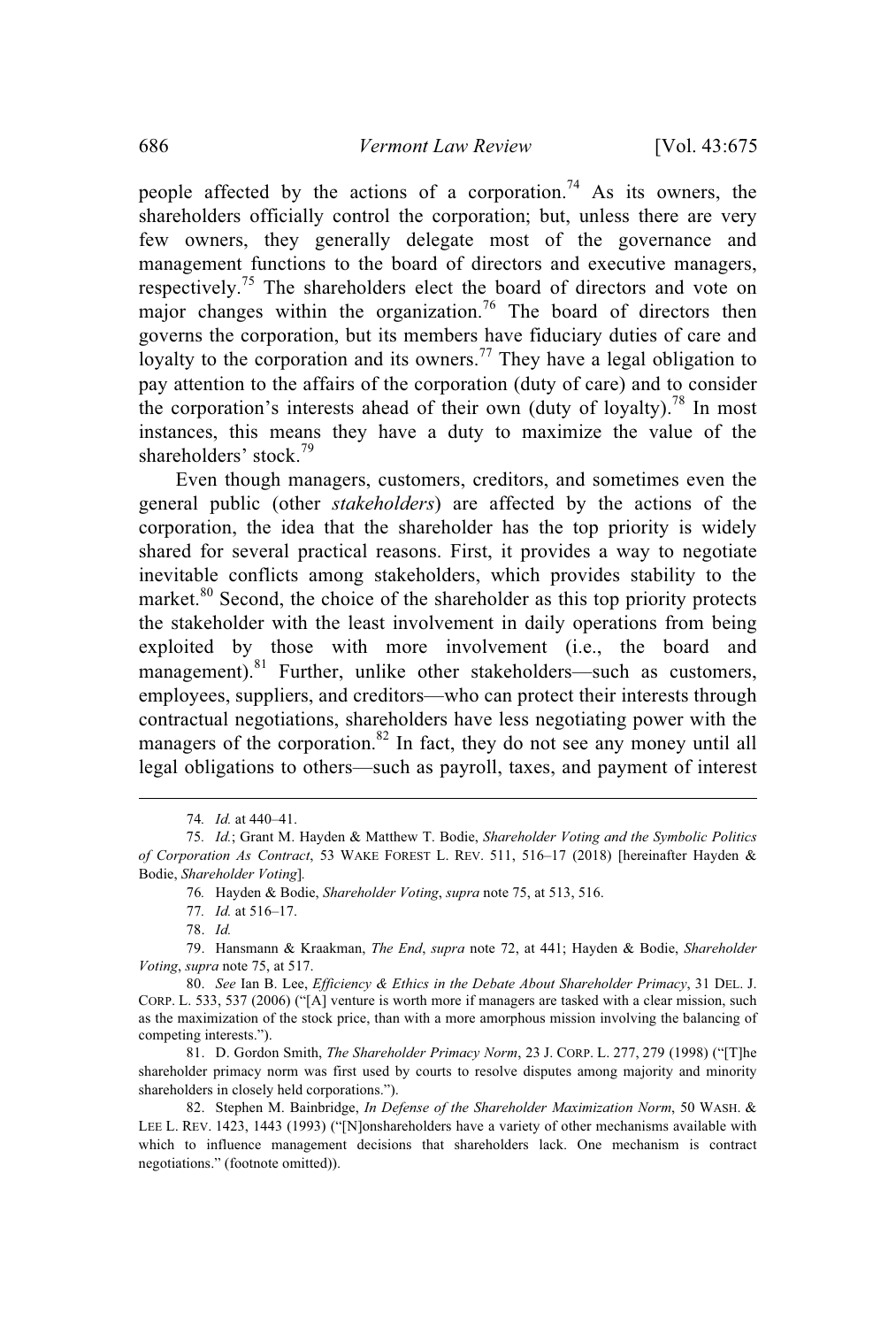on loans, are fulfilled—and until the board decides, in its discretion, to use a company's profits to issue a dividend.<sup>83</sup> Finally, at least theoretically, all of society benefits from shareholder primacy because the company's success is measured by what the open market would pay for it.<sup>84</sup>

This idea has had unintended consequences. A concern that managers' interests should be aligned with shareholders led to the practice of tying top managers' compensation to the price of the stock.<sup>85</sup> As the stock market took off in the 1990s and beyond, even mediocre management saw large gains, and the wage earners' proportion of that wealth was dramatically reduced.<sup>86</sup> Increasingly, managers' incentives were geared toward short term gains, which could be detrimental to the environment and other longer term goals. $87$  In addition, the income inequality gap that had narrowed in the middle of the 20th century began to widen considerably.<sup>88</sup> Further, even though the owners' pockets have been lined, some commentators believe the shareholder value theory may, in the long term, hurt the corporation itself, in part because the cost-cutting measures taken for short-term gain become very costly at a later date.<sup>89</sup>

88. SUSAN HOLMBERG & MICHAEL UMBRECHT, ROOSEVELT INSTIT., UNDERSTANDING THE CEO PAY DEBATE: A PRIMER ON AMERICA'S ONGOING C-SUITE CONVERSATION 6, 10, 14 (2014), http://rooseveltinstitute.org/wp-content/uploads/2015/10/244163008-Understanding-the-CEO-Pay-Debate-A-Primer-on-America-s-Ongoing-C-Suite-Conversation.pdf.

89. Stout, *In the Closet*, *supra* note 58, at 1178–80 (chronicling how shareholder primacy has hurt shareholders and corporations); Lynn A. Stout, Response, *The Toxic Side Effects of Shareholder Primacy*, 161 U. PA. L. REV. 2003, 2020–22 (2013) [hereinafter Stout, *Side Effects*]; Leon Neyfakh, *Is 'Shareholder Value' Bad for Business?*, BOS. GLOBE (Aug. 3, 2014), https://www.bostonglobe.com/ideas/2014/08/02/shareholder-value-bad-for-business/ 3O4MYxjWgmJ2DOPwkeYxyN/story.html.

<sup>83.</sup> Gregory Hamel, *How Does a Shareholder Make Money?* AZCENTRAL, https://yourbusiness.azcentral.com/shareholder-make-money-2948.html (last visited Apr. 27, 2019).

<sup>84.</sup> Gomory & Sylla, *supra* note 33, at 108.

<sup>85</sup>*. Id.* at 108–09.

<sup>86</sup>*. Id.*

<sup>87.</sup> Stout, *In the Closet*, *supra* note 58, at 1178–80. In a frightening experiment conducted in the early 2000s, 34 active directors in Fortune 200 companies were presented with two case studies that asked them to choose between their personal morals and the shareholder primacy doctrine. Jacob M. Rose, *Corporate Directors and Social Responsibility: Ethics Versus Shareholder Value*, 73 J. BUS. ETHICS 319, 323–24 (2007). Almost all of them said they would cut down a mature forest or release a dangerous toxin into the environment if a loophole in the law allowed them to do so. *Id.* at 324–25. They all saw the ethical dilemma but believed that their duty to maximize the shareholder return should override their personal ethics. *Id.* at 325, 327. If asked to make the same decision as the owner in a partnership, they were far more likely to make the ethical decision. *Id.* at 325; *see also* Loizos Heracleous & Luh Luh Lan, *The Myth of Shareholder Capitalism*, HARV. BUS. REV., Apr. 2010, at 24 (describing the experiment).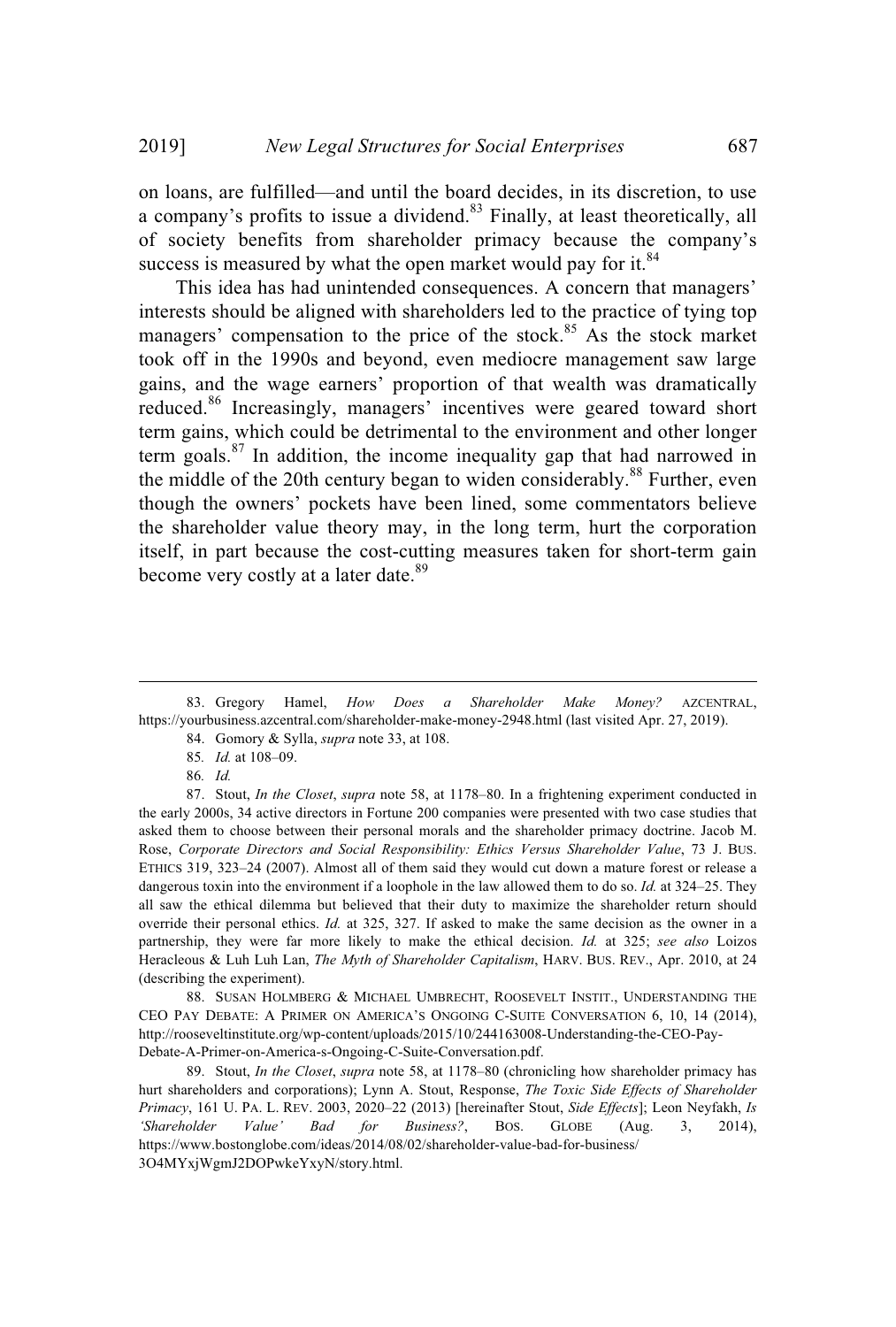The shareholder primacy doctrine is a well-recognized social norm, but scholars disagree as to whether it is legally required.<sup>90</sup> The architects of the benefit corporation are convinced that it is legally required and that it prevents businesses from pursuing social goals.<sup>91</sup> They point to two cases, almost a century apart, that explicitly reinforce this doctrine.

In the first case, *Dodge v. Ford Motor Co*., Henry Ford planned to end special dividends so that he could reinvest in the Ford Motor company, lower prices to consumers, and raise wages for employees.<sup>92</sup> The Dodge brothers, who owned 10% of the stock, sued, arguing that Ford was not considering their interests, and they won.<sup>93</sup> The court said:

> A business corporation is organized and carried on primarily for the profit of the stockholders. The powers of the directors are to be employed for that end.

. . .

[I]t is not within the lawful powers of a board of directors to shape and conduct the affairs of a corporation for the merely

<sup>90.</sup> *See* Stout, *In the Closet*, *supra* note 58, at 1171 (arguing that neither state nor federal law requires shareholder primacy)*.* For a discussion of this debate, dating back to the 1930s, see J. Haskell Murray, *Choose Your Own Master: Social Enterprise, Certifications, And Benefit Corporation Statutes*, 2 AM. U. BUS. L. REV. 1, 5–7 (2012) [hereinafter Murray, *Choose Your Own Master*] (discussing the historical academic debate as to whether directors should maximize shareholder wealth); William W. Bratton & Michael L. Wachter, *Shareholder Primacy's Corporatist Origins: Adolf Berle and* The Modern Corporation, 34 J. CORP. L. 99, 100 (2008) ("A continuing and longstanding debate has been waged in corporate law scholarship among those who favor shareholder primacy . . . and those who believe that corporations have a social responsibility to other constituencies . . . ."); Fenner Stewart, Jr., *Berle's Conception of Shareholder Primacy: A Forgotten Perspective for Reconsideration During the Rise of Finance*, 34 SEATTLE U. L. REV. 1457, 1459 (2011) (arguing that shareholder primacy has shifted from "promoting shareholder primacy in order to protect minority constituents to promoting shareholder primacy in order to protect majority rights and the right of exit for any disgruntled minority").

<sup>91.</sup> *See* WILLIAM H. CLARK, JR. ET AL., THE NEED AND RATIONALE FOR THE BENEFIT CORPORATION: WHY IT IS THE LEGAL FORM THAT BEST ADDRESSES THE NEEDS OF SOCIAL ENTREPRENEURS, INVESTORS, AND, ULTIMATELY, THE PUBLIC 6 (2013), http://benefitcorp.net/sites/ default/files/Benefit\_Corporation\_White\_Paper.pdf ("Whatever the letter of the law, . . . the risk of litigation if one fails to maximize shareholder value, ha[s] a chilling effect on corporate behavior as it relates to pursuit of a social mission.").

<sup>92</sup>*.* Dodge v. Ford Motor Co., 170 N.W. 668, 671 (Mich. 1919); Daniel P Hann, *Emerging Issues in U.S. Corporate Governance: Are the Recent Reforms Working*, 68 DEF. COUNS. J. 191, 193 (2001).

<sup>93</sup>*. Dodge*, 170 N.W. at 669, 685.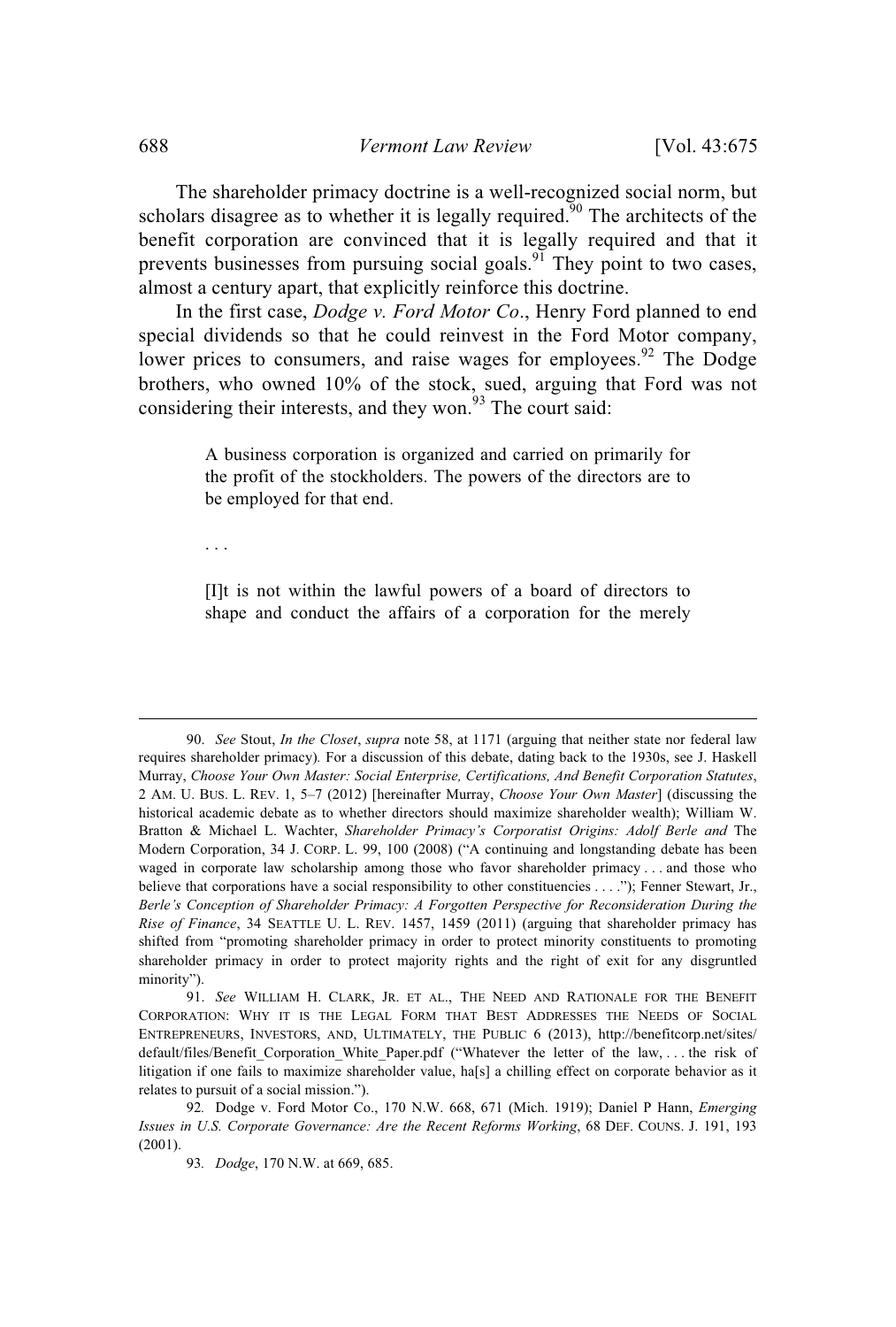incidental benefit of shareholders and for the primary purpose of benefiting others.<sup>94</sup>

The second case, *eBay Domestic Holdings, Inc. v. Newmark*, involved a dispute between the two individual founders and majority shareholders of craigslist and the minority shareholder, eBay.<sup>95</sup> Fearing that eBay would be able to control craigslist, the founders enacted several protective measures designed to keep the founders in control.<sup>96</sup> They maintained that their objective was to retain craigslist's "values, culture and business model" and to prevent a departure "from [craigslist's] public-service mission in favor of increased monetization."<sup>97</sup> The court rejected this reasoning:

> The corporate form in which craigslist operates, however, is not an appropriate vehicle for purely philanthropic ends, at least not when there are other stockholders interested in realizing a return on their investment . . . . Having chosen a for-profit corporate form, the craigslist directors are bound by the fiduciary duties and standards that accompany that form. Those standards include acting to promote the value of the corporation for the benefit of its stockholders. The "Inc." after the company name has to mean at least that.<sup>98</sup>

Those who disagree that shareholder primacy is legally required maintain that these two cases are outliers, with very few other cases ever even citing them.<sup>99</sup> They point to the business judgment rule, which protects boards that make well-reasoned decisions about the day-to-day operations of the corporation.<sup>100</sup> Courts do not second-guess decisions that are made in

<sup>94</sup>*. Id.* at 684.

<sup>95.</sup> eBay Domestic Holdings, Inc. v. Newmark, 16 A.3d 1, 6–7 (Del. Ch. 2010).

<sup>96</sup>*. Id.* at 6.

<sup>97</sup>*. Id.* at 32 (alteration in original).

<sup>98</sup>*. Id.* at 34.

<sup>99</sup>*. See, e.g.*, Lynn A. Stout, *Why We Should Stop Teaching* Dodge v. Ford, 3 VA. L. & BUS. REV. 164, 166–68 (2008) [hereinafter Stout, *Stop Teaching*] (calling into question the holding of *Dodge v. Ford*, due, in part, to its weak legal precedent); *see generally* Stout, *In the Closet*, *supra* note 58, at 1174 (disagreeing with the legal theory of shareholder primacy).

<sup>100</sup>*. See* Murray, *Choose Your Own Master*, *supra* note 90, at 11–12 (explaining the relationship between the business judgment rule and shareholder primacy). Even those who believe in the shareholder value doctrine admit that the business judgment rule allows great leeway, so long as there would be some way to tie a decision to the shareholder. Robert T. Miller, *Wrongful Omission by Corporate Directors:* Stone v. Ritter *and Adapting the Process Model of the Delaware Business Judgment Rule*, 10 U. PA. J. BUS. & EMP. L. 911, 923 (2008) (explaining that under the business judgment rule, the court's review is "limited to whether the decision serves any rational business purpose, i.e., is connected in any rational way with maximizing shareholder value—a test that is virtually always satisfied"). In both the *eBay* and *Dodge v. Ford* cases, it could have been argued that the board's actions would ultimately benefit the shareholders, but neither Mr. Ford nor craigslist's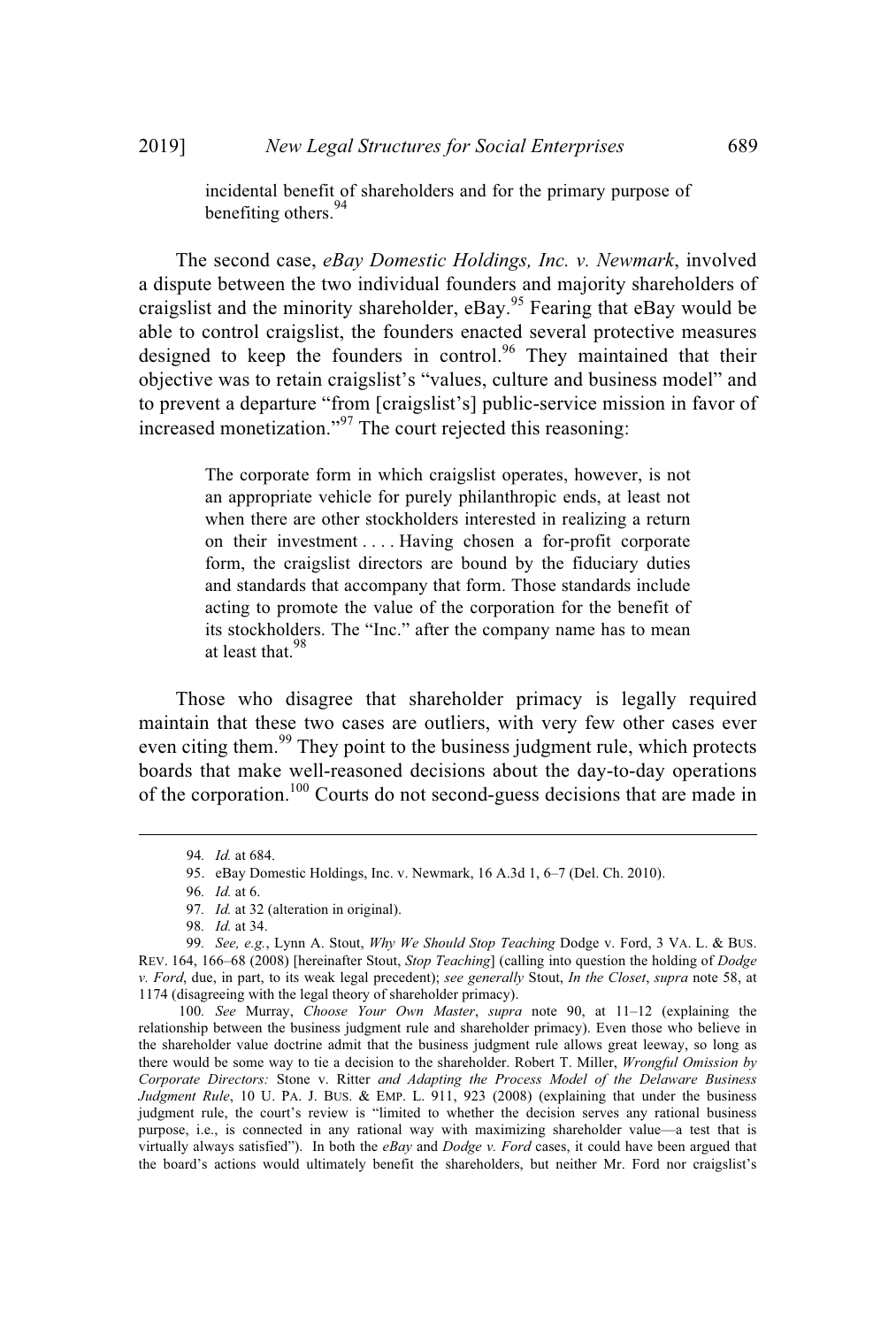good faith with the information at hand, even if they turn out to be mistakes.<sup>101</sup> This rule provides a strong presumption in favor of the board that is difficult to overcome, and many commentators argue that this rule allows boards the leeway to consider interests other than maximizing corporate profit when making decisions.<sup>102</sup>

Courts look more carefully at the board's decisions in situations in which there may be a conflict of interest on the board's part. This is particularly true when the majority shareholders could be taking advantage of minority shareholders. <sup>103</sup> This was the situation in *eBay*, but even there, the board had some discretion.<sup>104</sup> The only time the board must choose the highest possible price for the shareholder is in the situation of a takeover when a "sale" or "break-up" of the company is inevitable.<sup>105</sup> In that situation, according to *Revlon, Inc. v. MacAndrews & Forbes Holdings, Inc*., the board's role changes from that of "defenders of the corporate bastion to auctioneers charged with getting the best price for the stockholders at a sale of the company."<sup>106</sup>

Most states also have "constituency statutes" that protect directors if they make decisions that benefit other corporate constituents, such as employees, customers, suppliers, creditors, or the larger community.<sup>107</sup> These statutes explicitly protect directors from lawsuits for such decisions, even if the decisions seem to contradict the shareholder primacy doctrine.<sup>108</sup> The statutes vary from state to state, but, in general, they are designed to provide the directors with protection when they make decisions that run counter to the shareholder's interests. 109

founders chose to make that argument. *See* eBay Domestic Holdings, Inc. v. Newmark, 16 A.3d 1, 33 (Del. Ch. 2010) (arguing instead that the corporation possessed a "palpable, distinctive, and advantageous culture that sufficiently promotes stockholder value").

<sup>101</sup>*. See eBay Domestic Holdings, Inc.*, 16 A.3d at 33 ("When director decisions are reviewed under the business judgment rule, this Court will not question rational judgments about how promoting non-stockholder interests . . . ultimately promote stockholder value.").

<sup>102</sup>*. See* Murray, *Choosing Your Own Master*, *supra* note 90, at 11–12 (highlighting the vast authority that the business judgment rule allocates to directors).

<sup>103</sup>*.* Hansmann & Kraakman, *The End*, *supra* note 72, at 442 ("[The shareholder-oriented model] asserts the interests of *all* shareholders, including minority shareholders. More particularly, it is a central tenet in the standard model that minority or noncontrolling shareholders should receive strong protection from exploitation at the hands of controlling shareholders.").

<sup>104</sup>*. See eBay Domestic Holdings, Inc.*, 16 A.3d at 33 (explaining that "[u]nder the *Unocal* standard, . . . the directors must act within the range of reasonableness").

<sup>105</sup>*.* Revlon, Inc. v. MacAndrews & Forbes Holdings, Inc., 506 A.2d 173, 182 (Del. 1986).

<sup>106</sup>*. Id.*

<sup>107.</sup> CLARK, JR. ET AL., *supra* note 91, at 9. In 2013, 33 states had adopted such statutes. *Id.*

<sup>108</sup>*. See id.* ("The directors of companies incorporated in constituency statutes are expressly permitted by statute to consider persons other than shareholders . . . .").

<sup>109.</sup> For a discussion of constituency statutes, see generally Eric W. Orts, *Beyond Shareholders: Interpreting Corporate Constituency Statutes*, 61 GEO. WASH. L. REV. 16, 16 (1992) (discussing the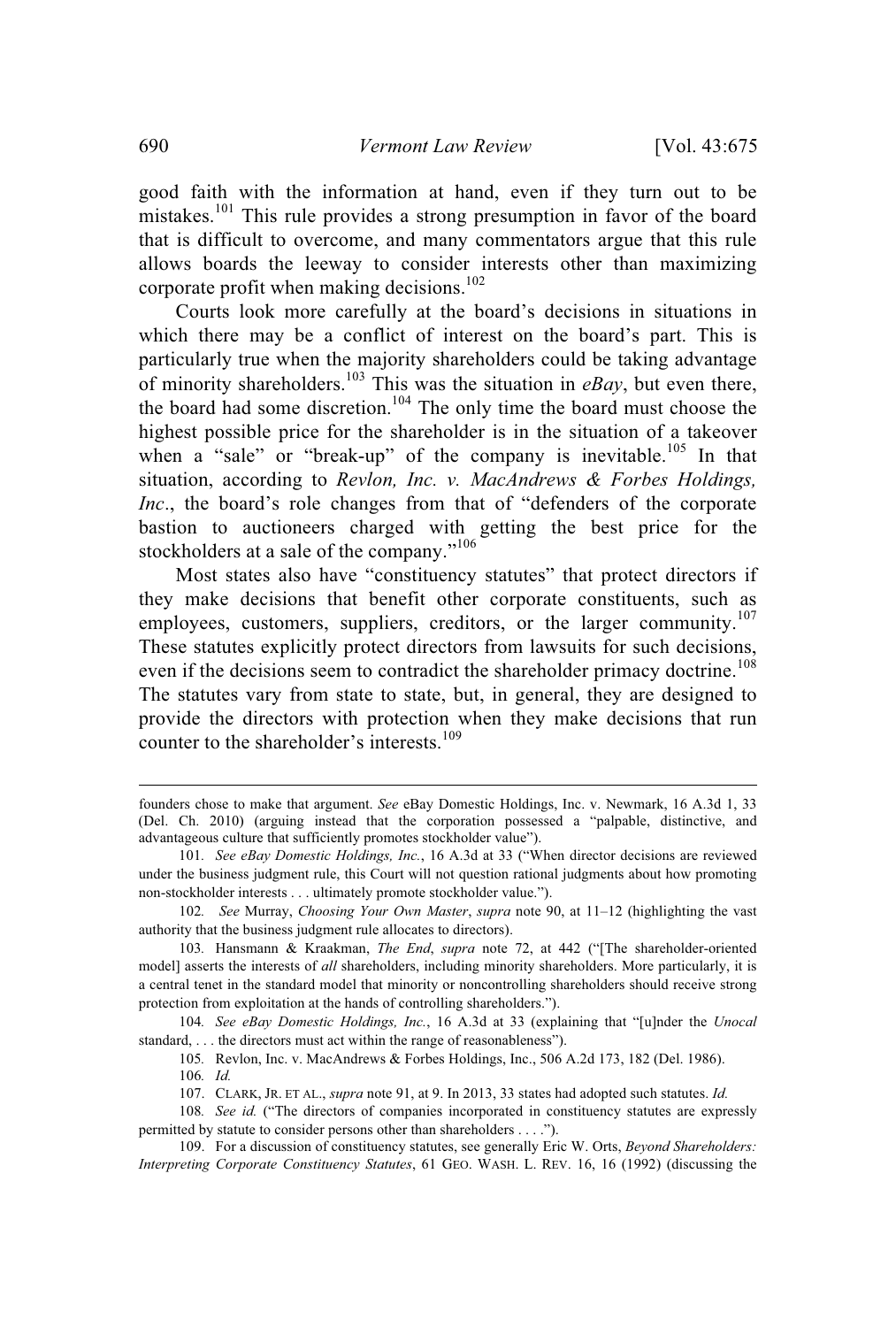Those who believe that the shareholder primacy theory prevents modern corporations from pursuing social purposes point out that there is enough precedent for corporations to know whether the statutes would truly protect the board in a takeover situation.<sup>110</sup> Ben & Jerry's ice cream was an early adopter of social causes.<sup>111</sup> Its dairy products are organic; it paid farmers more than market price; it considered the environment in its packaging; and it even provided benefits to same-sex partners long before other companies did.<sup>112</sup> Ben & Jerry's was, and continues to be, a supporter of the Greyston Bakery (motto: "We don't hire people to bake brownies, we bake brownies to hire people"), which supplies the brownies for the Ben  $\&$ Jerry's brownie flavored ice cream. 113

In 2000, Unilever bought Ben & Jerry's.<sup>114</sup> There were other bids including one from Ben Cohen and Jerry Greenfield, which would probably have ensured that social interests remained paramount—but the board chose

110*. See* Adams & Matheson, *supra* note 109, at 1086 (noting that "constituency statutes are relatively new and corporate law has historically been based on the shareholder primacy model"). Critics of constituency statutes also complain that they are permissive not mandatory. John Tyler, *Negating the Legal Problem of Having "Two Masters": A Framework for L3C Fiduciary Duties and Accountability*, 35 VT. L. REV. 117, 134 (2010) [hereinafter Tyler, *Negating Legal Problems*]. Except in Connecticut, these constituency statutes are permissive, not mandatory. *Id.* at 133–34. In other words, the board has the authority to consider other stakeholders' interests, but it is not required to do so. *Id.* at 134. Even in Connecticut, only shareholders can sue the board for failure to consider these interests. *Id.* at 135.

111. Brad Edmondson, *How Ben & Jerry's Brought Maverick Ideas to Mainstream Business*, GUARDIAN (Mar. 18, 2014), https://www.theguardian.com/sustainable-business/ben-jerrys-maverickideas-mainstream-business-values.

112. *Id.*; *Ben & Jerry's Homemade, Inc.*, ENCYCLOPEDIA.COM, https://www.encyclopedia.com/social-sciences-and-law/economics-business-and-labor/businesses-andoccupations/ben-jerrys-homemade-inc (last visited Apr. 27, 2019); Antony Page & Robert A. Katz, *Freezing Out Ben & Jerry: Corporate Law and The Sale of a Social Enterprise Icon*, 35 VT. L. REV. 211, 223 & n.90 (2010) [hereinafter Page & Katz, *Freezing Out*].

113. *Greyston Bakery: The People Behind Those Amazing Fudgy Brownies*, BEN & JERRY'S (Dec. 27, 2015), https://www.benjerry.com/whats-new/2015/brownie-partnership.

114. Constance L. Hayes, *Ben & Jerry's to Unilever, With Attitude*, N.Y. TIMES (Apr. 13, 2000), https://www.nytimes.com/2000/04/13/business/ben-jerry-s-to-unilever-with-attitude.html.

<sup>&</sup>quot;debate over the proper interpretation of corporate constituency statutes"); Lawrence E. Mitchell, *A Theoretical and Practical Framework for Enforcing Corporate Constituency Statutes*, 70 TEX. L. REV. 579, 585 (1992) (developing "a theoretical justification for the new constituency statutes" and "offer[ing] a two-part model for [their] enforcement"); Jonathan D. Springer, *Corporate Constituency Statutes: Hollow Hopes and False Fears*, 1999 ANN. SURV. AM. L. 85, 85 (providing an overview of case law interpreting constituency statutes and concluding that they "have realized neither the hopes they initially inspired nor the fears they initially instilled"); Antony Page, *Has Corporate Law Failed? Addressing Proposals for Reform*, 107 MICH. L. REV. 979, 980 (2009) (reviewing *The Failure of Corporate Law: Fundamental Flaws and Progressive Possibilities*, an article that advocates "for a broader stakeholder approach"); Stephen M. Bainbridge, *Interpreting Nonshareholder Constituency Statutes*, 19 PEPP. L. REV. 971, 973 (1992) (describing nonshareholder constituency statutes as "potentially revolutionary"); *see also* Kathleen Hale, *Corporate Law and Stakeholders: Moving Beyond Stakeholder Statutes*, 45 ARIZ. L. REV. 823, 827–28 (2003) (arguing that "in addition to stakeholder statutes, states should adopt innovative stakeholder meeting statutes"); Edward S. Adams & John H. Matheson, *A Statutory Model for Corporate Constituency Concerns*, 49 EMORY L.J. 1085 app. D at 1124–35 (2000) (summarizing various states' constituency statutes).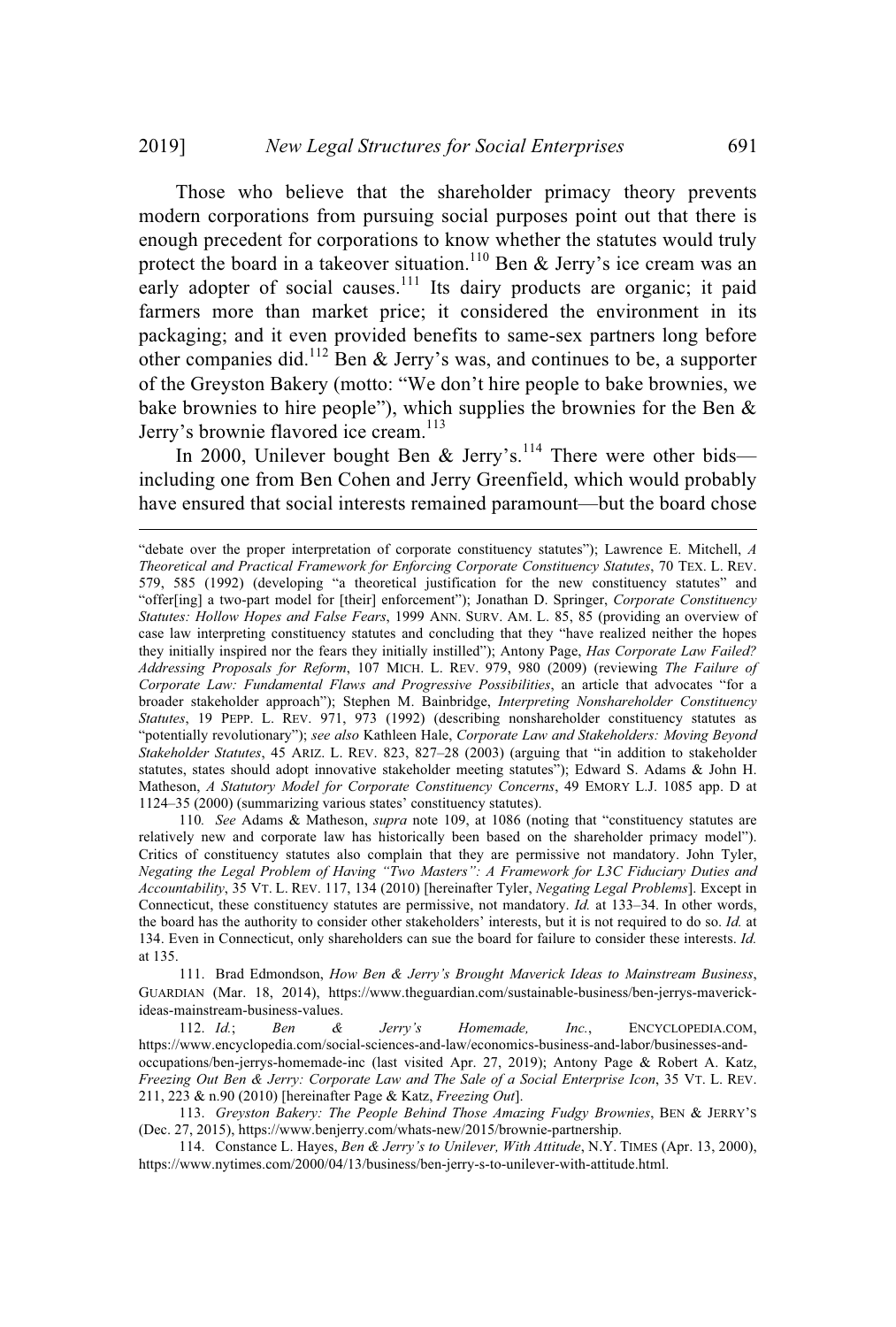the highest bidder on advice from their attorneys.<sup>115</sup> Vermont had a strong constituency statute on its books at the time, which was nicknamed the "Ben and Jerry's amendment," because the state did not want to lose the company.<sup>116</sup> But the board did not want to test the statute in court.<sup>117</sup> Fortunately, the sales agreement required Unilever to maintain most of the company's social practices,  $118$  and Ben & Jerry's is now a certified Bcorporation,<sup>119</sup> which means it meets sufficient social and environmental standards to gain B Lab's seal of approval.<sup>120</sup> Not everyone believes that Ben & Jerry's needed to sell to the highest bidder given Vermont's constituency statute.<sup>121</sup> At the very least, the perception of the shareholder primacy doctrine—even in a state with a strong constituency statute—was very real.<sup>122</sup>

119. *See B Impact Report: Ben & Jerry's*, CERTIFIED BCORPORATION, https://bcorporation.net/ directory/ben-and-jerrys (last visited Apr. 27, 2019) (identifying Ben & Jerry's as a certified B-Corporation since September 2012).

120*. See infra* Part III.A for a discussion of certified B-Corporations. As mentioned there, the B-Corporation is often confused with the benefit corporation. A B-Corporation has achieved a seal of approval by B Lab and is a branding mechanism. *Certification*, CERTIFIED BCORPORATION, https://bcorporation.net/certification (last visited Apr. 27, 2019). A benefit corporation, on the other hand, is legally incorporated as a benefit corporation. MODEL BENEFIT CORP. LEGISLATION § 102 (2017). It need not have achieved the B-Corporation seal of approval. This Article concentrates on the legal entity, the benefit corporation.

121. *See* Page & Katz, *Freezing Out*, *supra* note 112, at 231 (arguing that corporate law almost certainly did not require Ben & Jerry's board of directors to sell the company to Unilever); Antony Page & Robert A. Katz, *The Truth About Ben & Jerry's*, STAN. SOC. INNOVATION REV., Fall 2012, at 39, 41 (arguing that Ben & Jerry's had no obligation to sell to Unilever). Despite the criticism Ben & Jerry's received for selling out, the company appears to have influenced Unilever to become more socially responsible. *See* Edmondson, *supra* note 111 (explaining that because Unilever "needed Ben and Jerry's [so] badly," it agreed to let Ben & Jerry's "retain an independent board of directors" that "has the primary responsibility for 'preserving and enhancing the objectives of the historical social mission of the company'").

122. *See* Jay Coen Gilbert et al., *The Real Truth About Ben & Jerry's and the Benefit Corporation: Part 1*, CORP. SOC. RESP. WIRE (Oct. 1, 2012), http://www.csrwire.com/blog/posts/559 the-real-truth-about-ben-jerrys-and-the-benefit-corporation-part-1 ("While . . . directors of missiondriven corporations incorporated in constituency statute jurisdictions may take into consideration the interests of various constituencies when exercising their business judgment, the lack of case law . . . makes it difficult for directors to know exactly how, when and to what extent they can consider those interests . . . ." (third alteration in original) (quoting CLARK, JR. ET AL., *supra* note 91, at 10)).

<sup>115.</sup> Page & Katz, *Freezing Out*, *supra* note 112, at 212–13, 228–29; John Dillon, *Ben & Jerry's Sought Help to Stay in Vermont*, TIMES ARGUS (Dec. 12, 1999), https://www.timesargus.com/ news/ben-jerry-s-sought-help-to-stay-in-vermont/article\_c71bea26-9b39-58b6-b5f4-2ccfe580a647.html. 116. Dillon, *supra* note 115.

<sup>117.</sup> Page & Katz, *Freezing Out*, *supra* note 112, at 236–37.

<sup>118.</sup> Edmondson, *supra* note 111. The agreement is available on the Security and Exchange Comissions's EDGAR database because Ben & Jerry's was a public company at the time of the sale. *EDGAR Search Results*, U.S. SEC. & EXCHANGE COMMISSION, https://www.sec.gov/cgi-bin/browseedgar?company=Ben+%26+Jerry&owner=exclude&action=getcompany (last visited Apr. 27, 2019).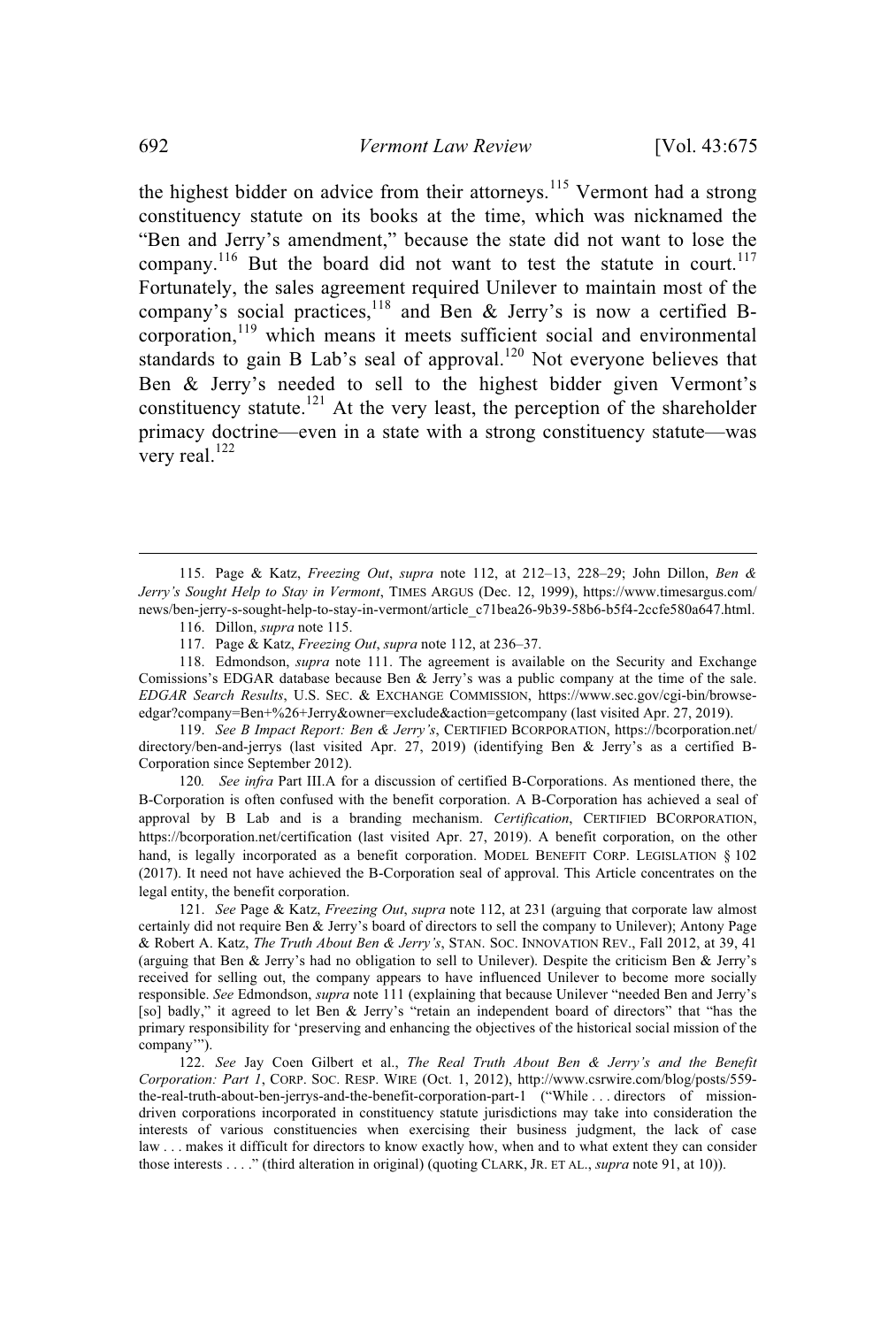#### *C. The Limited Liability Company*

The limited liability company was introduced in  $1977$ ,<sup>123</sup> just as the corporation was shifting from a bureaucratic entity to a shareholder primacy one.<sup>124</sup> Despite the many benefits of the corporate form, it has some disadvantages compared to general partnerships with regard to taxation and flexibility. Corporate earnings are taxed twice: First at the corporate level when the corporation pays taxes on its net income, and then again at the individual level when shareholders who have received dividends add that income to their personal income tax statements.<sup>125</sup> Partnerships, on the other hand, are only taxed at the individual level.<sup>126</sup> They are called "passthrough" entities because the organization pays no taxes.<sup>127</sup> Almost always, the partnership pays fewer total taxes compared to the corporation.<sup>128</sup>

The corporation's lack of flexibility gives stability to long-term investors, but it can be a double-edged sword if the owners disagree. In a small, closely held corporation, unhappy shareholders may be unable to find a buyer for their shares and may be unable to exit without convincing a majority of the shareholders to dissolve the corporation.<sup>129</sup> In such a situation, the flexibility of the partnership form could be helpful.<sup>130</sup> Partners

- 124. Stout, *Side Effects*, *supra* note 89, at 2005–07.
- 125. Keatinge, *Study of the Emerging Entity*, *supra* note 123, at 407, 423, 424 & n.344.

126*. Id.* at 407.

127*. Id.* at 381.

128. For example, assume a corporation has net taxable earnings of \$100,000 and that both the corporation and its owners are in the 20% tax bracket. If the corporation retains its earnings, it will pay \$20,000 in taxes and have \$80,000 to spend on building the business the next year. *Id.* at 424 n.344 ("The Internal Revenue Code generally taxes corporate income at both the entity and shareholder level."). If it also decides to pay out \$20,000 in dividends to its ten owners, however, it will have \$60,000 to work with the following year. Each of the owners will also pay a \$500 tax on their dividends. *Id.* When all the taxes are paid, \$25,000 will have been paid on \$100,000 of earnings. If this business had been organized as a general partnership with ten owners, each owner would have paid \$2,000 (20% of \$10,000) for a total of \$20,000 paid out in taxes. *Id.* ("Partnerships are not subject to an entity level tax; the partners take into account their respective shares of the partnership's income, gain, loss and deduction items."). The business would still have \$80,000 to re-invest; \$5,000 more than the corporation would have had.

129. Edward M. Ford, Jr., Comment, *Rights of the Minority Shareholders to Dissolve the Closely Held Corporation*, 43 CAL. L. REV. 514, 514–16 (1955).

130. STEPHEN BAINBRIDGE, LIMITED LIABILITY COMPANIES: A PRIMER ON VALUE CREATION THROUGH CHOICE OF FORM 7 (2001) [hereinafter BAINBRIDGE, A PRIMER], https://papers.ssrn.com/ sol3/papers.cfm?abstract\_id=250164.

<sup>123.</sup> Susan Pace Hamill, *The Origins Behind the Limited Liability Company*, 59 OHIO ST. L.J. 1459, 1460 (1998) ("The Wyoming Limited Liability Company (LLC), created in 1977, represents the first domestic unincorporated business entity combining statutory limited liability protection with the ability to be taxed as a partnership for federal income tax purposes." (footnote omitted)); *see also* William J. Carney, *Limited Liability Companies: Origins and Antecedents*, 66 U. COLO. L. REV. 855, 858 (1995) (calling the Wyoming LLC Act, the "original LLC statute"); Robert L. Keatinge et al., *The Limited Liability Company: A Study of the Emerging Entity*, 47 BUS. L. 375, 381–84 (1992) [hereinafter Keatinge, *Study of the Emerging Entity*] (detailing the history of the LLC business entity).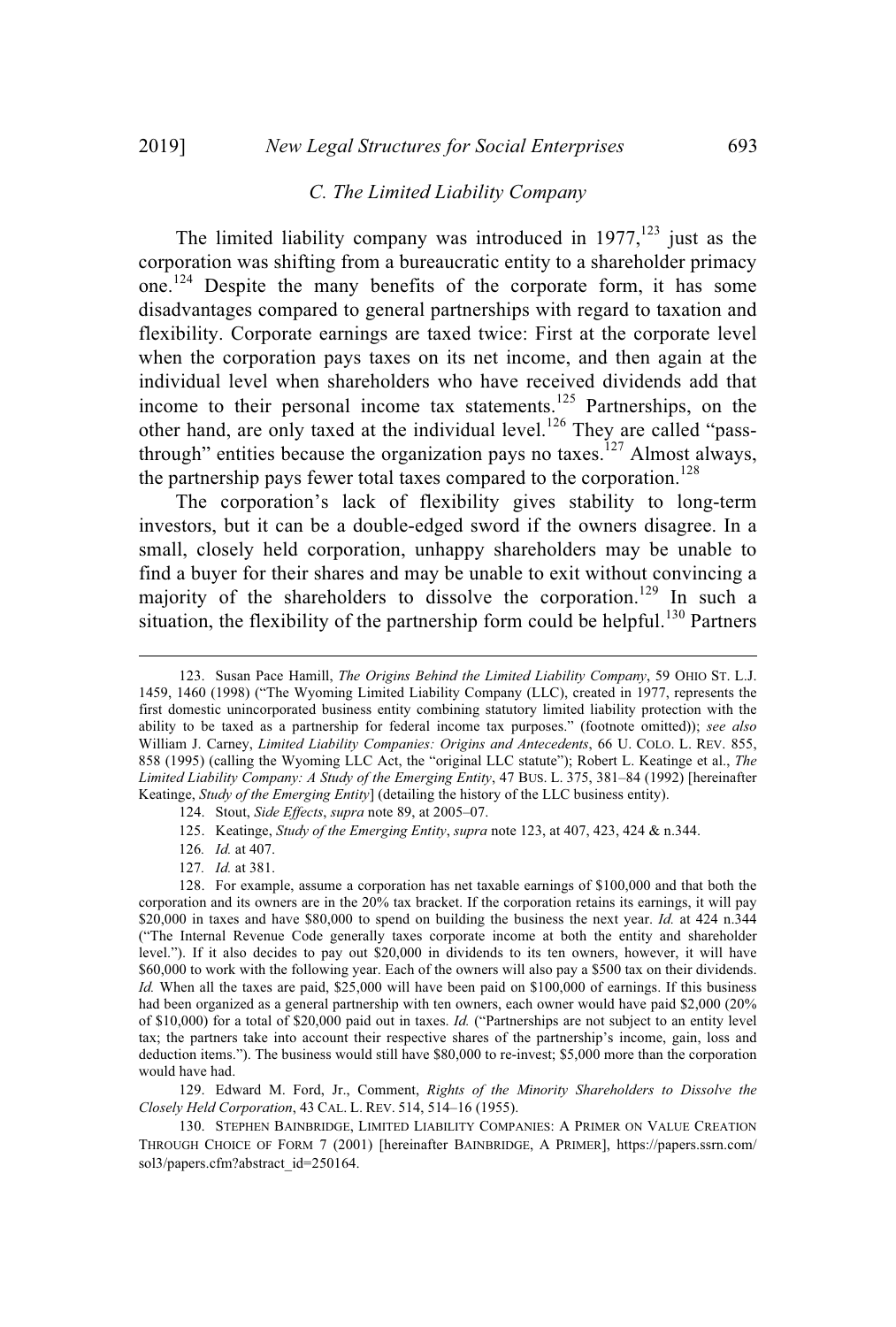could contract for solutions to disagreements, and, if all else failed, the disgruntled partner could force the dissolution of the partnership. $^{131}$ Because of these problems, an opportunity arose for a new type of business—one with the limited liability of a corporation and the flexibility and tax treatment of the partnership.

In 1977, Wyoming passed the first limited liability company (LLC) statute, which was designed to meet this need.<sup>132</sup> The IRS had not yet blessed this tax treatment, however, and the LLC was slow to take off.<sup>133</sup> In addition, attorneys cautioned their clients that courts had not yet provided guidance on other issues.<sup>134</sup> As Larry Ribstein pointed out: "Clarification would come as more LLCs were formed, but who would form LLCs until important issues were clarified? For want of an egg the chicken was  $\ln st$ <sup>,,135</sup>

By 1991 only eight states had passed LLC statutes.<sup>136</sup> That was about to change, however. The IRS had issued its first favorable tax statement in 1988,<sup>137</sup> and by 1996 every state had passed an LLC statute.<sup>138</sup> The IRS gave its final approval to the LLC in a 1997 regulation, which allowed LLCs to decide for themselves whether to be taxed as partnerships or corporations. 139

LLCs are the most popular entity for new businesses in the U.S. today.<sup>140</sup> In fact, entrepreneurs are now twice as likely to set up new businesses as LLCs than they are to use a corporate form.<sup>141</sup> LLCs are simple to set up; they provide tax advantages and limited liability; and they allow their owners—called members—to define their duties through

139. Ribstein, *supra* note 133; Treas. Reg. § 301.7701-1 to -3 (as amended in 2014).

141*.* Chrisman, *supra* note 140, at 460.

<sup>131.</sup> Ford, *supra* note 129, at 20.

<sup>132.</sup> Hamill, *supra* note 123.

<sup>133.</sup> Larry E. Ribstein, *LLCs: Is the Future Here?: A History and Prognosis*, BUS. L. TODAY, Nov./Dec. 2003, at 11.

<sup>134</sup>*. See id.* at 12 ("LLCs also posed uncertainties that tax rules could not solve.").

<sup>135.</sup> *Id.*

<sup>136.</sup> Wyoming, Florida, Alaska, Colorado, Kansas, Nevada, Texas, Utah, and Virginia were the early adopters. Carney, *supra* note 123, at 858 & n.15, 859 & n. 20; Ribstein, *supra* note 133; Hamill, *supra* note 123.

<sup>137.</sup> Rev. Rul. 88-76, 1988-2 C.B. 360, 360–61 ("An unincorporated organization operating under the Wyoming Limited Liability Company Act is classified as a partnership for federal tax purposes . . . .").

<sup>138.</sup> Ribstein, *supra* note 133 ("By 1996, every U.S. jurisdiction had an LLC statute."); Carney, *supra* note 123.

<sup>140.</sup> Rodney D. Chrisman, *LLCs Are the New King of the Hill: An Empirical Study of the Number of New LLCs, Corporations, and LPs Formed in the United States Between 2004-2007 and How LLCs Were Taxed for Tax Years 2002-2006*, 15 FORDHAM J. CORP. & FIN. L. 459, 459–60 (2009); *see also* Daniel S. Kleinberger, *A Myth Deconstructed: The "Emperor's New Clothes" on the Low-Profit Limited Liability Company*, 35 DEL. J. CORP. L. 879, 886 (2010) ("[T]he LLC has become the 'vehicle of choice' for new business formation.").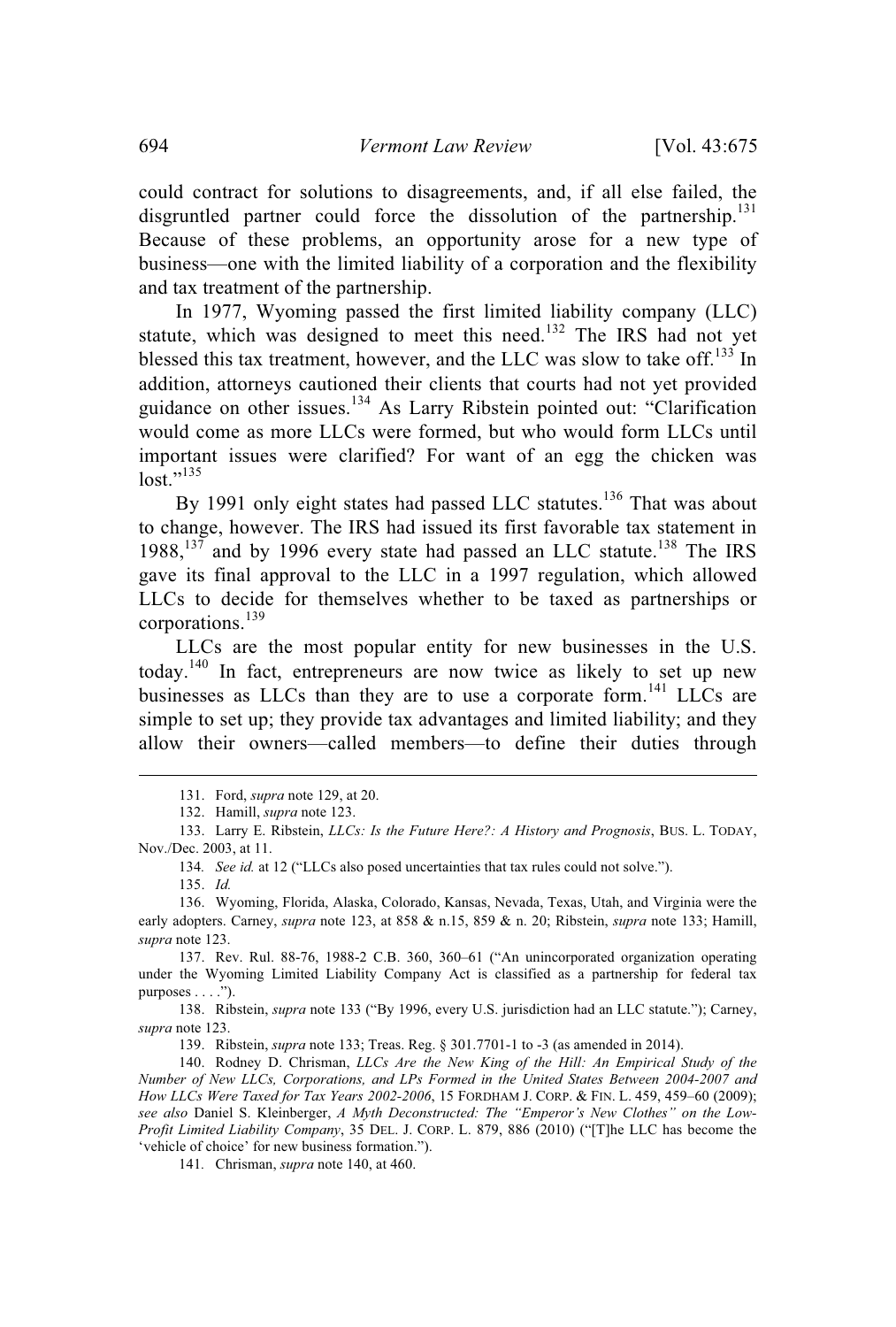membership agreements.<sup>142</sup> All the members' decisions and relationships are negotiated among themselves, and they only adopt the formal requirements that they think are necessary.<sup>143</sup>

## *D. Section 501(c)(3) Charitable Organizations*

For socially minded entrepreneurs, the alternative to the for-profit corporation has traditionally been the § 501(c)(3) charitable organization.<sup>144</sup> In order to receive recognition as a  $\S 501(c)(3)$ , the organization must show that it is pursuing at least one of eight charitable purposes, the three most prominent of which are "religious," "charitable," and "educational."<sup>145</sup> Social entrepreneurs seeking to further one or more of these purposes may choose to organize the business as a  $\S 501(c)(3)$  because these entities are exempt from federal income tax and eligible to receive tax-deductible donations. 146

American charitable law is based on the British system,<sup>147</sup> which, as early as 1601, exempted from taxes organizations that helped the "aged, impotent and poor people, . . . sick and maimed soldiers and mariners,

146. *Id.* (providing tax-exempt status for corporations, trusts, and community chests organized and operated to further one of eight enumerated purposes); *id.* § 170(c)(2)(B) (allowing tax deductions for charitable contributions made to organizations with one or more of the purposes enumerated in  $§ 501(c)(3)$ ).

<sup>142.</sup> BAINBRIDGE, A PRIMER, *supra* note 130, at 2–3, 7–8.

<sup>143</sup>*. See id.* at 7 ("The LLC thus provides substantial flexibility in structuring the firm's decisionmaking processes.").

<sup>144</sup>*. Exemption Requirements - 501(c)(3) Organizations*, IRS, https://www.irs.gov/charitiesnon-profits/charitable-organizations/exemption-requirements-section-501c3-organizations (last updated Nov. 28, 2018) [hereinafter *Exemption Requirements*].

<sup>145.</sup> I.R.C. § 501(c)(3) (2017). Specifically, the statute exempts organizations with the following purposes: "religious, charitable, scientific, testing for public safety, literary, or educational purposes, or to foster national or international amateur sports competition (but only if no part of its activities involve the provision of athletic facilities or equipment), or for the prevention of cruelty to children or animals." *Id.*

<sup>147.</sup> For articles discussing the history of philanthropy, see James J. Fishman, *The Development of Nonprofit Corporation Law and an Agenda for Reform*, 34 EMORY L.J. 617, 618 (1985) (examining "the development of the law of 'charitable corporations'"); Henry Hansmann, *The Evolving Law of Nonprofit Organizations: Do Current Trends Make Good Policy?*, 39 CASE W. RES. L. REV. 807, 807 (1988) (describing the "considerabl[e]" changes that have occurred in nonprofit law over the last "several decades" and "evaluating the wisdom of continuing to follow the particular paths along which the law has been evolving"); Thomas Kelley, *Rediscovering Vulgar Charity: A Historical Analysis of America's Tangled Nonprofit Law*, 73 FORDHAM L. REV. 2437, 2451 (2005) ("[I]t was clear from the start that the colonists would carry their charitable traditions along with them from England to the New World ...."); MAMOUN ABUAROUB & ISABEL PHILLIPS, ISLAMIC RELIEF WORLDWIDE, A BRIEF HISTORY OF HUMANITARIANISM IN THE MUSLIM WORLD 3 (2009), http://waqfacademy.org/wpcontent/uploads/2013/02/Mamoun-AbuarqubIsabel-Phillips-MA-IP.-07\_2009.-A-Brief-History-of-

Humanitarianism-in-the-Muslim-World.-Birmingham-UK.-Islamic-Relief-Worldwide.pdf (outlining the history and "centrality of humanitarian principles in Islam"); Roger Colinvaux, *Charity in the 21st Century: Trending Toward Decay*, 11 FLA. TAX REV. 3, 7 (2011) (arguing "for a reexamination of how charity is governed for federal tax purposes").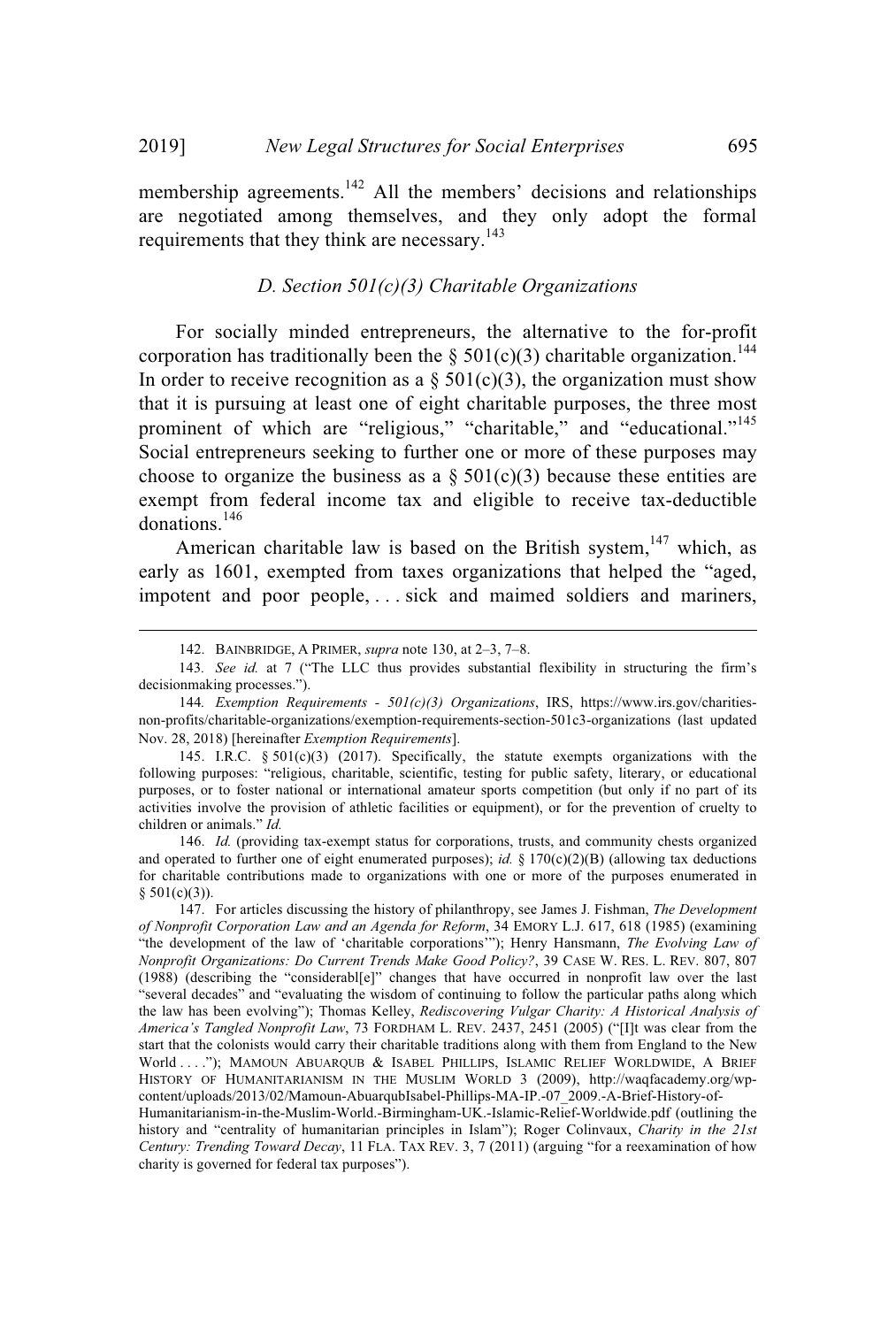schools of learning, . . . churches, . . . orphans, . . . and others for relief or redemption of prisoners or captives, and for aid or ease of any poor inhabitants."<sup>148</sup> But, as mentioned above, the concept of tax exemption was unnecessary in the first 130 years of the U.S. because no federal income tax existed.<sup>149</sup> Nor was it necessary to establish a special kind of corporation that was devoted to the common good because all corporations agreed to further a public purpose as a condition of doing business.<sup>150</sup>

And yet, the concept of tax-exempt charitable organizations, as set forth in the 1601 Charitable Uses proclamation, was so imbued in Anglo-American property and tax thinking that charitable organizations were exempted once the federal income tax was enacted in 1913.<sup>151</sup> The charitable deduction benefit was added for individuals in 1917 and for corporations in  $1936$ <sup>152</sup>

Since that time, charitable organizations' fortunes have risen and fallen, largely in conjunction with those of for-profit corporations. During the Gilded Age and the first few decades of the 20th century, when corporations and their owners grew increasingly rich, philanthropy blossomed.<sup>153</sup> The tycoons of this era created large grant-making foundations, many of which continue to this day.<sup>154</sup>

When the Depression hit a few years later, the government began working with charities to solve social problems, another practice that exists to this day.<sup>155</sup> And during the managerial, bureaucratic heyday of the

152. *Id.*

153*. See id.* at 105 (discussing how American industrialists used "their newly acquired wealth toward a broad range of altruistic endeavors").

<sup>148.</sup> *See* RESTATEMENT (FIRST) OF TRUSTS § 368 (AM. LAW INST. 1935) (quoting Statute of Charitable Uses 1601, 43 Eliz. I c. 4 (Eng.)).

<sup>149</sup>*. See supra* notes 24–25 and accompanying text (describing American corporations before federal income tax).

<sup>150</sup>*. See supra* notes 26–30 and accompanying text (explaining how corporations agreed to perform public purposes in exchange for corporate charters).

<sup>151.</sup> Paul Arnsberger et al., *A History of the Tax-Exempt Sector: An SOI Perspective*, STAT. INCOME BULL., Winter 2008, at 105, 106–07, https://www.irs.gov/pub/irs-soi/tehistory.pdf.

<sup>154.</sup> *See, e.g.*, *Our History*, ROCKEFELLER FOUND., https://www.rockefellerfoundation.org/ about-us/our-history/ (last visited Apr. 27, 2019) ("From our very first grant—to the American Red Cross—through to our present-day initiatives, The Rockefeller Foundation has legacy of trailblazing new fields, convening unlikely partners, and sparking new innovations that lead to transformative change."); *Our History*, CARNEGIE CORP. N.Y., http://www.carnegie.org/about/our-history/ (last visited Apr. 27, 2019) ("[E]stablished in 1911 'to promote the advancement and diffusion of knowledge and understanding,' [the Carnegie Foundation] is one of the oldest and most influential of American grantmaking foundations."); *History*, FORD FOUND., https://www.fordfoundation.org/regions/unitedstates/history/ (last visited Apr. 27, 2019) ("Since the foundation was established in 1936, we have been working to improve people's lives and address social justice issue across the United States.").

<sup>155.</sup> Alice M. Thomas, *Re-Envisioning the Charitable Deduction to Legislative Compassion and Civility: Reclaiming Our Collective and Individual Humanity Through Sustained Volunteerism*, 19 KAN. J.L. PUB. POL'Y 269, 295–96 (2010); *see also* SAUNJI D. FYFFE, URBAN INST., NONPROFIT-GOVERNMENT CONTRACTS AND GRANTS: THE STATE AGENCY PERSPECTIVE, at VI (2015) ("Nonprofit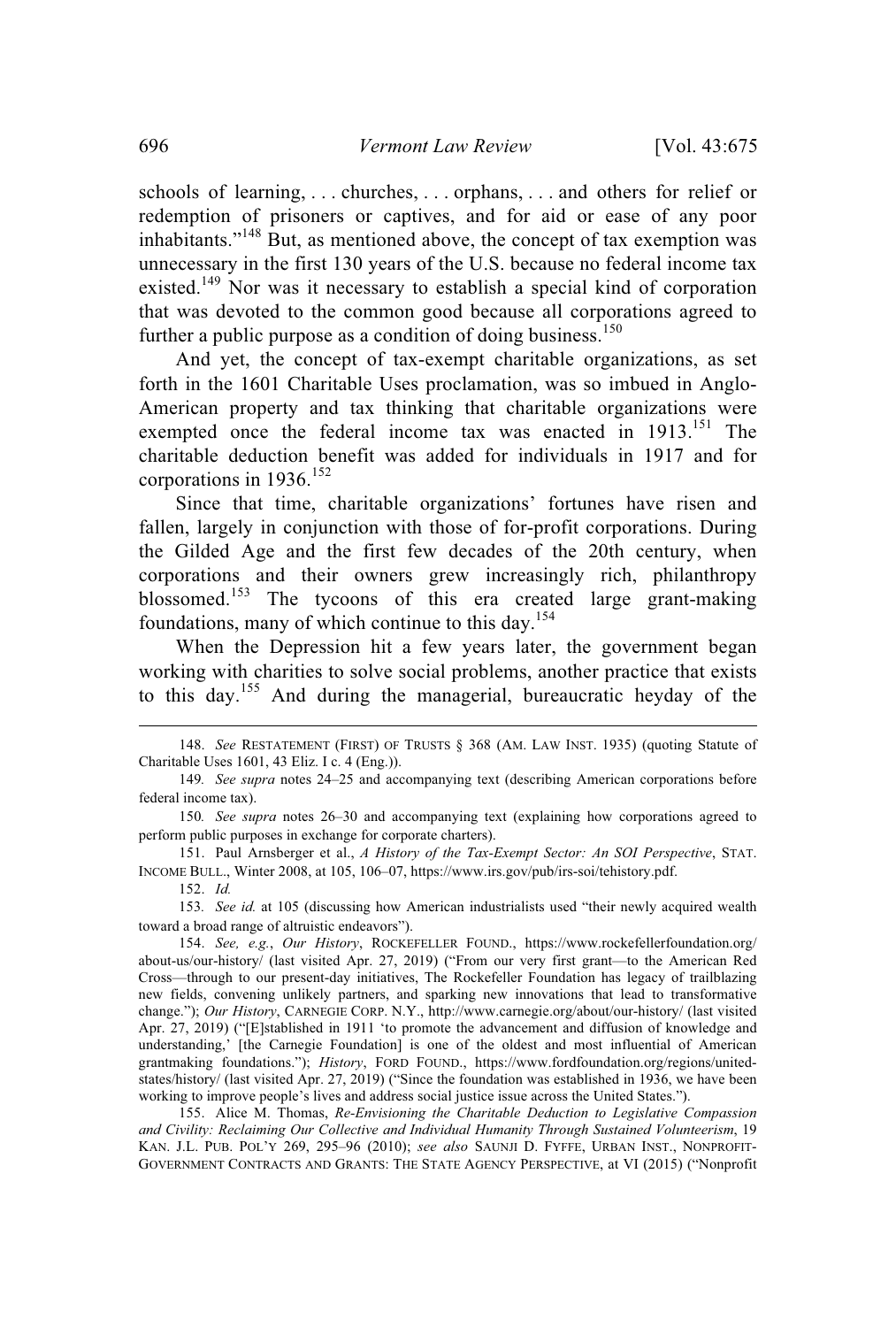American corporation, nonprofits fared well because they received the largesse of civic-minded corporations.<sup>156</sup>

In the shareholder primacy era of the last 30 years, the nonprofit sector has continued to grow exponentially.<sup>157</sup> But today's tycoons do not always use the nonprofit sector for their charitable endeavors.<sup>158</sup> Furthermore, government largesse has shrunk, and the gap between donations and operating expenses has grown for many organizations.<sup>159</sup> As a result, charitable organizations increasingly look to commercial endeavors to help bridge the gap.

Commercial activity is certainly compatible with  $\S 501(c)(3)$  law, but nonprofits that engage in such activity must follow certain rules. First, the inurement provisions of  $\S 501(c)(3)$  ensure that net profits will not be distributed to shareholders or even to managers, whose salaries must be set at fair market value.<sup>160</sup> Second, while a § 501(c)(3) can engage in unlimited commercial activity—as long as that activity furthers its charitable purpose<sup>161</sup>—it can only engage in a limited amount of activity that is

and government organizations have a long history of working together to address social issues and deliver publicly funded programs and services.").

<sup>156.</sup> Arnsberger et al., *supra* note 151, at 105. Milton Friedman's attack on corporate social responsibility was in direct response to this largesse. *See supra* notes 67–71 and accompanying text (discussing Friedman's critique of corporate social responsibility).

<sup>157.</sup> The number of nationally recognized  $\S$  501(c)(3)s doubled between 1995 and 2015, even though the rules changed during that time, which eliminated at least 300,000 from the list. SCHMIDT, *supra* note 18, at 16.

<sup>158.</sup> Mark Zuckerberg, the founder of Facebook, and Pierre Omidyar, the founder of eBay, both use LLCs as their charitable vehicles. *See* Mark Zuckerberg, *A Letter to Our Daughter*, FACEBOOK (Dec. 1, 2015), https://www.facebook.com/notes/mark-zuckerberg/a-letter-to-our-daughter/ 10153375081581634 (introducing the Chan Zuckerberg Initiative which focuses on "personalized learning, curing disease, connecting people and building strong communities"); Seung Lee, *Zuckerberg Clarifies Why His \$45 Billion Charity is an LLC*, NEWSWEEK (Dec. 3, 2015), https://www.newsweek.com/chan-zuckerberg-llc-charity-kind-not-really-charity-400964 (explaining that the Chan Zuckerberg initiative is "structured as an LLC rather than a traditional charity foundation"); *Financials*, OMIDYAR NETWORK, https://www.omidyar.com/financials (last visited Apr. 27, 2019) ("We invest in for-profit entities through our LLC. Inspired by the social impact of eBay, we believe that business can create extraordinary opportunity and value, and that market-based solutions can generate significant social returns.").

<sup>159.</sup> *See, e.g.*, FYFFE, *supra* note 155, at 2 ("[N]ational surveys uncovered widespread problems experienced by nonprofit organizations that have contracts or grants with governments throughout the country.").

<sup>160.</sup> I.R.C. § 501(c)(3) (2017) ("[N]o part of the net earnings [may] inure[] to the benefit of any private shareholder or individual"). Section 501(c)(3)s are also subject to  $\S$  4958, which establishes an excise tax for excess benefit transactions, which occur "if the value of the economic benefit provided [to an insider of the organization] exceeds the value of the consideration (including the performance of services) received for providing such benefit." *Id.* § 4958(c)(1)(A).

<sup>161.</sup> Treas. Reg. §  $1.501(c)(3)-1(e)$  (as amended in 2014). This provision provides that: An organization may meet the requirements of section  $501(c)(3)$  although it operates a trade or business as a substantial part of its activities, if the operation of such trade or business is in furtherance of the organization's exempt purpose or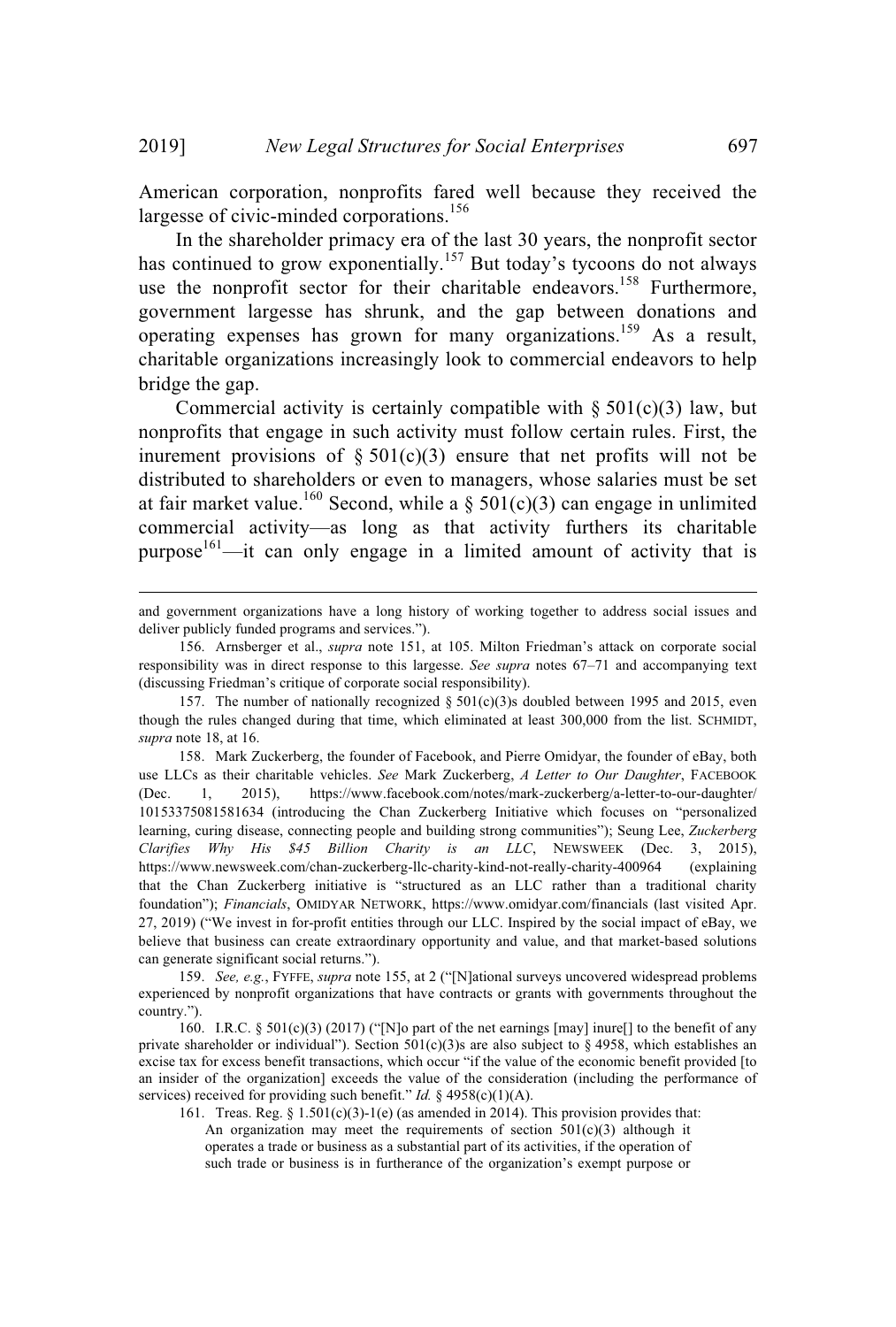unrelated to this purpose.<sup>162</sup> It must pay unrelated business income taxes on the net income generated from that unrelated activity,<sup>163</sup> and it must be careful not to engage in too much unrelated activity because it may lose its exemption.<sup>164</sup> Unfortunately, the line between related and unrelated activity is determined with a facts and circumstances test, $165$  and the IRS has not provided guidance as to how much unrelated activity is too much.<sup>166</sup>

#### *E. Melding of the Business Entity Forms in the 21st Century*

By the early part of the 21st century, entrepreneurs were beginning to combine for-profit and nonprofit purposes with more regularity. In 1980, Bill Drayton had founded Ashoka, an organization that supported social entrepreneurs financially, $167$  and Professor Gregory Dees published his classic definition of "social entrepreneurship" in 1998.<sup>168</sup>

Increasingly, those working at the intersection of the for-profit and nonprofit worlds expressed frustration with such rigid categorizations.<sup>169</sup>

*Id.*

164. *See* SCHMIDT, *supra* note 18, at 386 ("While the term 'exclusively' need not be interpreted literally, commercial activity can be substantial enough that the organization is not being operated for charitable purposes. In such instances, the organization will lose its  $\S501(c)(3)$  tax-exempt status.").

165. Treas. Reg. §  $1.501(c)(3)-1(e)$  ("In determining the existence or nonexistence of such primary purpose, all the circumstances must be considered, including the size and extent of the trade or business and the size and extent of the activities which are in furtherance of one or more exempt purposes.").

166*. See* Allen Bromberger, *Tandem Nonprofit & For-Profit Companies Must Walk Fine Line*, PERLMAN & PERLMAN (May 18, 2018), https://www.perlmanandperlman.com/private-benefit-tandemstructures/ ("In the world of nonprofit/for-profit tandem structures, this juggling of public interest and private interest can be a challenge. Every arrangement and transaction between the two entities has to satisfy competing and somewhat inconsistent requirements.").

168. *See* J. Gregory Dees, *The Meaning of "Social Entrepreneurship*,*"* DUKE INNOVATION & https://entrepreneurship.duke.edu/news-item/the-meaning-of-socialentrepreneurship (last updated May 30, 2001) (providing a definition of "social entrepreneurship," which includes, among other things, "[a]dopting a mission to crease and sustain social value" and "[r]ecognizing and relentlessly pursuing new opportunities to serve that mission").

169*. See, e.g.*, THOMAS J. BILLITTERI, ASPEN INST., MIXING MISSION AND BUSINESS: DOES SOCIAL ENTERPRISE NEED A NEW LEGAL APPROACH? 2 (2007) (recognizing the emergence of a "'Fourth Sector' of social enterprise organizations that combine charitable missions, corporate methods, and social and environmental consciousness in ways that transcend traditional business and philanthropy"); ALLEN R. BROMBERGER, SOCIAL ENTERPRISE: A LAWYER'S PERSPECTIVE 2 (2007) (unpublished manuscript) [hereinafter BROMBERGER, SOCIAL ENTERPRISE], https://communitywealth.org/content/social-enterprise-lawyers-perspective ("Ironically, American law does not provide a legal form that is designed to accommodate the particular needs of social enterprise."); Nicole Wallace, *New Business-Charity Hybrid Sought*, CHRON. PHILANTHROPY (Mar. 12, 2008), https://www.philanthropy.com/article/New-Business-Charity-Hybrid/163197 ("As the lines between the

purposes and if the organization is not organized or operated for the primary purpose of carrying on an unrelated trade or business.

<sup>162.</sup> I.R.C. § 512(a)(1).

<sup>163.</sup> *Id.* § 511(b)(1).

<sup>167.</sup> *Ashoka's History*, ASHOKA, https://www.ashoka.org/en-US/ashoka%27s-history (last visited Apr. 27, 2019).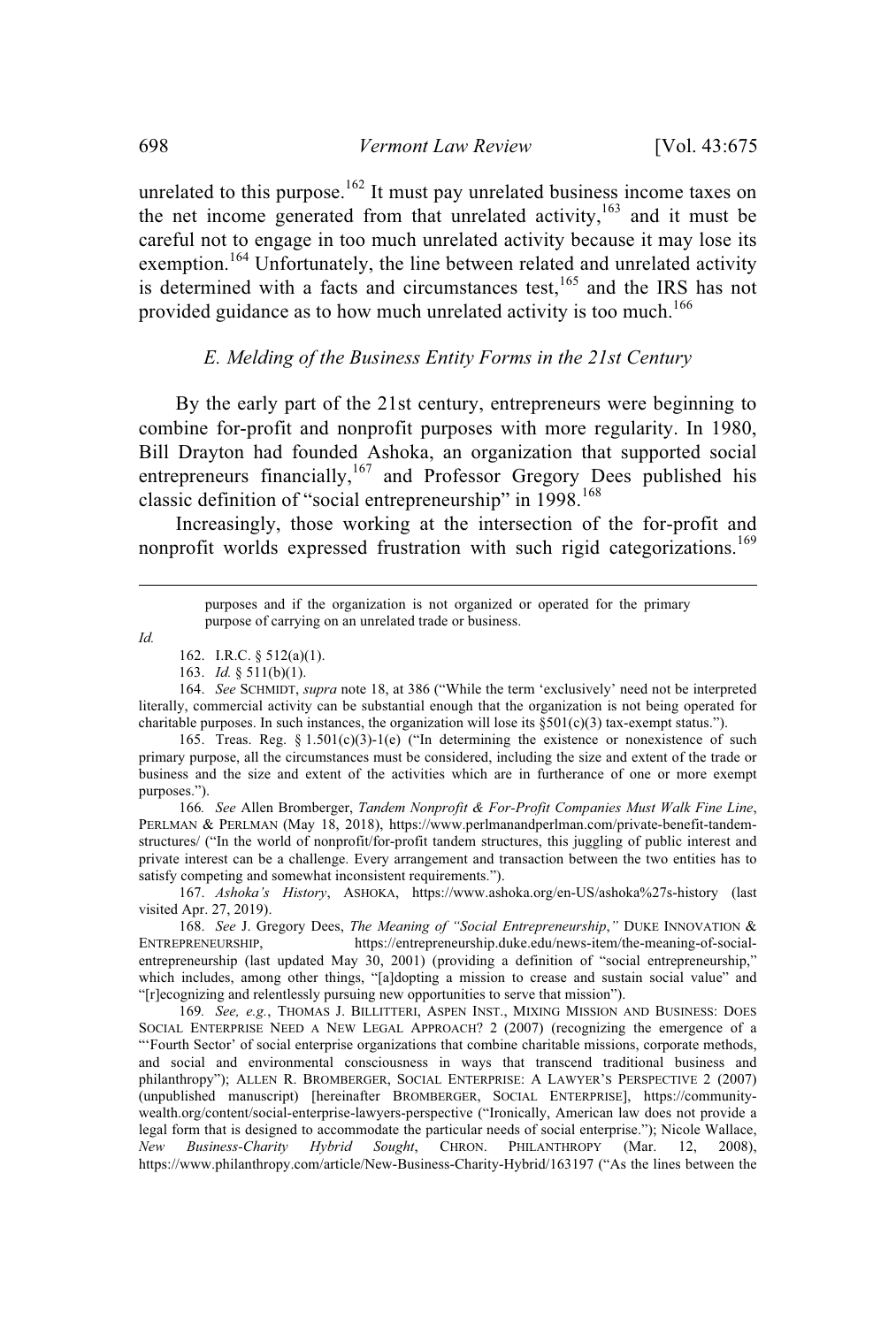They noted that such business entity forms had limitations for those seeking to make a profit while serving a social purpose.<sup>170</sup> As mentioned above, § 501(c)(3)s cannot offer financial incentives to employees or investors because such incentives would constitute private inurement.<sup>171</sup> Nor can they engage in too much unrelated commercial activity, an amount that has never been defined.<sup>172</sup> Thus, using this entity form for a social venture, while possible, is laced with uncertainty.

Yet for-profit corporations and even LLCs are not necessarily the answer either because most investors and the general public will expect them to serve the owners' interests.<sup>173</sup> This expectation is higher for corporations than LLCs because LLC members can use the membership agreement to craft their relationships.<sup>174</sup> But, whatever the owners decide, the general public will expect profit-seeking behavior.<sup>175</sup> Further, even if the owners of an LLC or for-profit corporation decide among themselves to focus on more than profits, these forms do not provide a way to protect the social mission should future owners—or even the initial ones—change their minds.<sup>176</sup>

It is possible, of course, to combine a for-profit and nonprofit in a joint venture or in a parent-subsidiary relationship, but such structures are complex and expensive to set up. <sup>177</sup> Further, the board and management

nonprofit and for-profit worlds blur, social-enterprise leaders continue to look for new legal structures that are better suited to such blended activities than current designations."); Robert A. Wexler, *Social Enterprise: A Legal Context*, 54 EXEMPT ORG. TAX REV. 233, 233 (2006) (expressing a desire for the legal community "to help change the law to accommodate new approaches to philanthropy").

<sup>170</sup>*. See, e.g.*, BILLITTERI, *supra* note 169, at 10 ("A number of participants at the Aspen meeting spoke of the difficulty under present laws [for nonprofits to] attract[] investment capital, whether from bank loans, venture capital, or some other form.").

<sup>171</sup>*. See* I.R.C. § 501(c)(3) (2017) ("[N]o part of the net earnings [may] inure[] to the benefit of any private shareholder or individual.").

<sup>172.</sup> Wexler, *supra* note 169, at 242; *see also supra* notes 160–66 and accompanying text (outlining the uncertainties and limitations of the unrelated commercial activity rule).

<sup>173.</sup> Hansmann & Kraakman, *The End*, *supra* note 72, at 441; *see also supra* Part I.B (describing the rise of the shareholder primacy doctrine).

<sup>174</sup>*.* Thomas Kelley, *Law and Choice of Entity on the Social Enterprise Frontier*, 84 TUL. L. REV. 337, 370 (2009) [hereinafter Kelley, *Law and Choice*].

<sup>175.</sup> *Id.* at 354; Hansmann & Kraakman, *The End*, *supra* note 72, at 447–48.

<sup>176</sup>*.* BROMBERGER, SOCIAL ENTERPRISE, *supra* note 169, at 3.

<sup>177</sup>*. See* DARREN B. MOORE & JOHN F. CRAWFORD, PUTTING THINGS TOGETHER: SUBSIDIARIES, COMPLEX ORGANIZATIONAL STRUCTURES, JOINT VENTURES, AND JOINT FUNDING VEHICLES 2 (2018) (explaining that "charities often find themselves looking to structure their operations through subsidiaries, affiliates, and other joint ventures vehicles" and deciding the appropriate vehicle "involves consideration of factors ranging from choice of form, tax status of the vehicle, and ultimately the impact on the exempt organization").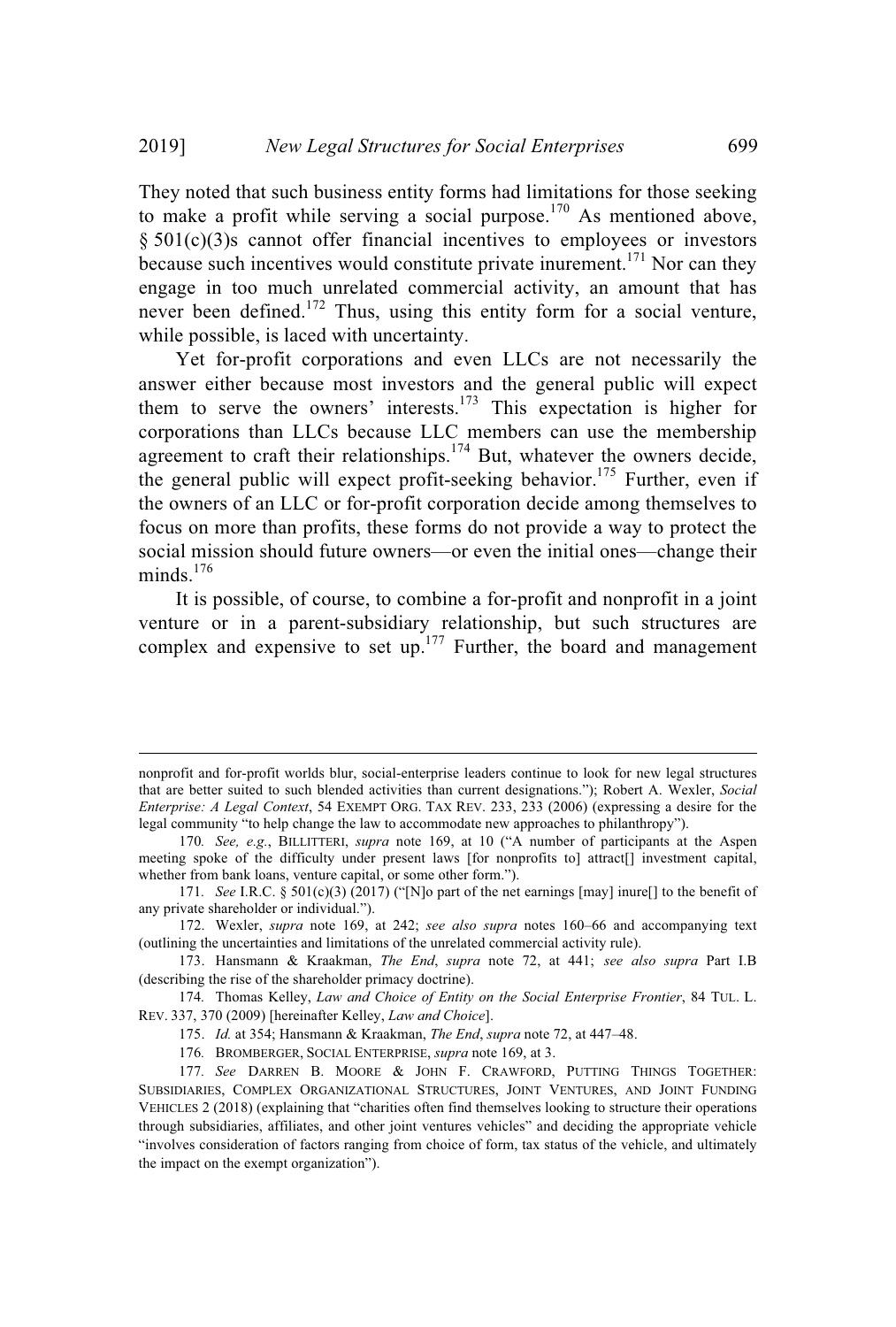must remain vigilant to ensure that this arrangement does not jeopardize the § 501(c)(3) partner's exempt status.<sup>178</sup>

In 2006, a group of thought leaders attended an Aspen Institute meeting and began to question this traditional categorization and explore alternative ideas.<sup>179</sup> Present at that meeting were three men who presented early versions of their ideas about hybrid organizations.<sup>180</sup> They were Robert Lang and Marcus Owens, two of the architects of the L3C—and Jay Coen Gilbert, the founder of B Lab, and a proponent of the benefit corporation. 181

## II. THE LOW-PROFIT LIMITED LIABILITY COMPANY (L3C)

#### *A. Description and Purpose*

"On April 30, 2008, Vermont recognized a new business entity, the low-profit limited liability company, also known as the L3C. An L3C is a for-profit organization, designed to retain the flexibility of a limited liability company (LLC), but with a primary motivation to achieve a charitable goal."<sup>182</sup> Its measures were carefully crafted to attract investment from private foundations and other investors.<sup>183</sup> In the 11 years since Vermont adopted the L3C, eight other states, three tribal nations, <sup>184</sup> and one U.S.

<sup>178</sup>*. See* Kelley, *Law and Choice*, *supra* note 174, at 341 ("But those complex structures, which involve corporations with multiple classes of stock and detailed shareholder agreements, or the creation of multiple interlocking entities, or the use of delicately drafted joint venture agreements, tend to be expensive to create, burdensome to maintain, and . . . legally insecure."); Allen Bromberger, *IRS Declares War on Commercial Charities*, PERLMAN & PERLMAN (Dec. 14, 2017), https://www.perlmanandperlman.com/irs-declares-war-on-commercial-charities/ (documenting cases in which the IRS revoked tax-exempt status because organizations were engaged in substantial "nonexempt (i.e., commercial)" activity).

<sup>179.</sup> BILLITTERI, *supra* note 169.

<sup>180.</sup> *Id.* at 10, 12–13.

<sup>181.</sup> *Id.*

<sup>182.</sup> Elizabeth Schmidt, *Vermont's Social Hybrid Pioneers: Early Observations and Questions to Ponder*, 35 VT. L. REV. 163, 163 (2010) [hereinafter Schmidt, *Hybrid Pioneers*] (footnote omitted). Much of the material in this section is derived from this article. *Id.*; *see also* VT. STAT. ANN. tit. 11, § 4162 (2019) (outlining Vermont's requirements for benefit corporations). Much has been written on the L3C. Americans for Community Development maintains the most comprehensive website about the L3C. *L3C Laws*, *supra* note 5; *see also* Schmidt, *Hybrid Pioneers*, *supra* (examining "the experiences of the early adopters of the L3C business form").

<sup>183</sup>*. See* Schmidt, *Hybrid Pioneers*, *supra* note 182 (explaining that L3Cs are "expected to facilitate social investing from private foundations").

<sup>184.</sup> The tribal nations are the Oglala Sioux Tribe, the Navajo Indian Nation, and the Crow Indian Nation of Montana. *L3C Laws*, *supra* note 5; A. Nicole Campbell, *The Possibilities of the L3C*, PROSKAUER (Nov. 10, 2009), https://nonprofitlaw.proskauer.com/2009/11/10/the-possibilities-of-the- $13c/$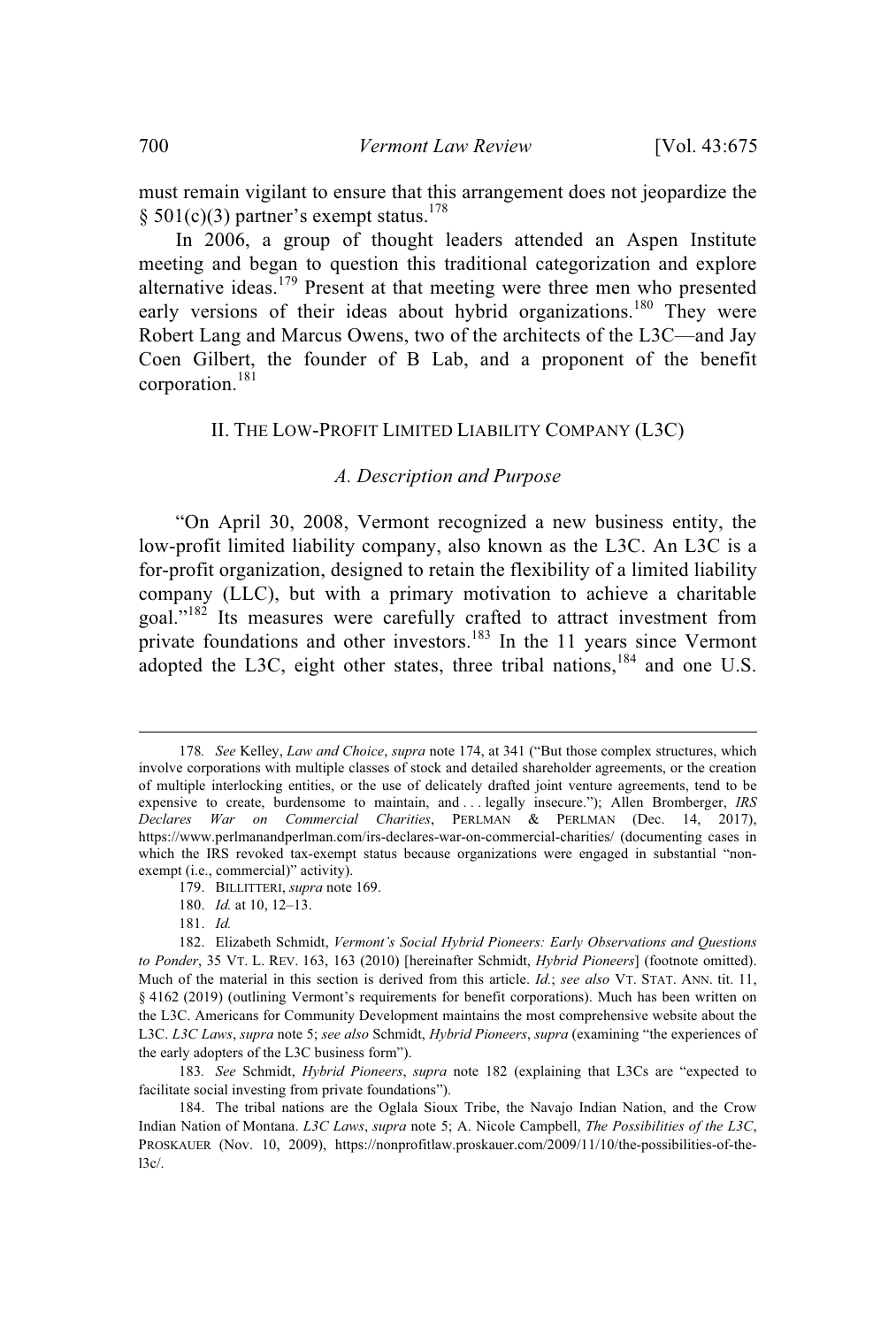Territory<sup>185</sup> have recognized this new social hybrid.<sup>186</sup> Approximately 1,600 organizations are now organized as L3Cs in the  $U.S.<sup>187</sup>$  The following description explains the problem L3Cs are designed to fix and the two parts to the solution that the architects mistakenly thought would solve that problem.

1. The Problem L3Cs are Designed to Fix—Difficulty Attracting Capital

The creators of the L3C were keenly aware of the difficulty social enterprises can have in attracting capital.<sup>188</sup> If organized as nonprofits, they are forbidden from seeking investors with promises of a financial return.<sup>189</sup> Loans can be difficult to obtain because lenders fear that nonprofits' lack of access to other forms of capital will decrease their ability to repay the loan.<sup>190</sup> Foundations and the government will fund nonprofits in the form of grants, but their time frame is slow, <sup>191</sup> their funds are dwarfed by the capital available in the private sector, and they rarely provide long-term funding.<sup>192</sup>

Social enterprises organized as either LLCs or corporations face similar obstacles in obtaining funding. Foundations and governments do not

187. *What Is An L3C?*, *supra* note 6.

189*. See* I.R.C. § 501(c)(3) (2017) (prohibiting private inurement); *see also* Frumkin, *supra* note 18, at 4–5 (explaining that the nondistribution constraint is a characteristic of a nonprofit organization).

190*. See* Frederick D. Hyman & Christine Walsh, *Considerations when Lending to a Not-For-Profit Entity*, N.Y. L.J. (Jun. 22, 2015), https://www.law.com/newyorklawjournal/almID/ 1202729819714/?slreturn=20190330163701 (explaining that lenders should be wary of lending to nonprofit entities because "[i]n times of distress, not-for-profit entities, often layered with debt and other obligations, are more likely to seek bankruptcy in order to wind up and/or transition their operations").

191. FYFFE, *supra* note 155, at 2.

192*. See, e.g.*, Randy Hawthorne, *The Pros and Cons of Nonprofit Grants*, NONPROFIT HUB (Oct. 23, 2018), https://nonprofithub.org/grant-writing/pros-and-cons-of-relying-on-grants/ [https://webcache.googleusercontent.com/search?q=cache:https://nonprofithub.org/grant-writing/prosand-cons-of-relying-on-grants/] ("Grants are almost always meant to be a supplemental funding source.").

<sup>185.</sup> The U.S. Territory is Puerto Rico. 2015 P.R. Laws 233.

<sup>186.</sup> The states that have passed L3C legislation are Illinois, Louisiana, Maine, Michigan, Rhode Island, Utah, Vermont, and Wyoming. 805 ILL. COMP. STAT. 180/1–26 (2010); LA. STAT. ANN § 12:1302(C) (2010); ME. REV. STAT. ANN. tit. 31, § 1611 (2011); MICH. COMP. LAWS ANN. § 450.4102(2)(m) (West 2016); UTAH CODE ANN. § 48-3a-1302 (West 2014); WYO. STAT. ANN. § 17- 29-101 (West 2017). North Carolina passed and then later rescinded an L3C statute, ostensibly because it was unnecessary. Anne Field, *North Carolina Officially Abolishes the L3C*, FORBES (Jan. 11, 2014), https://www.forbes.com/sites/annefield/2014/01/11/north-carolina-officially-abolishes-thel3c/#4dbed67e3d7f.

<sup>188.</sup> BILLITTERI, *supra* note 169, at 10. Robert Lang, then the CEO of the Mary Elizabeth & Gordon B. Mannweiler Foundation, presented his idea about the L3C at the Aspen Institute meeting described above. Robert Lang & Elizabeth Carrott Minnigh, *The L3C, History, Basic Construct, and Legal Framework*, 35 VT. L. REV. 17*,* 29 (2010). After that meeting, Lang teamed up with three of the other participants—Marcus Owens, then Partner at Caplin & Drysdale and a former Director of the IRS Exempt Organizations Division; Arthur Wood, then Director of Social Financial Services at Ashoka; and John Tyler, the Secretary and General Counsel of the Ewing Marion Kauffman Foundation—to develop the idea further. *Id.*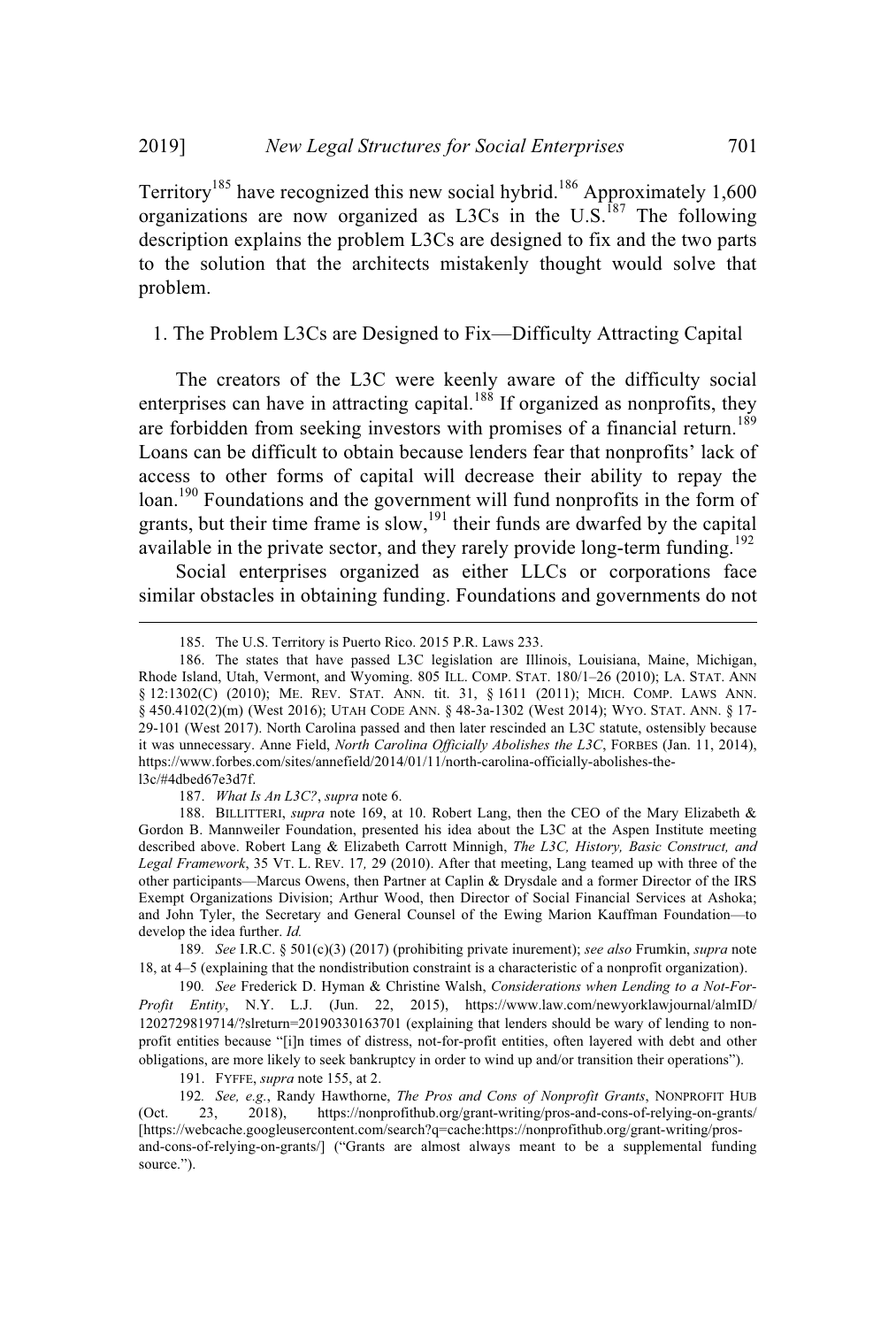generally provide grants to for-profit entities;<sup>193</sup> traditional investors look askance at organizations that do not seek to maximize profits;<sup>194</sup> and lenders are concerned about the viability of loans to such organizations.<sup>195</sup> Socially minded investors do exist, but it has been difficult for social enterprises to signal their purposes to these investors.<sup>196</sup>

The L3C creators saw an opportunity to solve this financing problem by creating a new business entity that could convince private foundations to invest in charitably minded for-profit businesses.<sup>197</sup> They also hoped this new form could entice other investors through a tranche funding mechanism.<sup>198</sup>

2. Solution 1: Unleashing Foundations' Program Related Investment Funds

Their strategy to convince foundations to fund L3Cs involved a little used tool in the private foundation toolbox, the program related investment (PRI).<sup>199</sup> A PRI is an investment that is made to further a foundation's exempt purpose.<sup>200</sup> Unlike grants, PRIs can provide foundations with a return on their investment.<sup>201</sup> The investment can take the form of a loan, an equity position, a loan guarantee, or any other transaction in which the foundation has an economic interest, so long as the PRI has the following

196*. Id.* at 268–69; *see infra* Part II.A.2 (discussing how foundations can invest in L3Cs).

<sup>193.</sup> *Where Can I Find Funding For My Business?*, GRANTSPACE, https://grantspace.org/resources/knowledge-base/business-funding/ (last visited Apr. 27, 2019). Foundations can exercise "[e]xpenditure responsibility" to determine whether an organization that is not a § 501(c)(3) could be eligible for tax-exempt grants. I.R.C. § 4945(a)(1), (d), (h); *Grants by Private Foundations: Expenditure Responsibility*, IRS, https://www.irs.gov/charities-non-profits/privatefoundations/grants-by-private-foundations-expenditure-responsibility (last updated Apr. 16, 2019) (outlining how private foundations can practice expenditure responsibility).

<sup>194</sup>*. See* Hyman & Walsh, *supra* note 190 (explaining the various reasons that entities which do not have the goal of maximizing profit are viewed skeptically as candidates for private funding); *see also supra* Part I.B (describing the rise of the shareholder value doctrine).

<sup>195.</sup> *See, e.g.*, Shiva Mirzanian, *Washington's Social Purpose Corporation: Creating Accountability for Corporations or Simply Providing a Halo to Undeserving Corporations*, 5 SEATTLE J. ENVTL. L. 265, 269 (2015) ("Investors seeking market-rate returns do not typically invest in companies that might only incidentally provide them with such a return.").

<sup>197.</sup> BILLITERI, *supra* note 169, at 2.

<sup>198</sup>*. See infra* notes 227–35 and accompanying text (discussing the concept of tranche investing).

<sup>199.</sup> BILLITTERI, *supra* note 169, at 10, 13 (describing Robert Lang's and Marcus Owen's discussions about PRI at the Aspen Institute meeting that led to the development of the L3C); Robert R. Keatinge, *LLCs and Nonprofit Organizations – For-Profits, Nonprofits and Hybrids*, 42 SUFFOLK U. L. REV. 553, 581–82 (2009) [hereinafter Keatinge, *LLCs and Nonprofit Organizations*].

<sup>200</sup>*.* Keatinge, *LLCs and Nonprofit Organizations*, *supra* note 199, at 581 ("A program related investment is one in which the primary purpose is to accomplish one or more of the private foundation's charitable purposes, 'and no significant purpose of which is the production of income or the appreciation of property.'" (quoting Treas. Reg. § 53.4944-3 (as amended in 2018))).

<sup>201.</sup> Lang & Minnigh, *supra* note 188, at 25.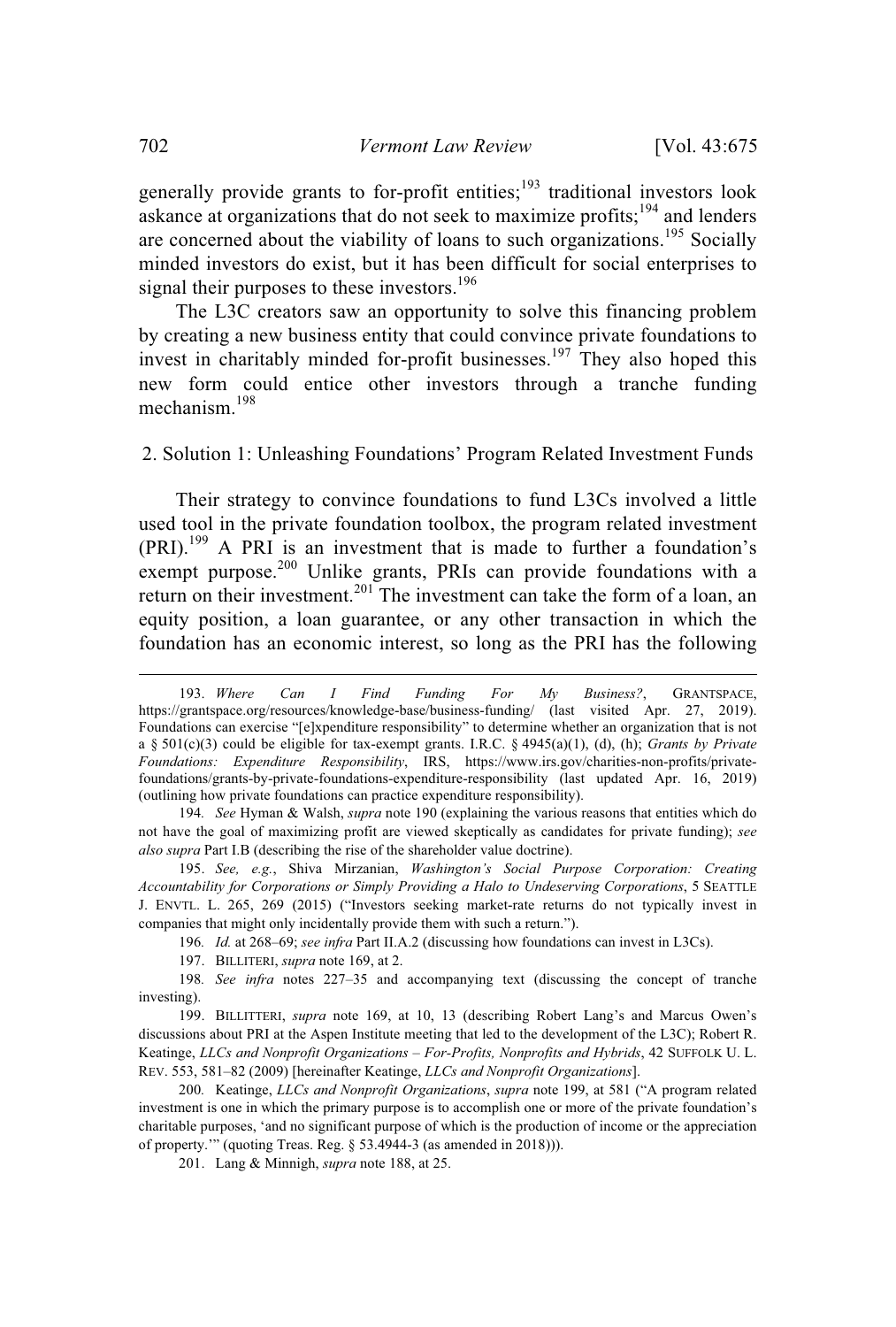characteristics: (1) its primary purpose is the accomplishment of a charitable purpose that is enumerated in  $\S 170(c)(2)(B)$  of the Internal Revenue Code; (2) neither the production of income nor the appreciation of property is a significant purpose of the investment; and (3) it does not have any prohibited purpose such as lobbying or political campaigning.<sup>202</sup>

"Charitable" is defined as being organized and operated for one or more of the same eight enumerated purposes in  $\S 501(c)(3)$  described above, the most important of which are "religious," "charitable," and "educational."<sup>203</sup> An organization will ordinarily satisfy this charitable purpose test with regard to PRIs if: (1) the organization significantly furthers the accomplishment of the private foundation's exempt activities and (2) the grant was only made because of the relationship between the investment and the foundation's exempt activities.<sup>204</sup> In other words, the foundation must determine that its exempt purposes match the activities of the organization in which it invests so that the investment qualifies as a  $PRI<sup>205</sup>$ 

The second requirement, the income-production test, requires that "[n]o significant purpose of the investment" may be the "production of income or the appreciation of property."<sup>206</sup> In other words, the foundation must be looking for investments that would not ordinarily attract marketrate investment because of their charitable purposes.<sup>207</sup> It is possible that, even though the investment would not attract most investors, it could eventually produce significant income or asset appreciation. That occurrence would not necessarily mean that the foundation has failed this second requirement.<sup>208</sup>

The third requirement posits that no purpose can be for the furtherance of lobbying or political campaign activity.<sup>209</sup> This requirement helps to

204. Treas. Reg. § 53.4944-3(a)(2)(i).

209*. Id.* § 53.4944-3(a)(1)(iii).

<sup>202.</sup> I.R.C. § 4944(c) (2017); Treas. Reg. § 53.4944-3(a)(1)(i)–(iii). This exception to the jeopardizing investment rule has been in effect since 1969. Tax Reform Act of 1969, Pub. L. No. 91- 172, 83 Stat. 487, 505.

<sup>203.</sup> I.R.C. § 170(c)(2)(B). This language tracks closely the purposes set forth in § 501(c)(3). *Id.* § 501(c)(3) (exempting organizations with "religious, charitable, scientific, testing for public safety, literary [and] educational purposes"). In this Article, the terms *charitable* and *educational* or *socially beneficial* mean the purposes listed in  $\S$  170(c)(2)(B). *Id.*  $\S$  170(c)(2)(B).

<sup>205.</sup> *Id.*

<sup>206</sup>*. Id.* § 53.4944-3(a)(1)(ii).

<sup>207</sup>*. Id.* § 53.4944-3(a)(2)(iii).

<sup>208</sup>*. Id.*; *see also id.* § 53.4944-3(b) (providing that a below-market rate loan to a small business owned by members of an economically disadvantaged minority group in a deteriorated urban area qualifies as a PRI "even though [a private foundation] may earn income from the investment in an amount comparable to or higher than earnings from conventional portfolio investments").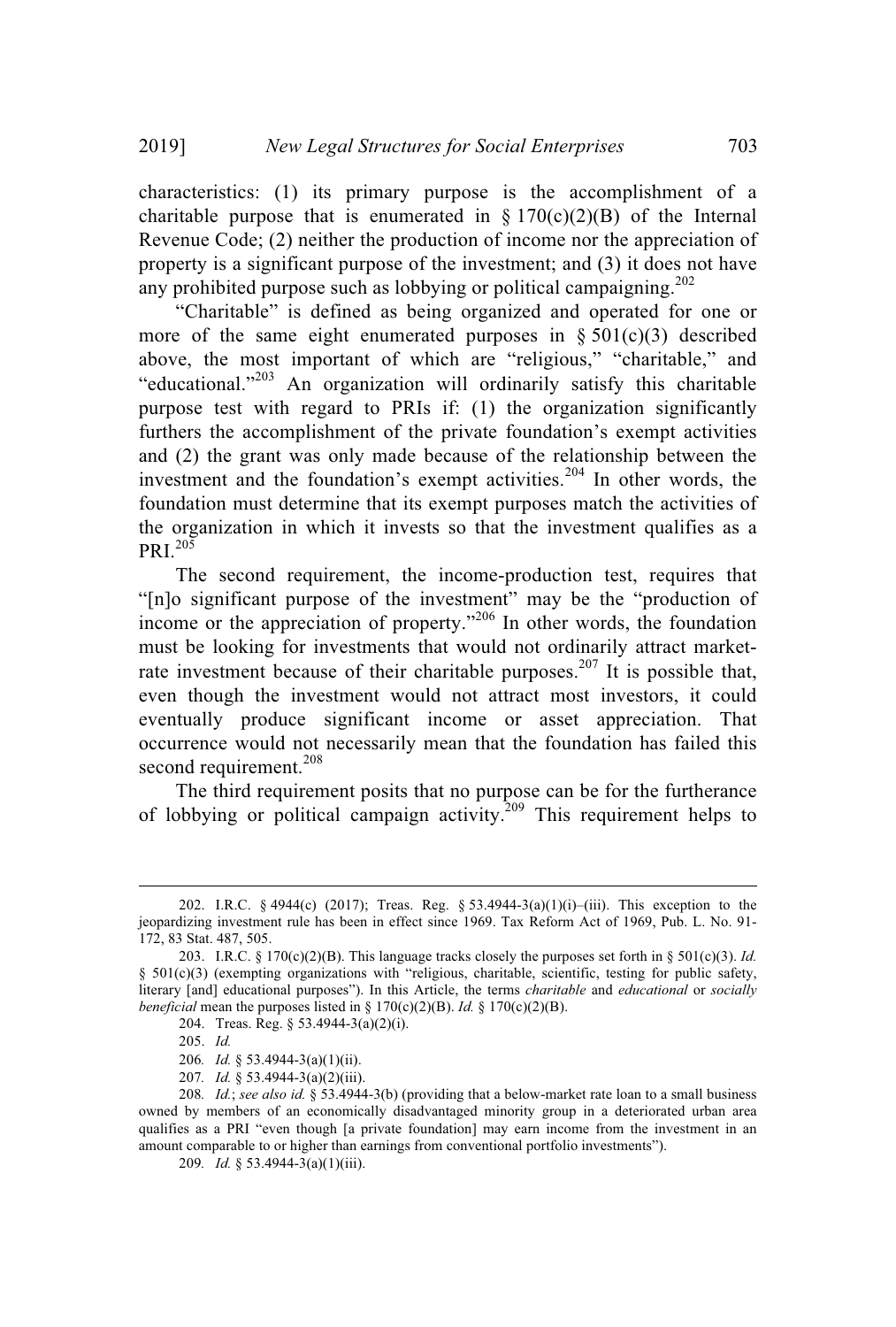ensure that the charitable funds used in a PRI are used for charitable, rather than political, purposes.<sup>210</sup>

PRIs are exceptions to the jeopardizing-investment rule. That rule imposes a substantial excise tax on the organization and the managers who knowingly authorize those investments, as well as the possibility of the loss of exemption on foundations that make risky investments.<sup>211</sup> PRIs also count toward the 5% qualifying distribution requirement—the rule that requires private non-operating foundations to spend at least 5% of an average market value of their previous year's assets on charitable purposes.<sup>212</sup> Foundations traditionally meet this qualifying distribution requirement through grants, for which they receive no return on investment.<sup>213</sup> Because PRIs have the potential to make a return on their investment, they also have the potential to increase the amount of money foundations can eventually distribute for charitable purposes.<sup>214</sup>

PRIs have been permitted investment vehicles for foundations since 1969.<sup>215</sup> But when the Foundation Center tracked 173 grantmaking foundations that had made PRIs of \$10,000 or more in 2006 and 2007, it found that those foundations' PRI investments totaled \$742 million.<sup>216</sup> That amounted to less than 1% of the total qualifying distributions they made during these years.<sup>217</sup>

Several reasons existed for the relative dearth of PRIs. Foundations typically give grants instead of making loans or investments, and they may not have had the expertise or interest in managing PRIs.<sup>218</sup> Foundations also

216. Lawrence, *supra* note 213, at xiii.

<sup>210</sup>*. Id.* § 53.4944-3(a)(1)(iii), (a)(2)(iv).

<sup>211.</sup> I.R.C. § 4944(a)–(c) (2017) (imposing an excise tax on private foundations that engage in high-risk investments that do not quality as PRIs).

<sup>212.</sup> *Id.* § 4942(a), (d)(1), (e)(1)(A); *see also* Marco Navarro & Peter Goodwin, *Program-Related Investments*, *in* 5 TO IMPROVE HEALTH AND HEALTH CARE 2 (Stephen L. Isaacs & James R. Knickman eds., 2002), https://community-wealth.org/sites/clone.community-wealth.org/files/ downloads/chapter-navarro-goodwin.pdf ("As long as a PRI meets these requirements, it can be counted, as grants are, toward meeting the 5 percent payout required by law.").

<sup>213.</sup> Steven Lawrence, *Doing Good with Foundation Assets: An Updated Look at Program Related Investments*, *in* THE PRI DIRECTORY: PROGRAM-RELATED INVESTMENTS AND LOANS BY FOUNDATIONS xiii, xiv (3d ed. 2010).

<sup>214</sup>*. Id.* at xiii.

<sup>215.</sup> Navarro & Goodwin, *supra* note 212.

<sup>217</sup>*. Id.* For a description of some of the PRIs that had been made before the advent of the L3C, see Georgia Levenson Keohane, *Foundation Philanthropy and the Power of PRIs*, CTR. FOR EFFECTIVE PHILANTHROPY (Feb. 3, 2010), https://cep.org/foundation-philanthropy-and-the-power-of-pris/ (detailing PRI investments made by "small- and middle-sized philanthropies," such as the Heron, MacArthur, and Ford Foundations); Luther M. Ragin, Jr., *Program-Related Investments in Practice*, 35 VT. L. REV. 53, 54 (2010) ("At the end of 2009, [the F.B. Heron Foundation] had just under \$21 million in outstanding PRIs in 38 separate transactions").

<sup>218.</sup> Lawrence, *supra* note 213, at xiii.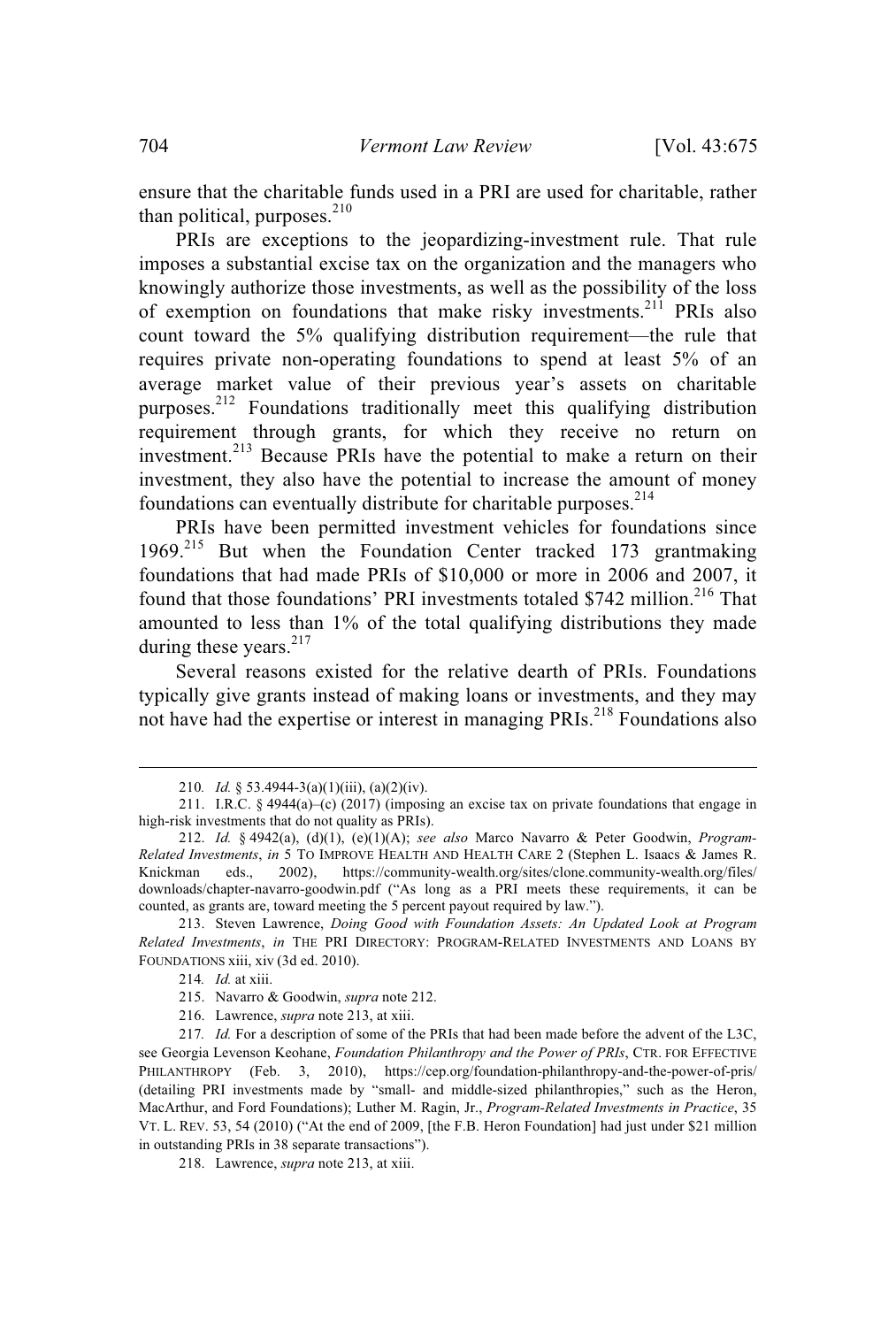typically seek reassurance that such investments actually qualify as PRIs, given the excise taxes and possible loss of exemption they face if they make an incorrect determination.<sup>219</sup> Thus, foundations tend to forego the process entirely, seek a private letter ruling from the IRS or an opinion letter from an attorney, or engage in an expensive and time-consuming internal due diligence process.<sup>220</sup>

The architects of the L3C reasoned that private foundations would be more likely to use the PRI tool if a legally recognized entity could signal to the foundations that PRI requirements were met. $221$  Presumably, this designation would give private foundations the same confidence the § 501(c)(3) designation gives to grantmaking foundations.<sup>222</sup> As a result, lawmakers inserted these three requirements into the L3C legislation.

## 3. Solution 2: Build on the Inherent Flexibility of the LLC to Create Multitiered Financing Strategies

In reality, the L3C legislation is an amendment to the LLC statute in each state.<sup>223</sup> The drafters of this legislation assumed that basing the L3C on

221*. See* BILLITTERI, *supra* note 169, at 10–11 ("[T]he federal government could allow the development of specially designated 'social benefit organizations'—nonprofit or for-profit groups that are IRS-certified . . . . Such a designation . . . *would encourage more foundations to provide financial support* . . . ." (emphasis added)); Bishop, *supra* note 219, at 248 ("By design, the statutory L3C operating restrictions precisely mirror the PRI exception to the toxic federal excise tax imposed on investments that jeopardize charitable purpose." (footnote omitted)).

222. A determination letter from the IRS—in response to an application—recognizes that an organization is a §  $501(c)(3)$  tax-exempt organization. It provides foundations and other donors advance assurance of deductibility of contributions. They can rely on this determination unless and until the IRS revokes the determination letter. *See* Rev. Proc. 82-39, 1982-1 I.R.B. 759 (discussing how once the IRS has recognized an organization as a  $\S 501(c)(3)$ , the IRS will not revoke its benefits until they notify the public of the change in status).

223. The Vermont L3C statute, for example, amended the existing limited liability statute by adding the definition of "L3C" or "low-profit limited liability company" to the definitions section of Vermont's limited liability statute. VT. STAT. ANN. tit. 11, § 4001(14) (2019). The L3C provision, § 4162, tracks the language in the Internal Revenue Code and the Treasury Regulations that relate to PRIs. *Id.* § 4162(1)–(3) (listing the three requirements of a Vermont L3C); *see also supra* notes 201–05 and accompanying text (outlining the requirements of PRIs under the IRS code and Treasury Regulations). The remaining LLC provisions in the Vermont statute then apply to L3Cs because they are simply a sub-set of the LLC. See VT. STAT. ANN. tit. 11, § 4001(13) (defining "[l]imited liability company" as "an organization formed under this chapter"). The Vermont L3C statute also provides that,

<sup>219.</sup> Carter G. Bishop, *The Low-Profit LLC (L3C): Program-Related Investment by Proxy or Perversion*?, 63 ARK. L. REV. 243, 244 (2010).

<sup>220</sup>*. Id.* at 258–59; *see also* Ragin, *supra* note 217, at 56–57 (arguing that foundations do not make PRIs because they "have a profound discomfort with the underwriting credit risk associated with PRIs"). For an argument that foundations are unnecessarily afraid of PRIs, see Nicole Motter, *Why Program-Related Investments are Not Risky Business*, FORBES (Feb. 21, 2013), https://www.forbes.com/sites/ashoka/2013/02/21/why-program-related-investments-are-not-riskybusiness/ (suggesting that "PRIs have been underutilized" partly because "they have been dubbed by many in the legal community as too risky for the average foundation, largely due to lack of IRS guidance").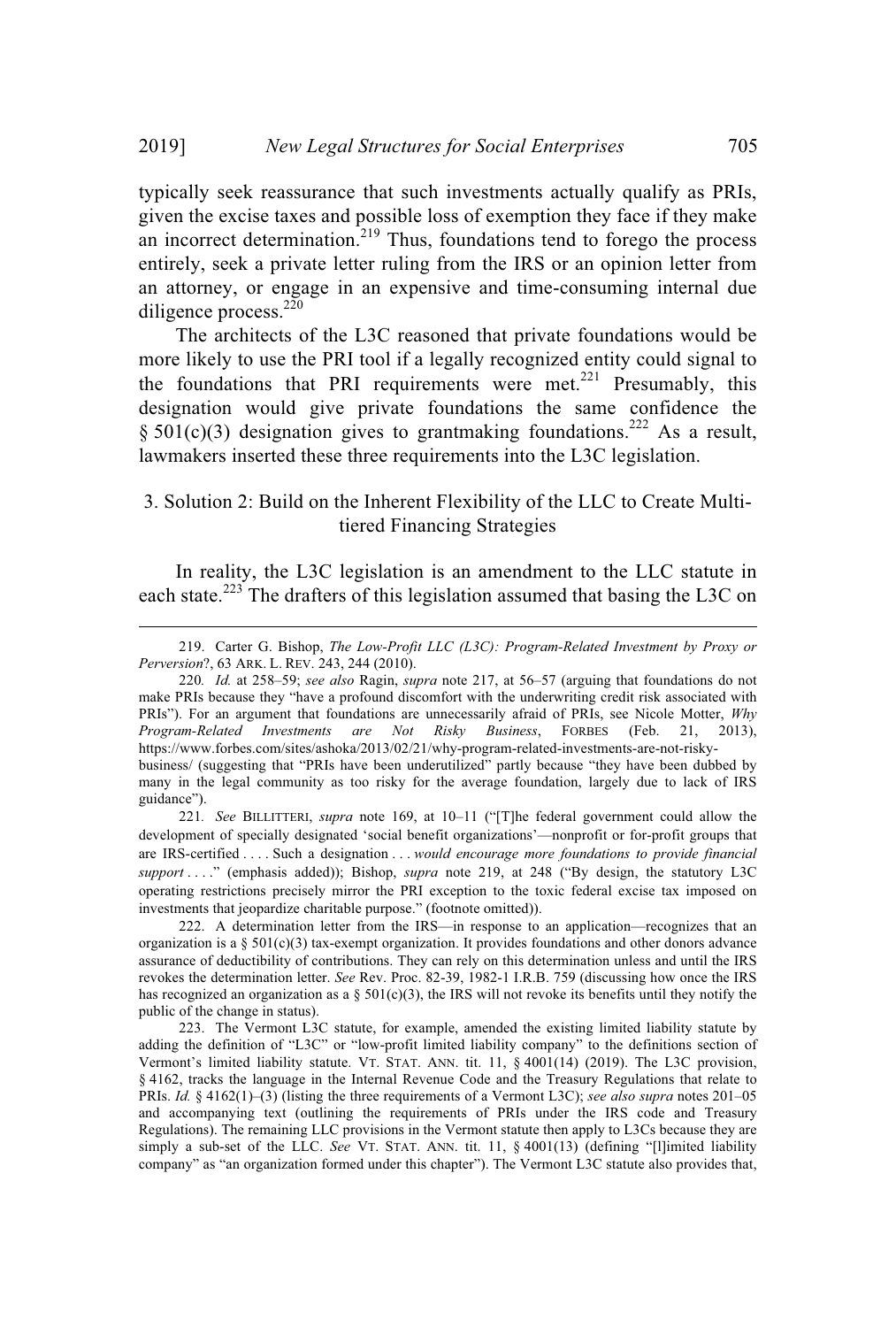a familiar legal entity would provide three benefits, the third of which would encourage further investments.

The first benefit would be to provide members of L3Cs with the same limited liability protection, pass-through taxation, and flexibility to structure relationships through membership agreements as other  $LLCs$ .<sup>224</sup> The only difference was that L3Cs would also respect the three requirements that parallel PRI requirements.<sup>225</sup> The second benefit would be that the existing body of law governing LLCs would also govern L3Cs, which would provide some certainty to investors who may be wary of a new business entity.<sup>226</sup> Finally, L3C members could use the membership agreement to develop a multi-tiered financing strategy that could bring much needed capital to these new entities.<sup>227</sup>

This investment strategy, often called a "tranche" mechanism, <sup>228</sup> allows for several membership classes that expect different rates of financial return.<sup>229</sup> For example, a private foundation could make the initial investment in an L3C through a PRI.<sup>230</sup> That investment would have the highest risk and the lowest rate of return.<sup>231</sup> The investment would also provide the initial equity capital to the L3C, which would then give the L3C sufficient capital to attract investors who would otherwise have found the investment too prone to risk.<sup>232</sup> Such investors would then become a part of a separate membership class (or tranche) in the L3C: a class that could expect a higher rate of return than the foundation.<sup>233</sup> This class might become a middle tranche of investors—those who still accept a below-

if any of these requirements are no longer met, the organization will cease being an L3C, but will remain an LLC as long as it meets the LLC requirements. *Id.* § 4163(a).

<sup>224</sup>*. See* BAINBRIDGE, A PRIMER, *supra* note 130, at 7–8.

<sup>225</sup>*. Compare* VT. STAT. ANN. tit. 11, § 4162(1)–(3) (enumerating Vermont's L3C requirements), *with* Treas. Reg. § 53.4944-3(a)(1)(i)–(iii) (as amended in 2018) (outlining the federal PRI requirements).

<sup>226</sup>*. See LLC, S Corporation, L3C, Benefit Corporation?*, IMPACT FOUND., https://impactfoundation.org/blog/llc-or-benefit-corporation (last visited Apr. 27, 2019) (explaining that "the L3C is treated as an LLC for all legal and tax purposes").

<sup>227.</sup> Lang & Minnigh, *supra* note 188, at 17–18.

<sup>228.</sup> David Spenard defines "tranche" as a "[f]ancy French word for slice." SPENARD, CRASHING THE PARTY, *supra* note 30, at 9 & n.9.

<sup>229</sup>*. See* Lang & Minnigh, *supra* note 188, at 17 ("[T]ranching refers to layering. Normally each tranche represents a class of members and each class has a different level of risk and receives different returns on their investment in addition to other rights and privileges of the class.").

<sup>230</sup>*. See, e.g.*, *id.* at 18 (illustrating an L3C financing structure in which "the foundation is the investor in the equity tranche").

<sup>231</sup>*. See id.* at 17 ("The terms equity tranche for the highest or first risk tranche, mezzanine for the middle tranche, and senior for the most secure tranche are often used.").

<sup>232.</sup> *Id.*

<sup>233</sup>*. See id.* at 18 (illustrating how an initial equity tranche investment by a foundation can "produce[] significant returns to commercial investors").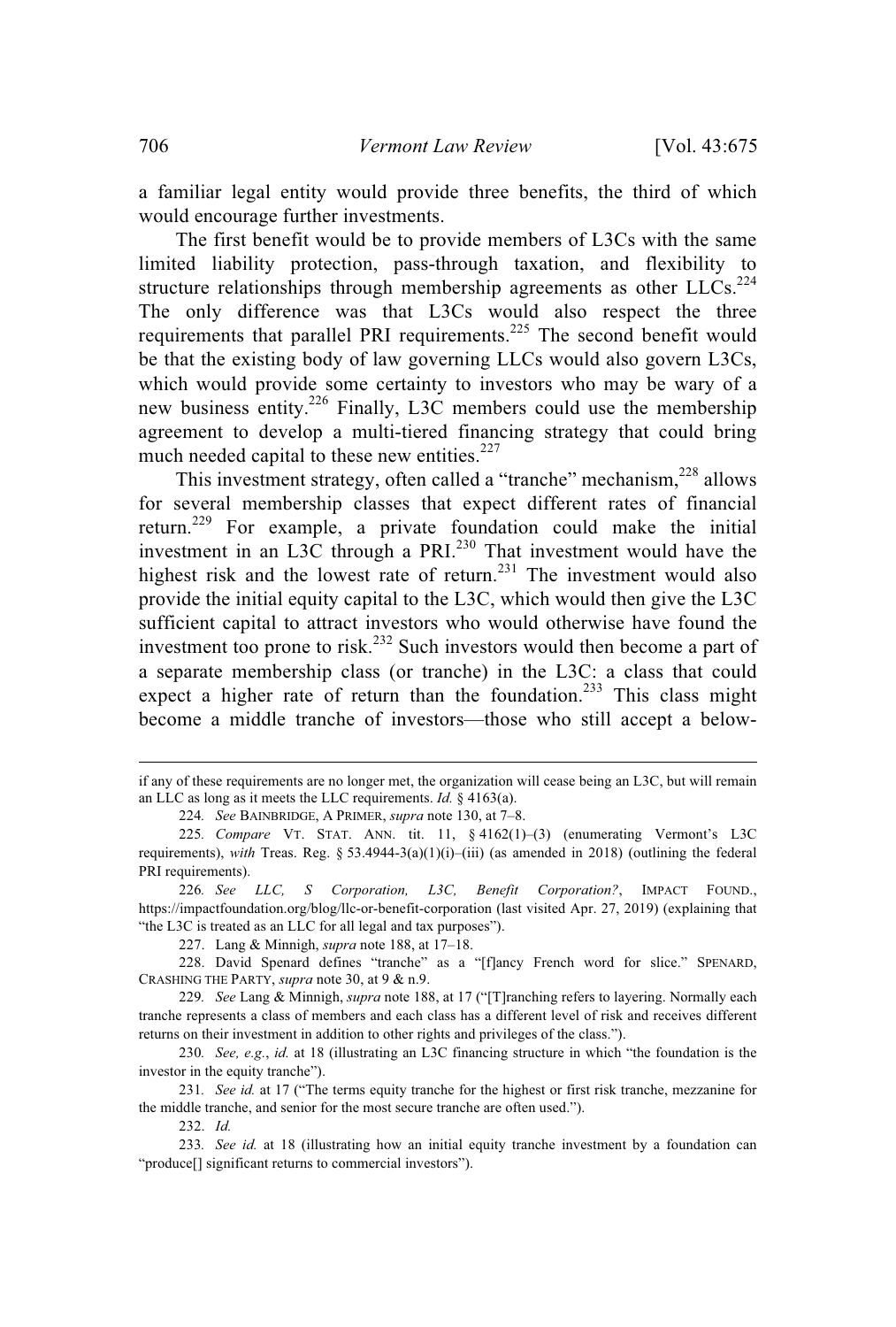market rate of return in order to encourage a social return.<sup>234</sup> Ultimately, a class of investors who expect a market rate of return could emerge.<sup>235</sup> Thus, this tranche mechanism allows the PRI to provide much needed capital at the same time it leverages additional investment.

## *B. Why the L3C Falls Short of Accomplishing These Goals*

## 1. Low PRI Support

Despite initial optimism,  $236$  L3Cs have not been able to garner significant PRI support.<sup>237</sup> A 2010 survey of the first adopters in Vermont found that no businesses had attracted PRI funding after two years.<sup>238</sup> Even Americans for Community Development, which promotes L3Cs, acknowledges that foundations have not responded positively to this new entity.<sup>239</sup>

This is not a surprising result. The creators of the L3C concept recognized that foundations were leery of making PRI investments and hoped that the L3C would encourage them to do so.<sup>240</sup> But, despite the language in the statute that parallels the PRI $_{241}^{241}$  the L3C does not actually

237*. See* Schmidt, *Hybrid Pioneers*, *supra* note 182, at 188 (discussing a survey of early adopters of the L3C form that found none had attracted PRI investments).

238. *Id.*

239. MICHAEL MARTIN, AMS. FOR COMMUNITY DEV., SHALL WE DANCE?: DONOR ADVISED FUNDS, PRIS AND THE L<sup>3</sup>C, at 2 (2012), https://americansforcommunitydevelopment.org/wp-content/ uploads/2016/03/Shall-We-Dance\_-Donor-Advised-Funds-PRIs-and-The-L3.pdf.

<sup>234.</sup> *See id.* ("It is our hope that in many  $L^3Cs$  investors willing to sacrifice a portion of the return in exchange for knowing that the L<sup>3</sup>C is performing a socially-beneficial mission will populate a mezzanine tranche.").

<sup>235.</sup> *Id.*

<sup>236.</sup> *See, e.g.*, Cassady V. Brewer & Michael J. Rhim, *Using the 'L3C' for Program-Related Investments*, 21 TAX'N EXEMPTS 11, 18 (2009) ("The arrival of the L3C potentially is a watershed moment for individuals and organizations that are dedicated to achieving social change."); Kelley, *Law and Choice*, *supra* note 174, at 377 ("[T]he . . . L3C . . . appears to be the tool best adapted to give legal standing and structure to its hybrid social enterprises."); Sue Woodrow & Steve Davis, *The L3C: A New Business Model for Socially Responsible Investing*, FED. RES. BANK ST. LOUIS, https://www.stlouisfed.org/publications/bridges/winter-20092010/the-l3c-a-new-business-model-forsocially-responsible-investing (last visited Apr. 27, 2019) ("The trio of Lang, Owens, and Wood developed the L3C as a self-sustaining means to achieve a social mission at the lowest possible cost and with the greatest efficiency."); Marc J. Lane, *L3Cs Hold Key to Solving State's Social Woes*, CRAIN'S CHI. BUS. (Aug. 9, 2008), https://www.chicagobusiness.com/article/20080809/ISSUE07/ 100030399/l3cs-hold-key-to-solving-state-s-social-woes ("[An] L3C, is a new, hybrid business form that can leverage foundations' program-related investments to access trillions of dollars of marketdriven capital for ventures with modest financial prospects but the possibility of major social impact.").

<sup>240.</sup> ROBERT LANG, AMS. FOR COMMUNITY DEV., THE  $L^3C$  - BACKGROUND & LEGISLATIVE ISSUES: A NEW WAY TO ORGANIZE SOCIAL ENTERPRISES 1 (2013), https://www.americansforcommunitydevelopment.org/downloads/The%20L3C%20Law%20- %20Background%20&%20Legislative%20Issuesrev01-13.pdf.

<sup>241</sup>*. Id.* at 3–4.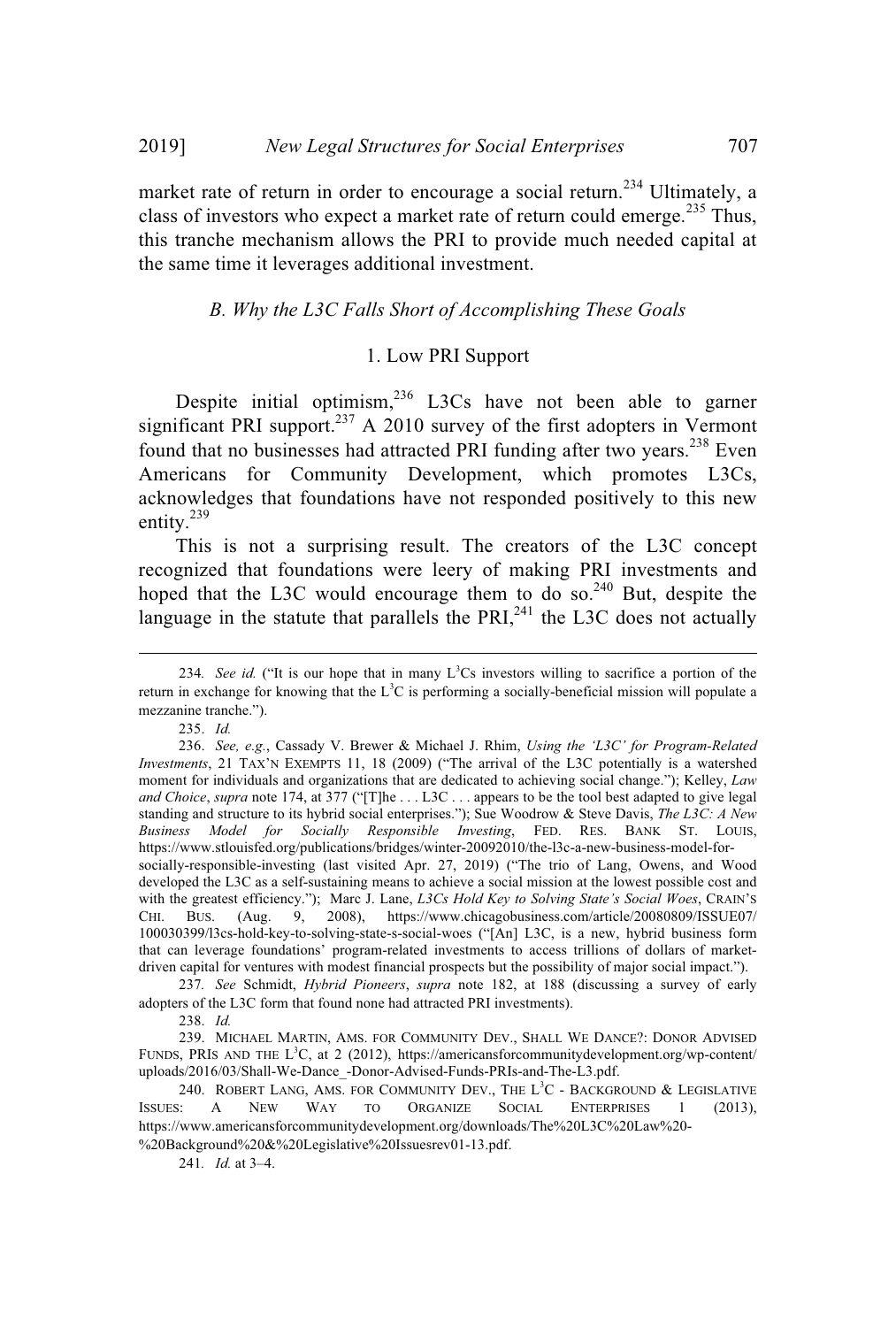make life easier for foundations. The foundation must still determine whether the organization meets the three criteria listed in the statute.<sup>242</sup> This is exactly the same due diligence required since 1969 whenever corporations, LLCs, nonprofits, and other business entities sought  $PRIs.<sup>243</sup>$ With their own  $\S 501(c)(3)$  exemption at stake, foundations would be remiss if they blindly took the word of an organization that has checked a box on a state form claiming that the organization has a charitable purpose, which it prioritizes over profit-making, and refrains from lobbying and political activity.<sup>244</sup>

The L3C statutes do not include enforcement language<sup>245</sup>—such as a penalty for failure to follow the pledge that parallels the PRI requirements—which would help foundations feel more comfortable with such investments.<sup>246</sup> The L3C legislation simply provides that, if an L3C

243. Bishop, *supra* note 219, at 258–59; David Edward Spenard, *Panacea or Problem: A State Regulator's Perspective on the L3C Model*, 65 EXEMPT ORG. TAX REV. 36, 40 (2010) ("Because private foundations that exercise reasonable diligence will continue to do so even within a fully implemented L3C model, there is good reason to be skeptical about whether the L3C model will result in a meaningful reduction in overall transactional costs for the diligent private foundation.").

244. *See, e.g.*, *Limited Liability Company Articles of Incorporation*, WYO. SECRETARY STATE, http://soswy.state.wy.us/Forms/Business/LLC/LLC-ArticlesOrganization.pdf (last visited Apr. 27, 2019) (providing Wyoming's L3C application, which only requires an organization to check a single box to certify its existence as a limited liability company). Some PRIs have been made to L3Cs, but they tended to be from smaller foundations. *See, e.g.*, Anne Field, *Another Reason to Become an L3C*, FORBES (Aug. 22, 2014), https://www.forbes.com/sites/annefield/2014/08/22/another-reason-tobecome-an-l3c/#2e896963785a ("Foundations have dragged their feet in trying PRIs . . . . But over the last few years, more of them have been getting their feet wet."). Several scholars had predicted that L3Cs would be unable to garner foundation support. *See, e.g*., J. William Callison & Allan W. Vestal, *The L3C Illusion: Why Low-Profit Limited Liability Companies Will Not Stimulate Socially Optimal Private Foundation Investment in Entrepreneurial Ventures*, 35 VT . L. REV. 273, 274 (2010) ("[T]he L3C experiment is flawed and should be abandoned unless and until the federal PRI rules change in a way that gives meaning to L3Cs."); Allison Evans et al., *L3C: Will New Business Entity Attract Foundation Investment?*, 63 EXEMPT ORG. TAX REV. 1, 2 (2009) ("A foundation weighing those costs against the benefits of the investment ultimately may conclude that a grant makes more sense than a potential PRI or that no PRI is worthwhile.").

245. *See* BRAKMAN-REISER & DEAN, *supra* note 11, at 62, 64 ("If an L3C 'at any time ceases to satisfy any one of the [statute's purpose] requirements, it shall immediately cease to be a low-profit limited liability company' . . . . Exactly how anyone will know when such a transformation has occurred remains a bit mysterious." (alteration in original) (foonote omitted) (quoting VT. STAT. ANN. tit. 11, § 3001 (repealed July 1, 2016)). *But see* Tyler, *Negating Legal Problems*, *supra* note 110, at 131 (maintaining that the priorities in the L3C statute create fiduciary duties that provide accountability).

246*.* Enforcement mechanisms, such as the Philanthropic Facilitation Act, would provide reassurance to foundations. Philanthropic Facilitation Act of 2015, S. 2313, 114th Cong. § 2 (2015). Had this legislation passed, it would have provided a streamlined application process by which the IRS would determine if an organization seeking a PRI investment from a foundation actually met the

<sup>242.</sup> *See, e.g.*, J. Haskell Murray & Edward I. Hwang, *Purpose with Profit: Governance, Enforcement, Capital-Raising and Capital-Locking in Low-Profit Limited Liability Companies*, 66 U. MIAMI L. REV. 1, 31 (2011) ("[F]oundations must conduct a fact-intensive analysis of whether to make a PRI and must exercise expenditure responsibility to monitor their investment.").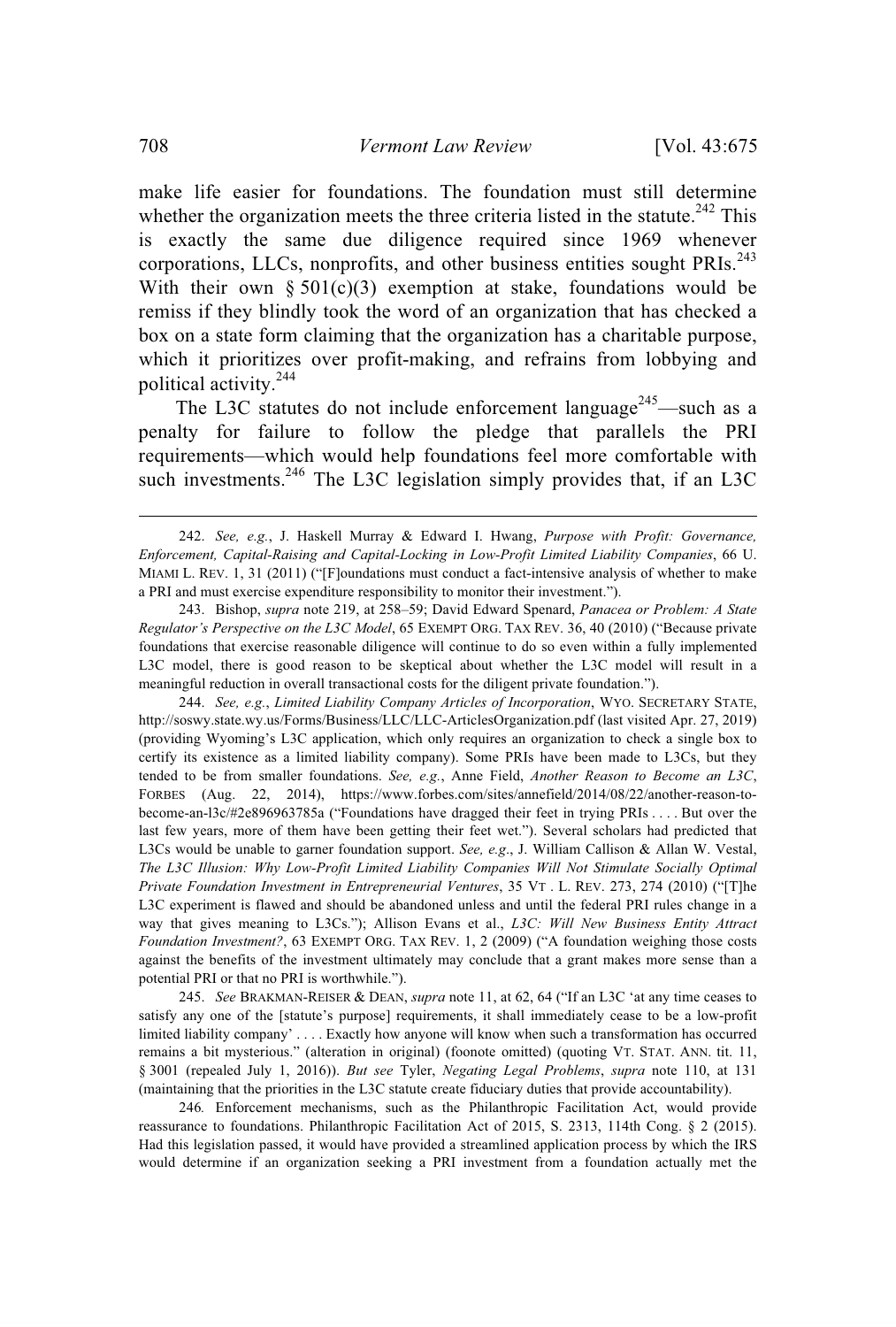stops fulfilling these criteria, it becomes an LLC.<sup>247</sup> The L3C statutes do not include a mechanism for determining when and how this change of form happens.<sup>248</sup> Therefore, the L3C members themselves will make the decision that the organization is no longer pursuing the three L3C criteria.<sup>249</sup> The members can bring suit to enforce these criteria.<sup>250</sup> However, foundations are unlikely to feel comfortable with the members being the only enforcers because the members could violate their fiduciary duties and pursue financial goals at the expense of the charitable ones.<sup>251</sup>

Nor is there any federal monitoring of the L3C.<sup>252</sup> The L3C proponents have attempted to pass such legislation, but they have not yet succeeded.<sup>253</sup> Thus, potential investors must either take the L3C's word that they meet these three requirements or undertake their own due diligence.

### 2. Tranche Investments

The original idea that multi-tiered financing could bring additional financing to L3Cs assumed that foundations would take on the highest risk investment and accept the lowest return in the form of PRIs.<sup>254</sup> Despite the

248. *Id.*

249*. See* LANG, *supra* note 240, at 5 (outlining how L3C law "places a fiduciary responsibility on the owners and managers to operate in a manner consistent with the law").

requirements of a PRI. *Id.* Such a mechanism would provide a safe harbor for foundations investing in PRIs because they could rely on the IRS determination. *See generally Proposed Legislation*, AMS. FOR COMMUNITY DEV., http://americansforcommunitydevelopment.org/proposed-federal-legislation/ (last visited Apr. 27, 2019) [hereinafter *L3C Proposed Legislation*] (outlining the proposed 2016 legislation).

<sup>247.</sup> For a description of the specific termination provisions in all nine states, see CHRISTOPHER REINHART, OFFICE OF LEGISLATIVE RESEARCH, 2011-R-0344, LOW-PROFIT LIMITED LIABILITY COMPANIES OR L3CS (Conn. 2011).

<sup>250.</sup> *See* Tyler, *Producing Better Mileage*, *supra* note 11, at 267 ("Any given owner or manager should be able to hold others accountable for deviations based both on breach of contract and breach of fiduciary duty.").

<sup>251.</sup> Dana Brakman Reiser, *Regulating Social Enterprises*, 14 U.C. DAVIS BUS. L.J. 232, 234 (2014) (noting that L3C statutes do not empower any regulating body to play an enforcement role and wondering what would prevent investors from erring on the profit-seeking side and pocketing the gains); Tyler, *Negating Legal Problems*, *supra* note 110, at 131–34. *But see* Tyler, *Producing Better Mileage*, *supra* note 11, at 267 ("[T]he L3C standards seem to inject opportunity for legal actions to enforce duties by establishing priorities and weightings with regard to charitable purposes and investor profits.").

<sup>252.</sup> *See infra* notes 345–54 and accompanying text for a discussion of the failure to pass the Philanthropic Facilitation Act; *see also* John A. Pearce II & Jamie Patrick Hopkins, *Regulation of L3Cs for Social Entrepreneurship: A Prerequisite to Increase Utilization*, 92 NEB. L. REV. 259, 262 (2013) ("[N]either the IRS nor the federal government has provided formal notification that  $L^3Cs$  will receive preferential consideration . . . ."); Tanya M. Marcum & Eden S. Blair, *In Search of a Unique Identity: The L3C as a Socially Recognized Brand*, 14 TRANSACTIONS: TENN. J. BUS. L. 79, 93 (2012) ("At the federal level, time will reveal whether Congress supports the L3C . . . .").

<sup>253.</sup> *See L3C Proposed Legislation*, *supra* note 246 (highlighting proposed federal legislation).

<sup>254.</sup> LANG, *supra* note 240, at 4.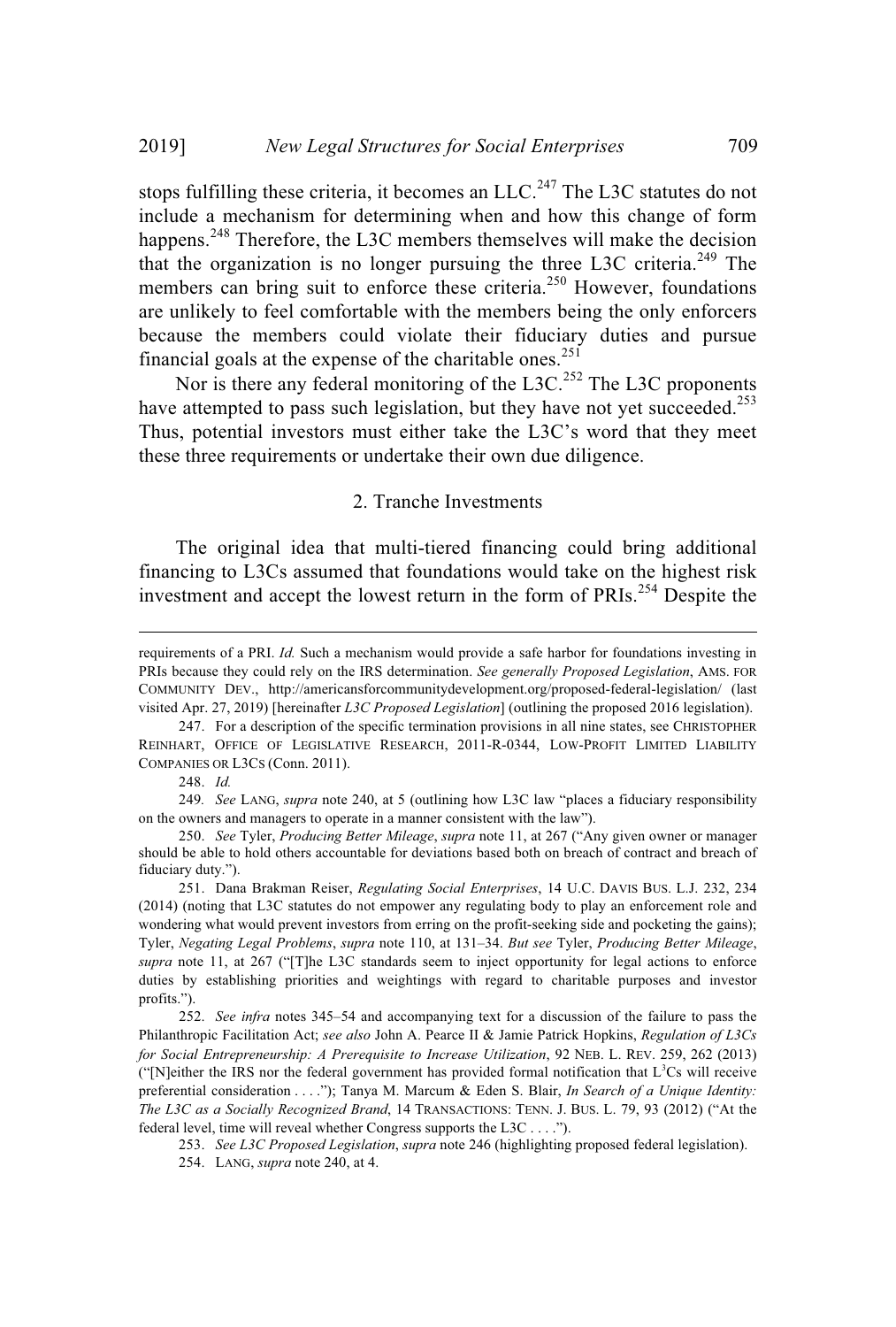predicted increase in PRIs for L3Cs, there has been little increase,<sup>255</sup> and one can safely assume that this tranche investment idea has not brought in significant funding either.

In any case, critics of the L3C have argued that this idea should never gain traction because it could jeopardize the foundation's tax-exempt status.<sup>256</sup> If a foundation accepts a lower rate of return than other investors, the foundation could be allowing the other investors—who do not share its charitable purpose—to profit from its tax-exempt status.<sup>257</sup> Of course, the initial high risk, low return investment need not come from foundations.<sup>258</sup> If this return came from an individual or a for-profit entity, the inurement issue would disappear—as would the PRI rationale for the L3C.

Even assuming the inurement issue can be resolved, a second difficulty with both the PRI and the tranche investment strategy is that neither strategy is unique to the  $L3C<sup>259</sup>$  LLCs and corporations can also receive PRIs and structure multi-tiered financial membership agreements.<sup>260</sup> Thus, neither *solution* is actually a solution to the financing issue because both were already available to traditional for-profit entities.<sup>261</sup> Unsurprisingly, the L3C has failed to attract substantial new funding because the L3C does not differ enough from the LLC to offer something new and compelling to investors.<sup>262</sup>

258*. See What is the L3C?*, AMS. FOR COMMUNITY DEV., http://americansforcommunitydevelopment.org/ (last visited Apr. 27, 2019) (enumerating the mix of entities L3Cs "bring together" to achieve social objectives).

259*. See Tranche Investment: Everything You Need To Know*, UP COUNS., https://www.upcounsel.com/tranche-investment (last visited Apr. 27, 2019) (discussing tranche investments and their ability to give money to businesses over a period of time).

260. I.R.C. § 4844(c) (2017). In fact, I.R.S. Priv. Ltr. Rul. 200610020, at 2–3, 14 (Mar. 10, 2006), which proponents of the L3C used to show that L3Cs can accept PRIs with tranche investment strategies, actually dealt with an LLC.

261*. See* Rick Cohen, *Put Your Money Where Your Mission is: Mission-Related Investments and You*, NONPROFIT Q. (Feb. 14, 2013), https://nonprofitquarterly.org/2013/02/14/put-your-money-whereyour-mission-is-mission-related-investments-and-you/ (noting the availability of PRIs for for-profit entities as well as nonprofit ones); *see also Tranche Investment*, *supra* note 259 ("Tranche investment lets *venture capital and other investors* split investments into parts." (emphasis added)).

262. *See* Kleinberger, *supra* note 140, at 897 ("In sum, from the perspective of state entity law, there is nothing an L3C can do that cannot already be done through an ordinary LLC.").

<sup>255.</sup> *See supra* Part II.B.1 (explaining why it is "not a surprising result" that L3Cs have not been able to increase foundations' use of PRIs).

<sup>256.</sup> Evans et al., *supra* note 244.

<sup>257.</sup> Benjamin Leff, *Preventing Private Inurement in Tranched Social Enterprises*, 45 SETON HALL L. REV. 1, 22 (2015) ("A tranched investment strategy appears to potentially create a situation in which the charity is subsidizing the profits earned by the private investors, and that seems deeply troubling."); *see also* Kleinberger, *supra* note 140, at 893 ("Depending on how much an L3C is tilted toward the market-rate investors, the investing foundation risks being seen as benefitting . . . substantial number of individuals distinct from the foundation's purpose."); Bishop, *supra* note 219, at 263–65 (concluding that tranche investment may create a situation where foundations allow their "assets to be used to inure private benefit to the commercial or market tranche").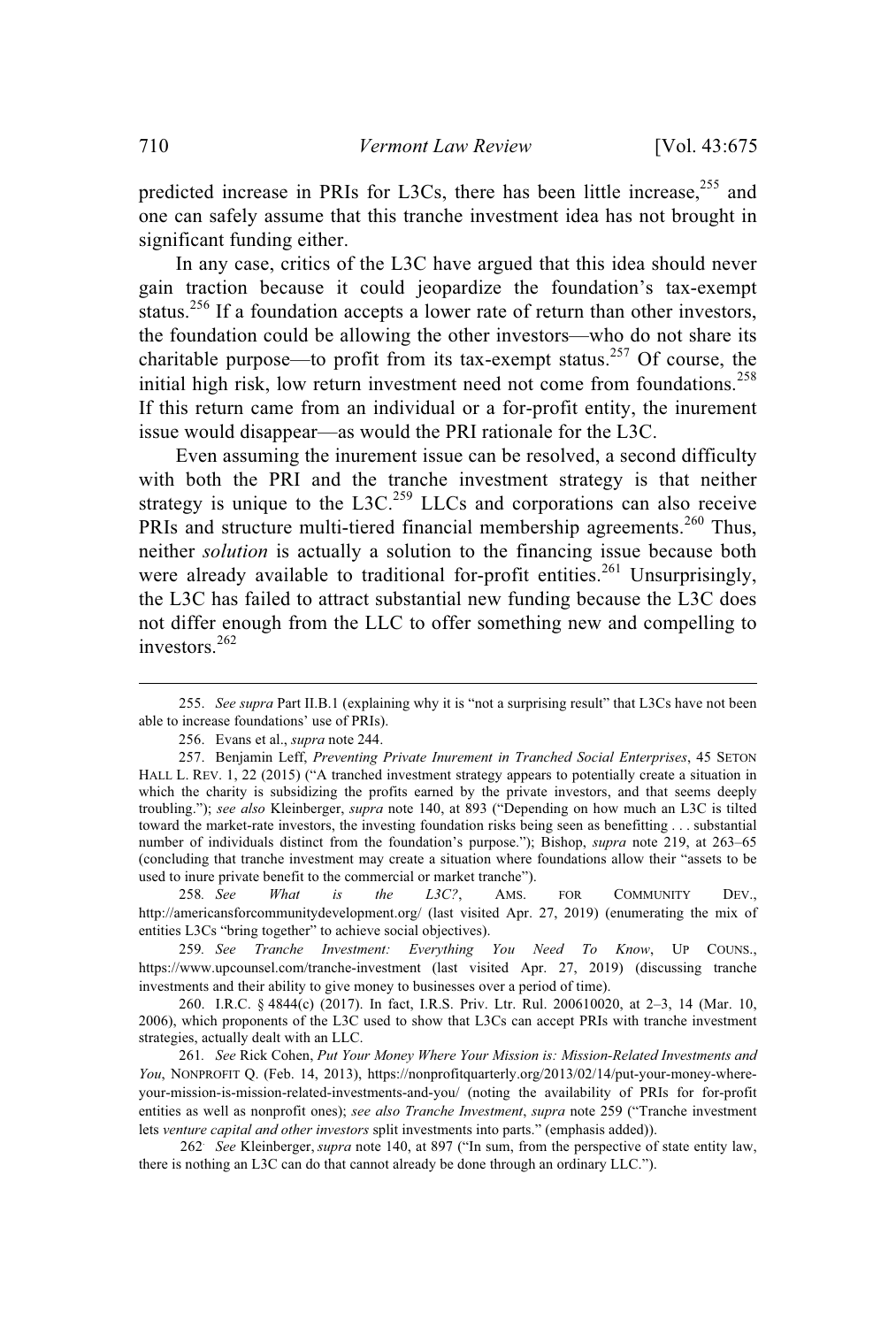#### III. THE BENEFIT CORPORATION

#### *A. Description and Purpose*

As with the L3C, the benefit corporation pursues social as well as profit-making goals.<sup>263</sup> But this business entity is based on the corporation, not the LLC, and the benefit corporation's designers were mainly concerned with officer and director liability instead of financing difficulties.<sup>264</sup> As a result, this legislation is quite different from L3C legislation. Ironically, the benefit corporation is no better suited to reaching its goals than the L3C. The benefit corporation does not make a significant change to existing officer and director liability.<sup>265</sup> It fails to provide enough impetus to protect a social mission. <sup>266</sup> And the benefit corporation's structure does not appeal to the one type of business that truly needs this protection—the publicly traded business that could face a hostile takeover. 267

The benefit corporation is the brainchild of the founders of B Lab, a nonprofit organization dedicated to helping businesses become a force for good.<sup>268</sup> B Lab's vision is that "one day all companies will compete to be not just best in the world but also best for the world."<sup>269</sup> Its first project created a certification system that requires businesses to meet high standards for social and environmental performance, public transparency,

<sup>263</sup>*. What is a Benefit Corporation?*, BENEFIT CORP., https://benefitcorp.net/what-is-a-benefitcorporation (last visited Apr. 27, 2019).

<sup>264.</sup> *See, e.g.*, CLARK, JR. ET AL., *supra* note 91, at 20 (detailing that courts give deference to directors' decisions even if they do not obviously promote shareholder interests). To be fair, most proponents of the benefit corporation mention the possibility of access to financing, but it is almost an afterthought. *See, e.g.*, *id.* at 28–29 (mentioning, after thoroughly discussing director liability, that "[b]enefit corporations are able to attract the same types of capital as regular corporations").

<sup>265</sup>*. See infra* notes 286–305 and accompanying text (noting the uncertainty surrounding directors' duties and obligations).

<sup>266.</sup> *See infra* Part III.B.1 (arguing that the benefit corporation legislation does not provide a board of directors with enough guidance as to how to choose social and environmental goals over profitmaking ones).

<sup>267.</sup> *See supra* notes 103–06 and accompanying text (outlining the board of directors' duties during a forced sale or hostile takeover); *see also infra* Part III.B.1 (arguing that benefit corporations are unlikely to face a hostile takeover, especially because there is only one publicly traded benefit corporation).

<sup>268.</sup> Kyle Westaway & Dirk Sampselle, *The Benefit Corporation: An Economic Analysis with Recommendations to Courts, Boards, and Legislatures*, 62 EMORY L.J. 999, 1010 (2013) ("Benefit corporations are the brainchild of the nonprofit B Lab."); *see About B Lab*, CERTIFIED B CORP., https://www.bcorporation.net/what-are-b-corps/about-b-lab (last visited Apr. 27, 2019) (noting that B Lab advocates for benefit corporations).

<sup>269.</sup> *About B Lab*, *supra* note 268.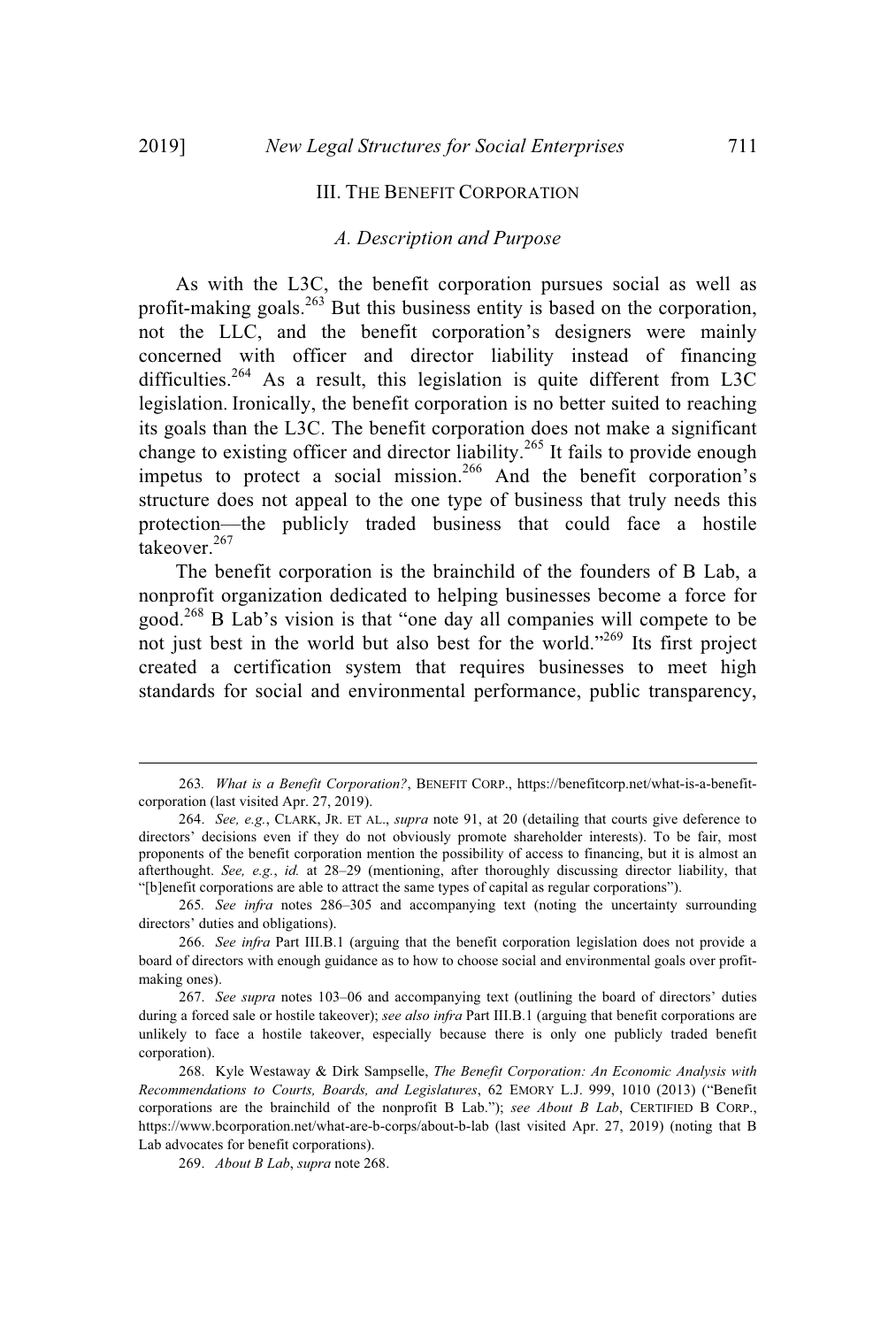and legal accountability.<sup>270</sup> Once they meet this standard, these businesses are called "Certified B Corporations," which is somewhat of a misnomer because their underlying legal form can be any for-profit form.<sup>271</sup> As of early 2019, more than 2,600 businesses have earned the B Lab certification. 272

In addition to running the B Lab certification system, B Lab has promoted the benefit corporation, which is currently recognized in 34 states and is under consideration in six others.<sup>273</sup> In general, businesses organized as benefit corporations agree to create a general public benefit, which is defined as "[a] material positive impact on society and the environment, taken as a whole, from the business and operations of a benefit corporation assessed taking into account the impacts of the benefit corporation as reported against a third-party standard."<sup>274</sup> They also have the option of adding one or more specific public benefits in their articles of incorporation, so long as the general public benefit remains.<sup>275</sup>

Benefit corporations also create a new fiduciary duty for officers and directors, requiring them to consider the interests of all stakeholders when they make a decision—not simply the interests of the shareholders.<sup>276</sup> And they further transparency by requiring an annual report that compares the company's overall social and environmental performance against a thirdparty standard.<sup>277</sup>

274*.* MODEL BENEFIT CORP. LEGISLATION § 102 (2017).

<sup>270</sup>*. Certification*, CERTIFIED B CORP., https://bcorporation.net/certification (last visited Apr. 27, 2019); *Certification Requirements*, CERTIFIED B CORP., https://bcorporation.net/certification/meetthe-requirements (last visited Apr. 27, 2019).

<sup>271</sup>*. See Certification Requirements*, *supra* note 270 ("The legal requirement can be fulfilled through a variety of structures, from LLCs and traditional corporations to benefit corporations and cooperatives.").

<sup>272.</sup> *Certified B Corporation: A Global Community of Leaders*, B CORP., https://bcorporation.net/ (last visited Apr. 27, 2019). To avoid confusing *B-Corporations*—which are certified by B Lab—and *benefit corporations*—which are legal forms within which a business is organized—this Article uses the phrase "B Lab certified" when discussing the certification process.

<sup>273.</sup> *Status*, BENEFIT CORP., *supra* note 5. Each state statute is somewhat different, and some states, like Delaware, call their statute the "public benefit corporation." *See, e.g.*, DEL. CODE ANN. tit. 8, § 362(a) (2019) ("A 'public benefit corporation' is a for-profit corporation organized under and subject to the requirements of this chapter that is intended to produce a public benefit  $\dots$ ..."). It is similar enough to the benefit corporation that it is included in the list. *Status*, BENEFIT CORP., *supra* note 5.

<sup>275</sup>*. Id.* § 201(b).

<sup>276</sup>*. Id.* §§ 301(a), 303(a).

<sup>277</sup>*. Id*. § 401(a). Note that under Delaware law, certification by a third-party standard is optional. *See* DEL. CODE ANN. tit. 8, § 366(c) ("The certificate of incorporation or bylaws . . . may require that the corporation: . . . . (3) Use a third-party standard in connection with and/or attain a periodic third-party certification addressing the corporation's promotion of the public benefit . . . .").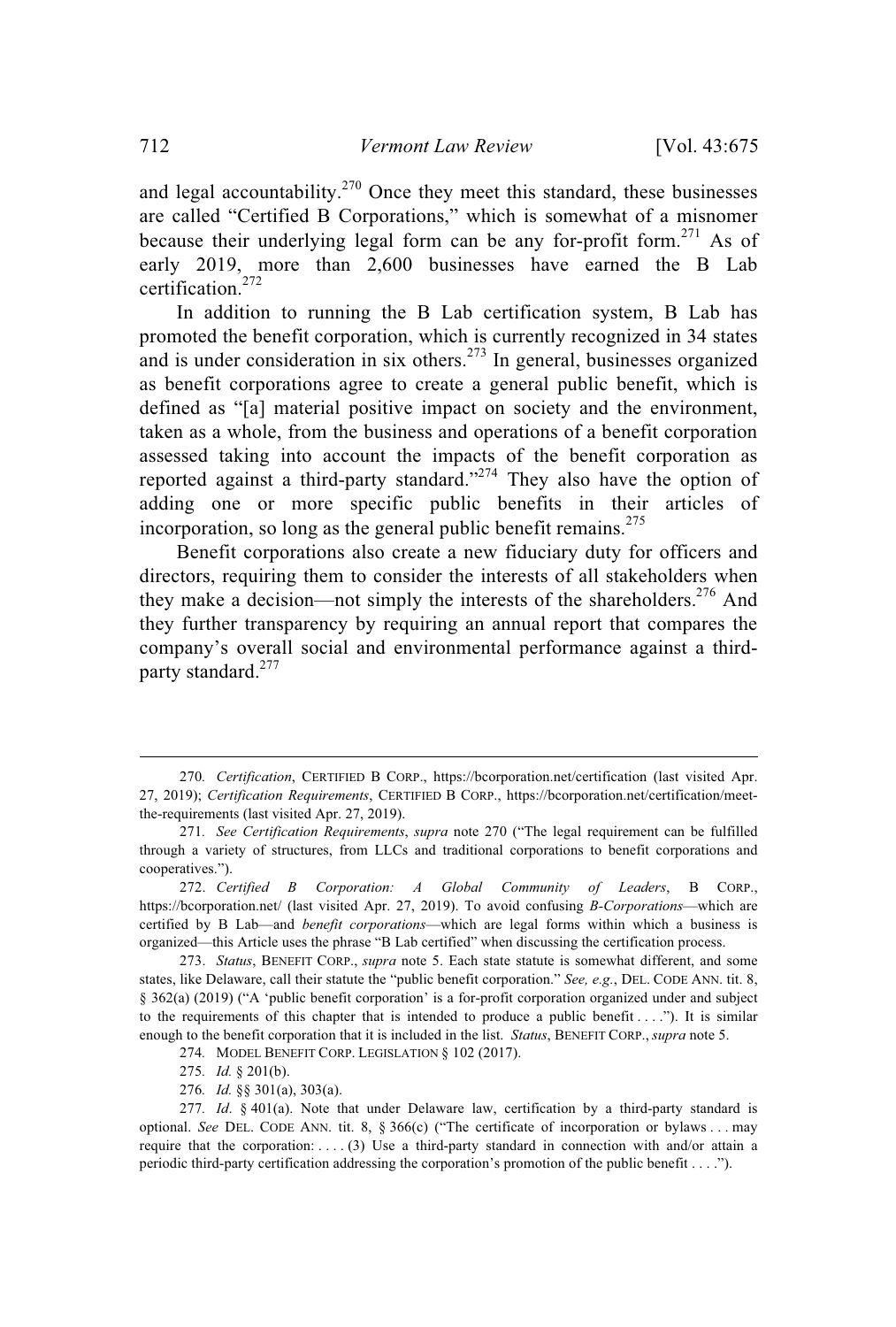The benefit corporation is a direct response to the shareholder primacy doctrine. <sup>278</sup> In 2013, the author of the benefit corporation legislation, William Clark, wrote a white paper with Larry Vranka explaining why such legislation was necessary.<sup>279</sup> They emphasized the dangers of committing to a mission-driven business in the current legal environment.<sup>280</sup> The authors of the white paper recognized the arguments that the shareholder primacy doctrine may not be as strong in every situation, given the business judgment rule and the constituency statutes in 33 states.<sup>281</sup> But they also emphasized that the legal uncertainty and the need for clarity were making it difficult for mission-driven businesses, even those in states with constituency statutes. 282

#### *B. Why the Benefit Corporation Cannot Accomplish its Goals*

The issues with the benefit statute are somewhat paradoxical. On the one hand, there is not enough guidance to protect directors,<sup>283</sup> and on the other, there is so much protection of the directors that the mission is not protected.<sup>284</sup> To add to the complexity, the only situation in which the directors truly need this protection would be during a forced sale of a publicly owned company.<sup>285</sup> But as of January 2019, there was only one publicly-traded benefit corporation based in the U.S.<sup>286</sup> Certainly, it was not necessary to pass legislation in 34 states to protect a single corporation.

284*. See, e.g.*, MODEL BENEFIT CORP. LEGISLATION § 301(c) (2017) (providing that, unless otherwise specified, directors are "not personally liable for monetary damages").

285*. See* Revlon, Inc. v. MacAndrews & Forbes Holdings, Inc., 506 A.2d 173, 182 (Del. 1986) (describing how in the face of a forced sale of a corporation, directors are required to drive shareholder value); *see also* Stout, *Shareholder Value Myth*, *supra* note 72 ("The only context in which courts require directors to maximize shareholder value is when the directors of a public company determine to sell the company to a private owner . . . . In other words, as long as a public company wants to stay public, directors have no legal obligation to maximize either profits or share value.").

286. *See FAQ*, BENEFIT CORP., http://benefitcorp.net/faq (last visited Apr. 27, 2019) ("[I]n October 2015 Laureate Education, the largest degree-granting higher education institution in the world, announced that it was filing an S-1, and that it would do so as a benefit corporation.").

<sup>278.</sup> *See, e.g.*, B LAB, SHAREHOLDER PRIMACY: MYTHS AND TRUTHS 1 (n.d.), https://bcorporation.net/sites/default/files/documents/missionalignment/Myths%20and%20Truths.pdf ("B Lab has promoted the adoption of 'benefit corporation' law, which provides an option that allows corporations to reject shareholder primacy . . . .").

<sup>279.</sup> CLARK, JR. ET AL., *supra* note 91, at 1.

<sup>280.</sup> *Id.*

<sup>281</sup>*. Id.* at 9, 12.

<sup>282.</sup> *Id.* at 14.

<sup>283.</sup> *See infra* notes 288–94 and accompanying text (noting the uncertainty surrounding director's duties and liabilities).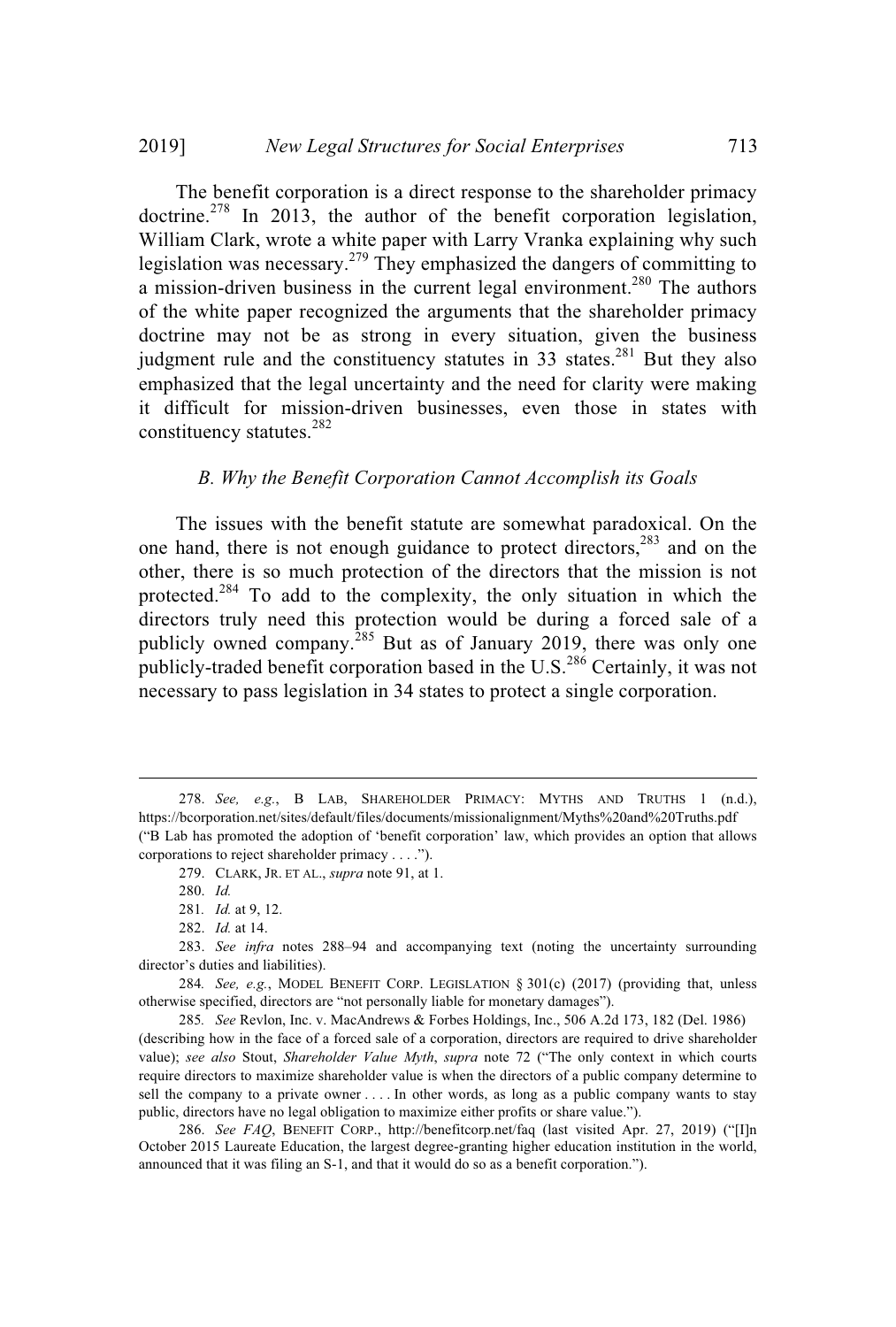## 1. The Benefit Corporation Does Not Provide Enough Guidance to Remove Uncertainty

The authors of the benefit corporation legislation claim that the uncertainty surrounding existing law requires a new statute that will provide more certainty.<sup>287</sup> At one level, the purpose statement does provide directors with some certainty because the articles of incorporation, which provide the authority to do business in the state, requires the enterprise to have a "material positive impact on society."<sup>288</sup> That provides the state's imprimatur on the stakeholder value doctrine, which is a major shift.

But it is largely a symbolic shift because the statute does not provide any other guidance to the board members.<sup>289</sup> We do not know what a "material positive impact" is or how to measure it.<sup>290</sup> The board is told to consider the seven enumerated groups of stakeholders listed in the statute when it makes decisions,  $291$  but there is no guidance as to how to prioritize these stakeholders, if at all.<sup>292</sup> And it is unclear what it means to "consider" the stakeholders.<sup>293</sup> Is it enough to consider worker safety long enough to decide that safety measures will be too expensive and then to choose profits over safety? How different is that decision—except perhaps for a statement in the minutes—from a traditional shareholder primacy decision? And what role does the benefit director play?

Some of the answers to these questions will be ironed out over time. A difficulty inherent in any new business entity is that issues will arise that courts have not yet answered.<sup>294</sup> Unfortunately, that situation creates the

<sup>287.</sup> CLARK, JR. ET AL., *supra* note 91.

<sup>288.</sup> *See* MODEL BENEFIT CORP. LEGISLATION § 201(a) ("A benefit corporation shall have a purpose of creating general public benefit."); *see also id.* § 102 (defining "[g]eneral public benefit" as "[a] material positive impact on society and the environment").

<sup>289.</sup> Other commentators have noted this uncertainty with regard to directors' duties. *See, e.g.*, Murray, *Choose Your Own Master*, *supra* note 90, at 27 ("One of the primary problems with the current benefit corporation statutes is the lack of guidance the statutes provide for boards of directors."); *see also* Mark J. Loewenstein, *Benefit Corporations: A Challenge in Corporate Governance*, 68 BUS. L. 1007, 1027–31 (2013) (outlining the potential conflicting duties directors of benefit corporations face).

<sup>290.</sup> MODEL BENEFIT CORP. LEGISLATION § 102.

<sup>291.</sup> *See id.* § 301(a)(1)(i)–(vii) (requiring the board to consider shareholders, employees, "the interests of customers," "community and societal factors," "the local and global environment," "the short-term and long-term interests of the benefit corporation," and "the ability of the benefit corporation to accomplish its general public benefit purpose").

<sup>292</sup>*. See id.* § 301(a)(3) (providing that the board "need not give priority to a particular interest or factor . . . unless the benefit corporation has stated in its articles of incorporation its intention to give priority to certain interests").

<sup>293</sup>*. Id.* § 301(a)(1) (requiring the board to "consider the effects of any action or inaction upon" seven enumerated stakeholders).

<sup>294</sup>*. See supra* notes 132–39 and accompanying text (discussing the uncertainty surrounding the LLC statute when it was first introduced).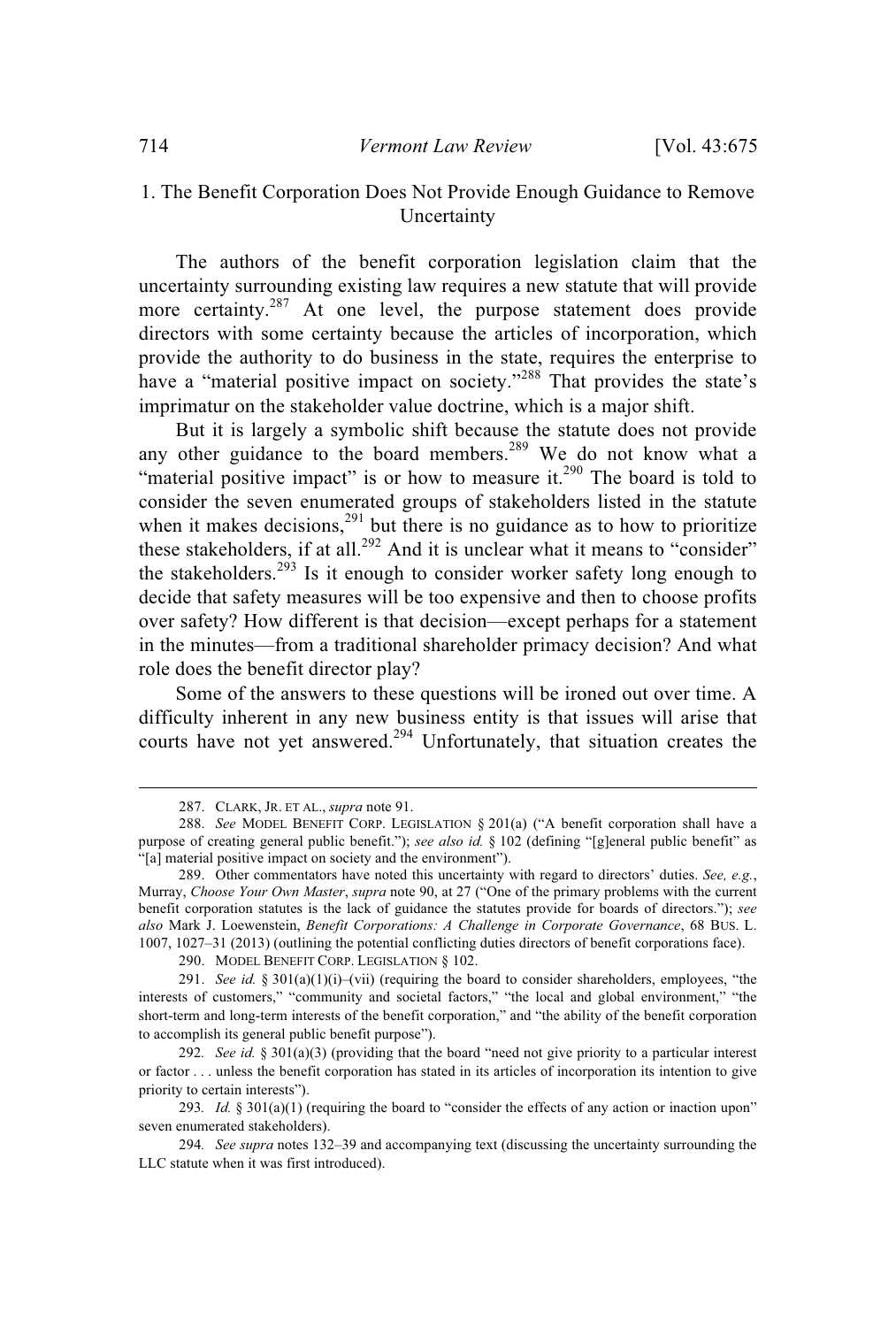uncertainty that the white paper sought to eliminate.<sup>295</sup> Ironically, the benefit corporation's designers believed a new entity could solve uncertainty by creating something new,<sup>296</sup> which, by default, also leaves many questions unanswered. The benefit corporation designers based this statute on corporate  $law<sub>1</sub><sup>297</sup>$  and so some issues already have answers. But the questions surrounding the tensions between shareholder and stakeholder remain undecided. If Ben & Jerry's decided not to fight a shareholder lawsuit because Vermont's constituency statute had not been tested,<sup>298</sup> why would Ben & Jerry's feel more confident with Vermont's untested benefit corporation statute?

One of the ways to answer these questions is to let the stakeholders make their own decisions. Most benefit corporation statutes require that benefit corporations prepare annual benefit reports that they make public.<sup>299</sup> The statutes also require that benefit corporations use a third-party standard to measure their success. <sup>300</sup> That third party could be B Lab, but other standards, such as Fair Trade, would also be suitable.<sup>301</sup> The third party does not certify the business.<sup>302</sup> Instead, the business simply needs to use someone else's objective standard to report to the public how that business is handling the tensions between profits and other issues.<sup>303</sup>

In an ideal world, if a benefit corporation chose to forego worker safety measures to increase profits, that corporation would report that decision in

<sup>295</sup>*. See* CLARK, JR. ET AL., *supra* note 91, at 1 (arguing that the public benefit corporation "addresses the needs of social entrepreneurs" in ways that the "current legal framework[]" does not).

<sup>296</sup>*. See id.* at 14 (arguing that the benefit corporation is the best business entity to address "legal uncertainties" and "the unique needs of for-profit mission-driven businesses").

<sup>297</sup>*. Id.* at 15 ("The Model Legislation has been drafted so that the existing corporation code applies to benefit corporations in every respect except those explicitly stipulated in the Model Legislation.").

<sup>298</sup>*. See infra* Part IV.C.3 (outlining how Ben & Jerry's was an early supporter of social causes).

<sup>299.</sup> *See, e.g.*, MODEL BENEFIT CORP. LEGISLATION § 401(a) (2017) ("A benefit corporation shall prepare an annual benefit report . . . .").

<sup>300.</sup> *Id.* § 401(a)(2). These provisions cover the preparation and dissemination of the annual benefit report. *Id.* § 401.

<sup>301</sup>*. See How Do I Pick a Third Party Standard?*, BENEFIT CORP., https://benefitcorp.net/howdo-i-pick-third-party-standard (last visited Apr. 27, 2019) (providing a list of "acceptable third party standards"); *see, e.g.*, *Our Global Model*, FAIR TRADE CERTIFIED, https://www.fairtradecertified.org/ why-fair-trade/our-global-model (last visited Apr. 27, 2019) (explaining that Fair Trade "certif[ies] transactions between companies and their suppliers to ensure that the people making Fair Trade Certified goods work in safe conditions, protect the environment, build sustainable livelihoods, and earn additional money").

<sup>302.</sup> *How Do I Pick a Third Party Standard?*, *supra* note 301. 303. *Id.*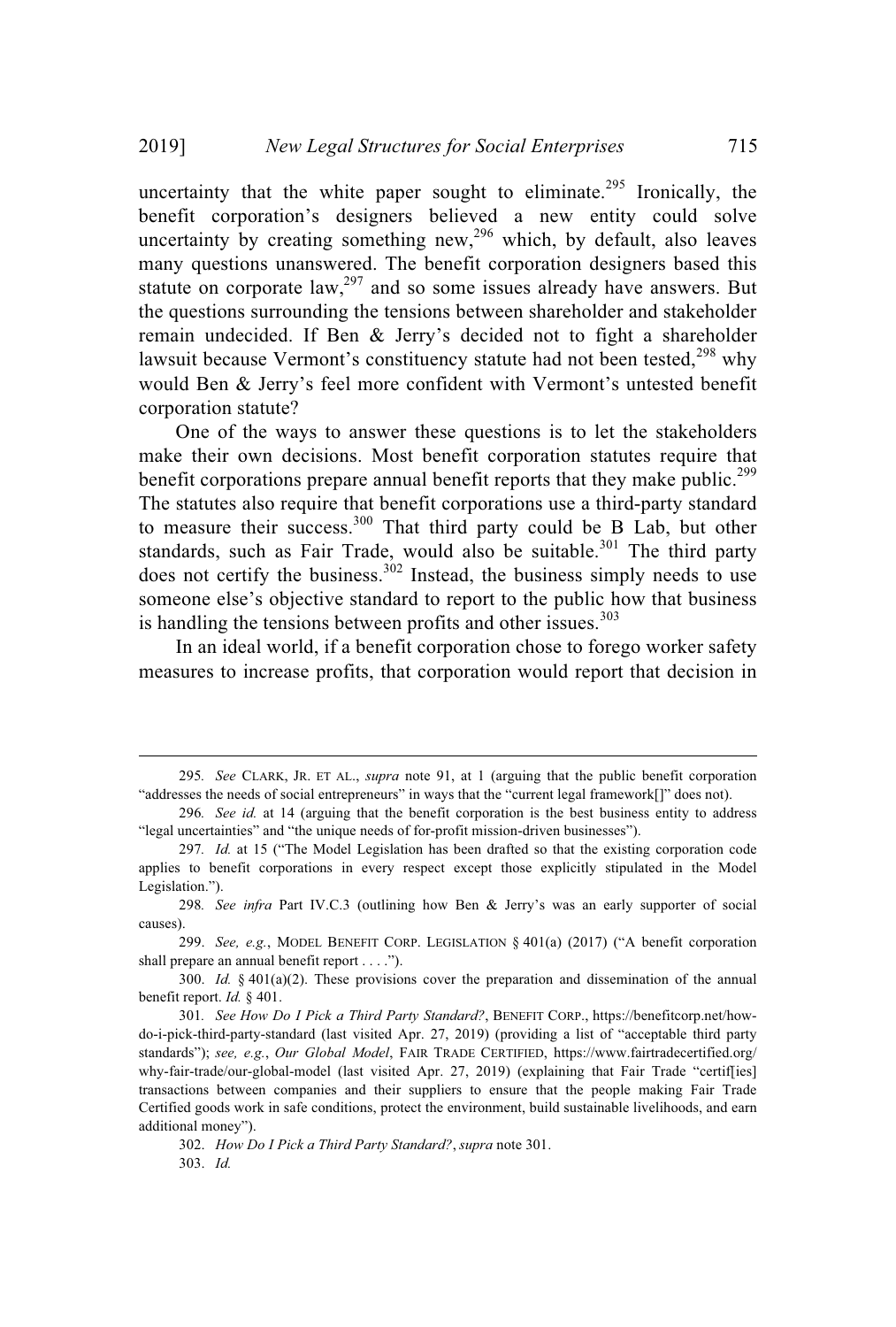its benefit report.<sup>304</sup> Then, the corporation's stakeholders could decide whether they agreed with that decision. If they did, they would continue to support the business, but if they did not, they could withhold their support by selling their stock or moving their business elsewhere. In other words, the market would enforce the statutory provisions. But that market is not available because, as discussed below, without an enforcement mechanism, too few benefit corporations are releasing benefit reports to make it possible for consumers and investors to make these decisions. 305

## 2. The Statute Provides Too Much Protection to the Board and Leaves the Mission and the Stakeholders Unprotected

Unfortunately, despite leaving board members confused as to the meaning of their duties, the law provides so much procedural protection to them that no practical enforcement mechanism exists.<sup>306</sup> If the board fails to consider all the stakeholders or neglects to provide a benefit report, a board member or shareholder with at least 2% of the outstanding shares can bring a suit to force them to do so.<sup>307</sup> But the plaintiff cannot win any monetary awards because the statute explicitly protects the board from financial liability.<sup>308</sup> Although board members will appreciate protection from monetary liability, the upshot is that no one will spend the time or money to force these issues.

Unsurprisingly, a recent study found that only 8% of benefit corporations produced benefit reports.<sup>309</sup> The businesses that do not produce these reports not only deprive the public of essential information but also undercut the entire purpose of the report as described above—to

<sup>304.</sup> Such a decision is defensible within the language of the statute, which requires only that the board of directors "consider the effects of any action or inaction upon" various stakeholders. MODEL BENEFIT CORP. LEGISLATION § 301(a). It does not say that the stakeholders' interests are paramount. *See id.* § 301(a)(3) (emphasizing that directors "need not give priority to a particular interest or factor").

<sup>305</sup>*. See infra* Part III.B.2 (explaining how public benefit corporations provide too much protection to directors).

<sup>306</sup>*. See, e.g.*, Tyler, *Producing Better Mileage*, *supra* note 11, at 264 (reasoning that "[t]he 'duty of care' is diluted to the point of not being legally actionable" because "[t]here is no obligation to prioritize or give more or less weight to any one or more purposes over others").

<sup>307.</sup> MODEL BENEFIT CORP. LEGISLATION § 305(a), (c)(2)(i).

<sup>308.</sup> *Id.* § 301(c). The model statute states that "[e]xcept as provided in the [*articles of incorporation*] [*bylaws*], a director is not personally liable for monetary damages" either for performing her traditional corporate duties or for "failure of the benefit corporation to pursue or create general public benefit or specific public benefit." *Id.* (second and third alterations in original). Delaware's Public Benefit Corporation statute provides that directors will not be liable if a "decision is both informed and disinterested and not such that no person of ordinary, sound judgment would approve." DEL. CODE ANN. tit. 8, § 365(b) (2019).

<sup>309.</sup> J. Haskell Murray, *An Early Report on Benefit Reports*, 118 W. VA. L. REV. 25, 34 (2015).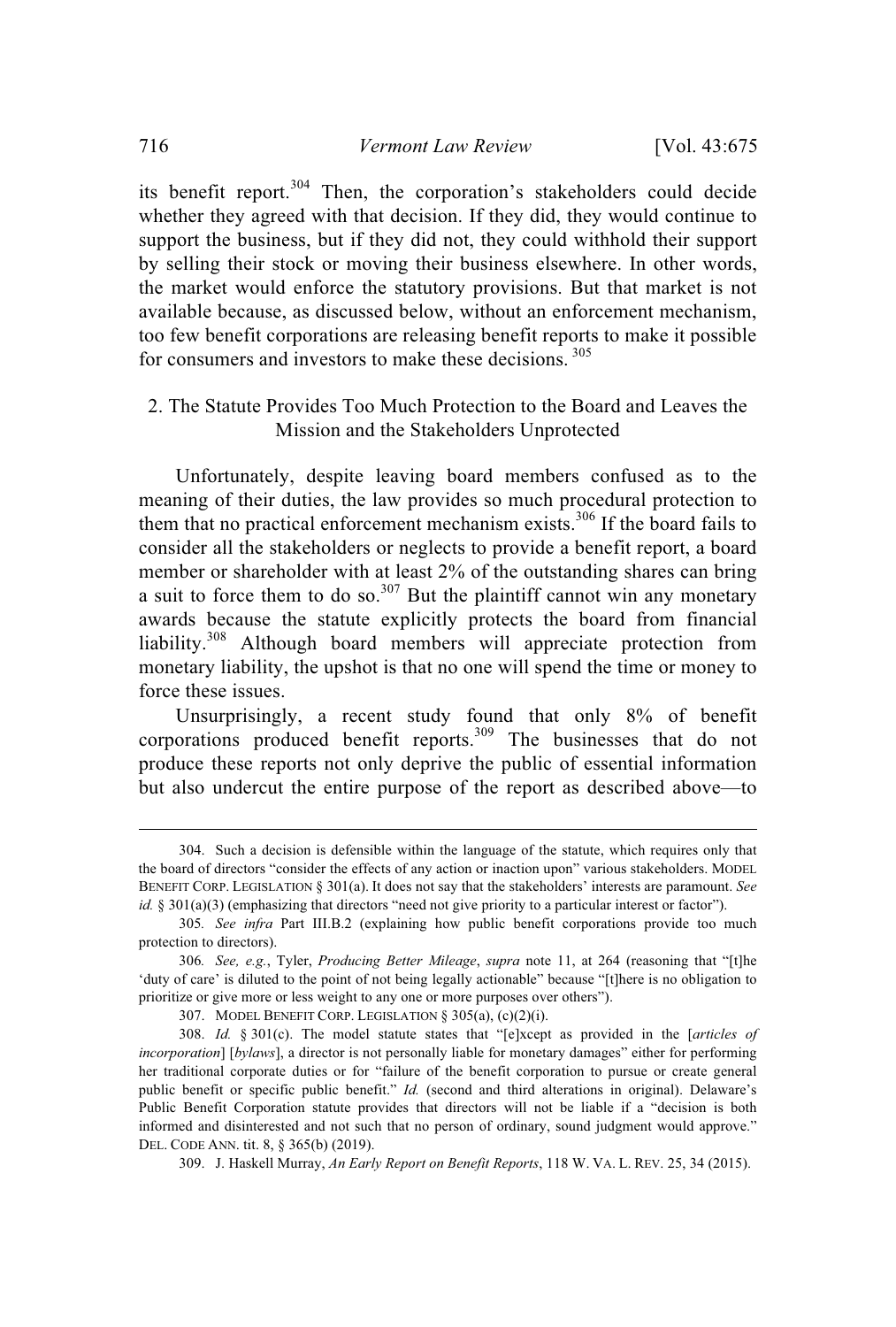slowly devise an answer to the substantive questions about the board's fiduciary duties.

## 3. The One Situation the Benefit Corporation Could Help the Most is the One That is Least Likely to Have Benefit Corporations Involved

Finally, a careful reading of the law regarding the shareholder primacy theory makes clear that, before the benefit corporation was created, the only time the board of directors actually needed to prioritize shareholder's interests over others was during a sale or hostile takeover of a publicly traded for-profit company.<sup>310</sup> But almost all benefit corporations are very small, and those that are larger, such as Patagonia, are almost invariably privately owned.<sup>311</sup>

To date, only one publicly traded company is a benefit corporation: Laureate Education.<sup>312</sup> At one point, it looked as if Etsy might join Laureate as a publicly traded benefit corporation. <sup>313</sup> Etsy became B Lab certified in 2012, and it went public in  $2015$ <sup>314</sup> B Lab requires B Lab certified companies to become a benefit corporation within four years if they are located in a state that recognizes the benefit corporation.<sup>315</sup> In late 2017, Etsy decided to give up its B Lab certification rather than change from a C-

312. Kyle Westaway, *The First Public Benefit Corporation Is . . . a For Profit College?*, FAST COMPANY (Feb. 10, 2017), https://www.fastcompany.com/3068059/the-first-public-benefit-corporationis-a-for-profit-college; Beckie Smith, *Laureate Education IPO to Raise \$490m*, PIE NEWS (Feb. 1, 2017), https://thepienews.com/news/laureate-education-ipo-to-raise-490m/.

313. Ina Steiner, *Etsy Gives Up B Corp Status to Maintain Corporate Structure*, ECOMMERCE BYTES (Nov. 30, 2017), https://www.ecommercebytes.com/2017/11/30/etsy-gives-b-corp-statusmaintain-corporate-structure/.

314. David Gelles, *Inside the Revolution at Etsy*, N.Y. TIMES (Nov. 25, 2017), https://www.nytimes.com/2017/11/25/business/etsy-josh-silverman.html [hereinafter Gelles, *Inside the Revolution*]; Steiner, *supra* note 313.

315. Steiner, *supra* note 313; *see also* Maria Stracqualursi, *The Rise of the Public Benefit Corporation: Considerations for Start-Ups*, B.C. LEGAL SERVS. LAB, http://bclawlab.org/eicblog/2017/3/21/the-rise-of-the-public-benefit-corporation-considerations-for-

start-ups (last visited Apr. 27, 2019) ("According to B-Lab rules, businesses that are incorporated in states that have public benefit corporation laws are required, within four years from the date such legislation was passed or two years after B-Corp certification, to elect [public benefit corporation] status in their state of incorporation in order to retain B-Corp certification."). To determine the legal requirements in a particular state, see *Legal Requirements*, CERTIFIED B CORP., https://bcorporation.net/certification/legal-requirements (last visited Apr. 27, 2019).

<sup>310</sup>*. See supra* notes 105–06 and accompanying text (discussing *Revlon, Inc. v. MacAndrews & Forbes Holdings, Inc.*, which set forth the duty to maximize shareholder value in the sale of a publicly traded company).

<sup>311.</sup> For example, Patagonia sole shareholders are Yvon Chouinard and his wife. Amanda Little, *An Interview with Patagonia Founder Yvon Chouinard*, GRIST (Oct. 23, 2004), https://grist.org/article/little-chouinard/. And Kickstarter's two co-founders still hold a majority of the shares in that company. Adele Peters, *Why Kickstarter is Now a Public Benefit Corporation (and What That Means*), FAST COMPANY (Sept. 22, 2015), https://www.fastcompany.com/3051362/whykickstarter-is-now-a-public-benefit-corporation-and-what-that-means.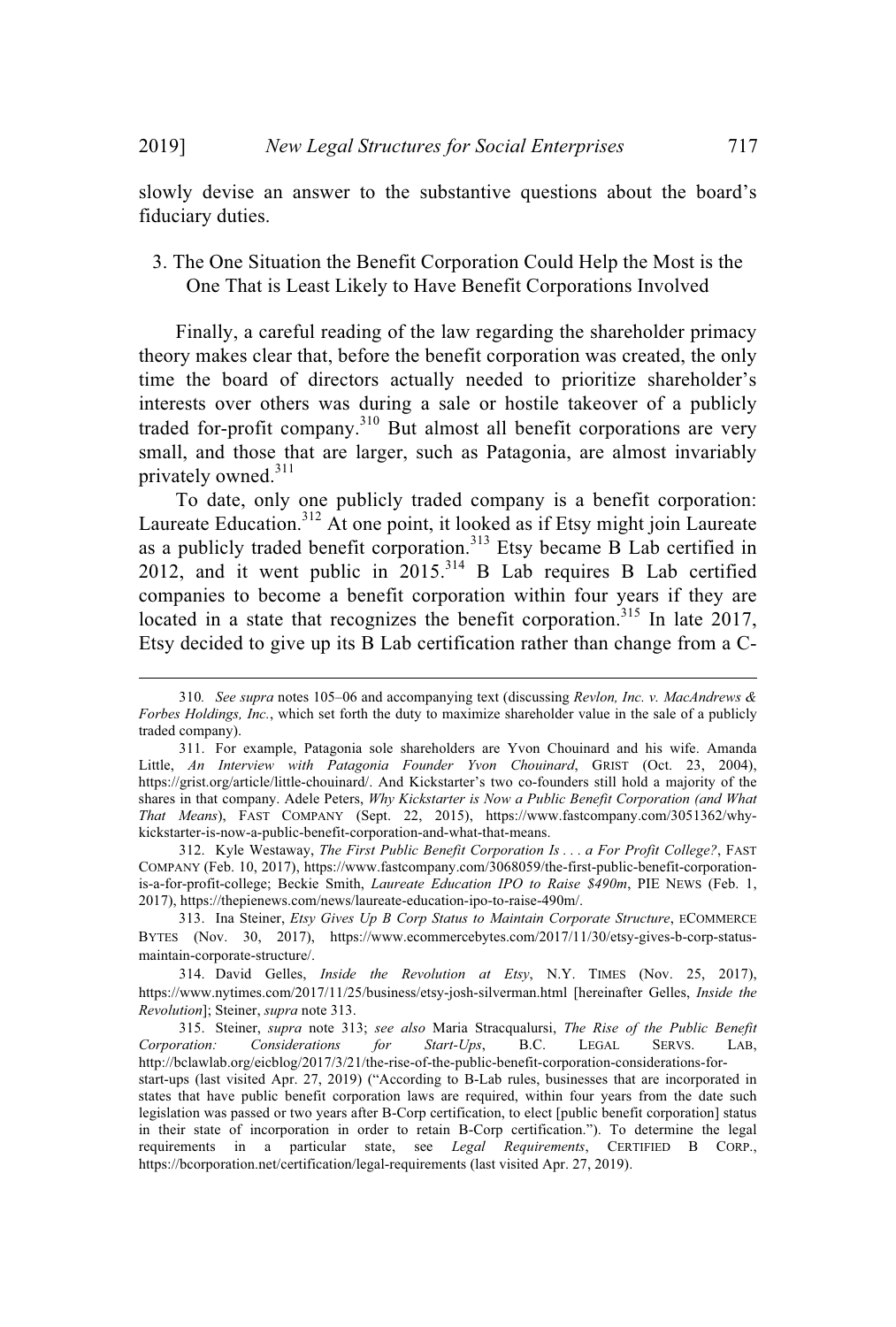corporation to a benefit corporation.<sup>316</sup> Etsy's stated reason was that "*converting [to a benefit corporation] is a complicated, and untested process for existing public companies*."<sup>317</sup> In other words, the same type of uncertainty that the benefit corporation was designed to eliminate actually prevented Etsy from becoming a benefit corporation.

Equally compelling was the reality that both C-corporation and benefit corporation statutes require supermajorities to authorize a decision to convert.<sup>318</sup> Etsy, as a publicly traded Delaware corporation, would initially have been required to convince 90% of its shareholders to convert to a benefit corporation.<sup>319</sup> But, before Etsy converted its business structure, Delaware changed its public benefit corporation statute to require only a 2/3 supermajority.<sup>320</sup> For Etsy, however, the reformed Delaware statute was not enough to compel it to convert to a benefit corporation.

In fact, the difficulty for publicly traded businesses to change business forms is so great that publicly traded benefit corporations will ordinarily have organized themselves as benefit corporations at the time of the initial public offering (IPO).<sup>321</sup> Even this scenario is difficult, however. IPOs are expensive and possibly dangerous to the social mission.<sup>322</sup> The U.S. Department of the Treasury has estimated that an average business spends \$2.5 million to go public and an additional \$1.5 million per year to remain public. $323$  Once a business is publicly traded, the only common language that investors are likely to speak is financial, which could put great pressure on the business to emphasize finances at the expense of the social mission.<sup>324</sup> Etsy, for example, has lost much of its values-based culture.<sup>325</sup> It

<sup>316</sup>*. See* Steiner, *supra* note 313 ("Etsy will not seek conversion to a benefit corporation by the December 2017 deadline . . . .").

<sup>317.</sup> *Id.*

<sup>318</sup>*.* Haskell Murray, *Amendments to Delaware's PBC Law ("The Etsy Amendments")*, BUS. L. PROF. BLOG (July 3, 2015), https://lawprofessors.typepad.com/business\_law/2015/07/amendments-todelaware-pbc-law-the-etsy-amendments.html.

<sup>319.</sup> *Id.*

<sup>320.</sup> *Id.*

<sup>321.</sup> Westaway, *supra* note 312. Laureate Education was "the first public benefit corporation to ever be publicly traded," and it was a public benefit corporation prior to the IPO. *Id.*

<sup>322</sup>*. See* Barry McCarthy, *IPOs are Too Expensive and Cumbersome*, FIN. TIMES (Aug. 7, 2018), https://www.ft.com/content/60cd1bb8-9970-11e8-88de-49c908b1f264 (noting that IPOs are too expensive and that the American system is "broken").

<sup>323.</sup> IPO TASK FORCE, REBUILDING THE IPO ON-RAMP: PUTTING EMERGING COMPANIES AND THE JOB MARKET BACK ON THE ROAD TO GROWTH 9 (2011), https://www.sec.gov/ info/smallbus/acsec/rebuilding\_the\_ipo\_on-ramp.pdf; *see also* Chad Brooks, *Cost of Going Public Often Underestimated*, BUS. NEWS DAILY (Sept. 11, 2011), https://www.businessnewsdaily.com/3112-goingpublic-cost-underestimated.html ("While the allure of going public may be appealing to a business, new research shows many don't fully understand the costs, time and complexity that come with it.").

<sup>324.</sup> For a discussion of these difficulties, see Lois Yurow, *Benefit Corporations and the Public Markets—Will We Ever See a Public Benefit Corporation?*, GOVERNANCE & ACCOUNTABILITY INST.: SUSTAINABILITY UPDATE (Nov. 24, 2014), http://ga-institute.com/Sustainability-Update/benefit-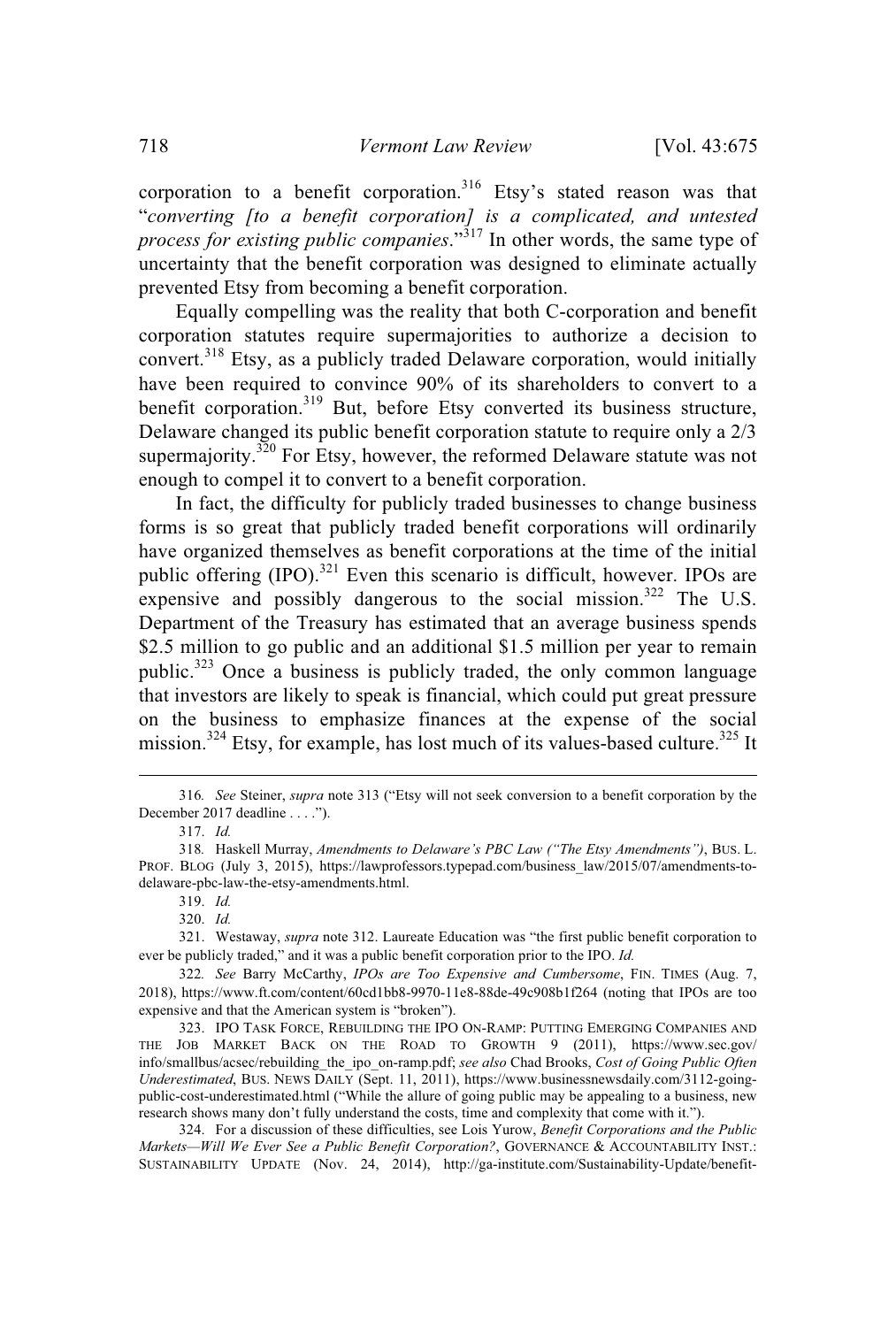has laid off employees and eliminated its Values Based Alignment team.<sup>326</sup> Etsy's current CEO has said that its social purpose is to increase sales for its sellers, adding "[b]eing good doesn't cut the mustard."<sup>327</sup>

## IV. WHY AND WHAT NEXT?

## *A. Why Did Legislators Pass Bills That Could Not Accomplish Their Purpose?*

Why would sophisticated lawyers and business leaders draft and promote legislation that could not, in its initial form, meet its goals? The drafters designed the L3C to free up foundation funds, but it did not change the status quo enough to make this result happen.<sup>328</sup> The drafters designed the benefit corporation to protect officers and directors from liability if they chose to pursue social and environmental missions in addition to profitmaking ones.<sup>329</sup> But this legislation suffers from the same defects as the statutes it was designed to replace.<sup>330</sup> This paradox seems inexplicable, unless these business entities are actually serving a different purpose.

Although I have not had the opportunity to speak directly to the architects of these new business entities, I would posit that it was a wise political decision. In 2008 and 2010, state legislatures first passed L3C and benefit corporations statutes. $331$  The political climate then was such that legislators, reflecting the will of the public, wanted to support the idea of socially responsible business without expending any resources to enforce those provisions.<sup>332</sup> The nation was in the midst of the Great Recession, and irresponsible, greedy businesses were in part to blame for the nation's

corporations-and-the-public-markets-will-we-ever-see-a-public-benefit-corporation/ (arguing that public benefit corporations "are unlikely to generate enough new capital in the public market to justify the expense of being there" and that "offering stock to the general public . . . can jeopardize a benefit corporation's mission").

<sup>325.</sup> Gelles, *Inside the Revolution*, *supra* note 314.

<sup>326.</sup> *Id.*

<sup>327.</sup> *Id.*

<sup>328</sup>*. See supra* Part II.B.1–2 (highlighting how L3C statutes failed to achieve their primary goals of increasing PRI funding through tranche investing).

<sup>329</sup>*. See supra* Part III.A (outlining the goals of public benefit corporation statutes).

<sup>330</sup>*. See supra* Part III.B.1 (discussing why the benefit corporation fails to provide directors with enough guidance on how to consider various stakeholders).

<sup>331</sup>*. See* Cooney et al., *supra* note 8 (noting that Vermont and Maryland passed L3C statutes in 2008 and 2010, respectively).

<sup>332.</sup> James Epstein-Reeves, *Consumers Overwhelmingly Want CSR*, FORBES: CSR BLOG (Dec. 15, 2010, 9:58 AM), https://www.forbes.com/sites/csr/2010/12/15/new-study-consumers-demandcompanies-implement-csr-programs/#1512b7c365c7 (highlighting survey results, which indicated that "[m]ore than 88% of consumers think companies should try to achieve their business goals while improving society and the environment").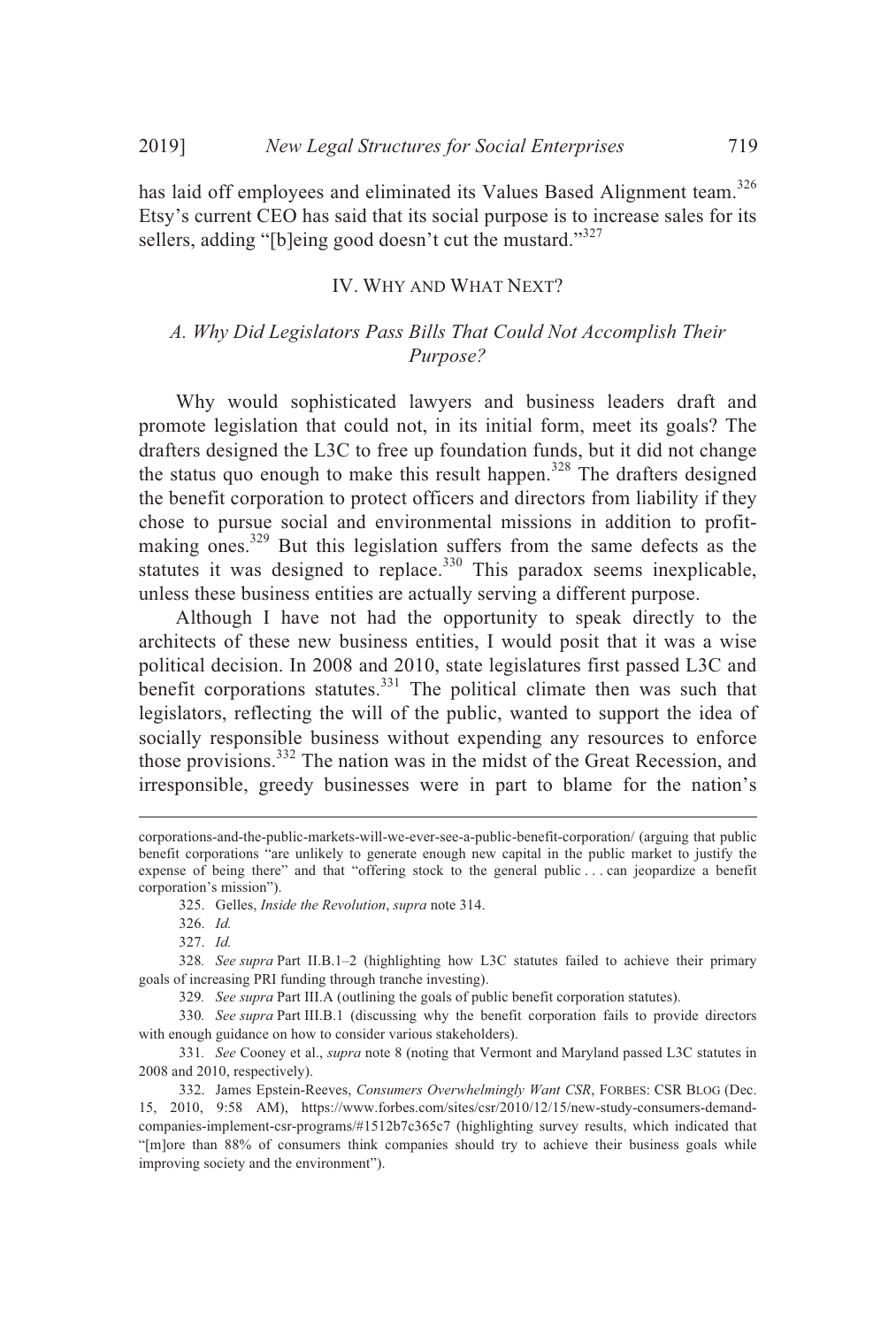financial state. $333$  Although society still widely accepted the idea that business could be better,  $334$  voters were also unhappy that the government had intervened to prop up the *too big to fail* businesses. <sup>335</sup> The appetite for government spending, particularly on business, was waning.<sup>336</sup> Thus, the drafters of this legislation could not have successfully passed more stringent legislation—at least not without significant delays. Their strategy appears to have been to get as many laws on the books as possible and amend them later, if necessary.

There are hints of this strategy with both measures. As early as 2006, when the future authors of both types of legislation met at the Aspen Institute, Marcus Owens suggested that one way to encourage PRI spending would be to add new regulatory standards to existing law on programrelated investments rather than try to create a new entity.<sup>337</sup> And the founders of the L3C have always claimed that the Philanthropic Facilitation Act is an important part of their strategy, which they planned to accomplish once the state legislation was in place. $338$ 

The L3C proponents introduced the state legislation before they had any buy-in from the IRS or Congress—a move that bothered some of the L3C critics.<sup>339</sup> Yet in this respect, their strategy mirrored that of the LLC,

- 337. BILLITTERI, *supra* note 169, at 10.
- 338*. See* Lang & Minnigh, *supra* note 188, at 23.

339. *See, e.g.*, Carol Liao, *Early Lessons in Social Enterprise Law*, *in* THE CAMBRIDGE HANDBOOK FOR SOCIAL ENTERPRISE LAW 109–11 (B. Means & J. Yockey eds., 2018) ("Critics of the L3C model argued that the L3C had little to no value without accompanying federal legislation or an IRS ruling."). For criticism of the L3C more generally, see Kleinberger, *supra* note 140, at 896 ("L3Cs have no special ability to promote PRIs, and the L3C construct is unnecessary, unwise, and inherently misleading."); Bishop, *supra* note 219, at 250 ("At this point, there is no federal tax authority indicating that PRI determination will be satisfied merely by the L3C operating restrictions."); Callison & Vestal, *supra* note 244, at 293 ("Until these problems and issues have been resolved, it is appropriate that the lawyers (regulatory genes) have called out the L3C as an illusion and put an end to the mischief."); Spenard, *supra* note 243, at 36 (cautioning that the L3C model "raises issues regarding ... state supervision").

<sup>333.</sup> Steve Suranovic, *Greed, Capitalism, and the Financial Crisis* 1 (Inst. for Int'l Econ. Policy, Working Paper No. 2010-22). Steve Suranovic summarizes some of the statements—from, among others, the Dalai Lama and Ralph Nader—claiming that the Financial Crisis was caused by greed. *Id.*

<sup>334.</sup> John Quelch, *How Corporate Responsibility Can Survive the Recession*, HARV. BUS. REV. (Sept. 22, 2009), https://hbr.org/2009/09/how-corporate-responsibility-c.

<sup>335</sup>*. See, e.g.*, *Poll: U.S. Concerned But Split On Bailout*, CBS NEWS (Oct. 1, 2008), https://www.cbsnews.com/news/poll-us-concerned-but-split-on-bailout/ ("Just 39 percent . . . say the bailout would help everyone, while more than half of those surveyed think it would help only Wall Street."); Brian Montopoli, *Poll Finds Americans Pessimistic*, *Dissatisfied With Washington*, CBS NEWS (May 25, 2010), https://www.cbsnews.com/news/poll-finds-americans-pessimistic-dissatisfiedwith-washington/ ("Fifty-nine percent say Wall Street has undue influence in Washington, and a majority says the stock market unfairly benefits the rich; most oppose the government bailouts for banks and automakers, though they back support for struggling homeowners. Eight in ten say the economy is in bad shape.").

<sup>336.</sup> Montopoli, *supra* note 335.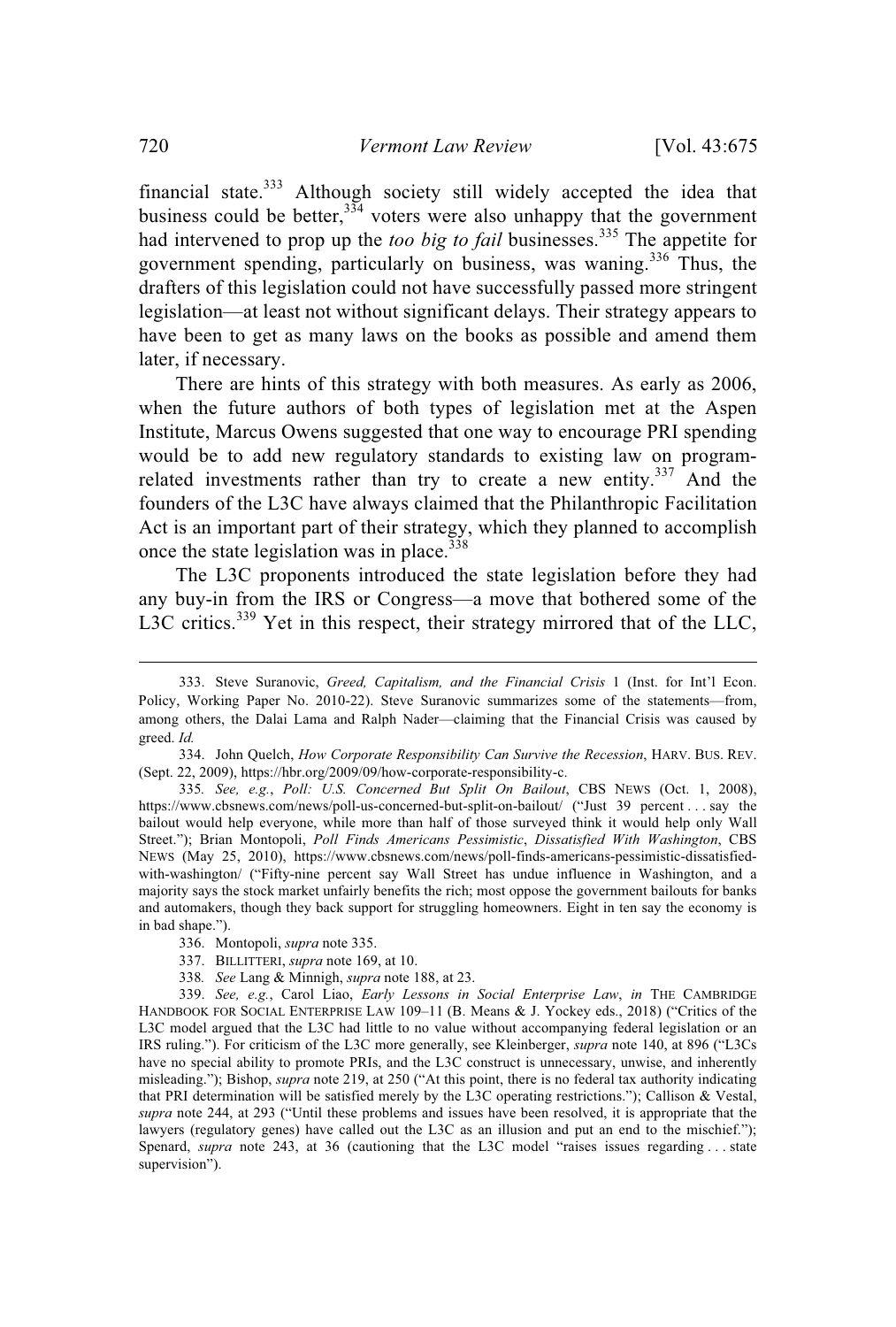which Wyoming introduced in 1977 and which made almost no headway until it received tax blessing in 1988.<sup>340</sup> Even then, although the number of states adopting LLC statutes increased after  $1988$ ,<sup>341</sup> the largest growth in organizations choosing this business form took place when the IRS introduced the "check the box" provision in 1997.<sup>342</sup> The LLC is now the most widely used business form in the U.S. $343$  Taking a play from the LLC playbook should be an acceptable strategy for a new business form. As one article on the history of the LLC has noted:

> LLCs' growth and spread demonstrates both the folly of trying to predict the future and the need to preserve flexibility. Changing business conditions might cause the LLC to be replaced by some new or hybrid form, just as the LLC seems to be taking over from the close corporation and limited partnership forms.<sup>344</sup>

Had they waited to get federal blessing, there would be no L3C today. However compelling the public policy is behind the Philanthropic Facilitation Act, the political environment has not been amenable to such a solution. L3C proponents have introduced such legislation four times to no avail.<sup>345</sup> The L3C creators conceived the L3C in 2006, which was before the Financial Crisis of 2008–2009; at that time, it seemed plausible that a nonpartisan approach to help social enterprises get additional funding could succeed.<sup>346</sup>

Events in the past ten years have made such passage almost impossible. The Financial Crisis dramatically reduced foundations' ability to pursue their missions, and it undoubtedly reduced their ability to support the Philanthropic Facilitation Act. Meanwhile, the federal government became increasingly polarized. Congress was unable to pass a budget, much less a bill that would affect a small portion of society.<sup> $347$ </sup> Further, the appetite for

- 343. Kleinberger, *supra* note 140.
- 344. Ribstein, *supra* note 133, at 13.
- 345. *L3C Proposed Legislation*, *supra* note 246.

346. *See* BILLITTERI, *supra* note 169, at 10–12 (reporting on the ongoing developments and funding opportunities for social enterprises, and in particular PRIs).

<sup>340.</sup> Ribstein, *supra* note 133, at 12.

<sup>341</sup>*. Id.* (explaining that once the IRS held "that a Wyoming LLC could be taxed as a partnership" the number of states with LLC statutes increased).

<sup>342</sup>*.* Treas. Reg. § 301.7701-1 to -3 (as amended in 2014); *see also* Ribstein, *supra* note 133, at 13 ("Under Treasury Regulation 301.7701-1-3, effective Jan. 1, 1997, firms could decide for themselves — that is, 'check the box'— whether they wanted to be taxed as partnerships and corporations. The check-the-box rule took the lid off of the growth of LLCs.").

<sup>347.</sup> *See* Pete V. Domenici & Alice M. Rivlin, Opinion, *Congressional Budget Process is Broken, Drastic Makeover Needed*, BROOKINGS INSTITUTION (July 27, 2015), https://www.brookings.edu/ opinions/congressional-budget-process-is-broken-drastic-makeover-needed/ ("In nearly half of the past two decades, a staggering nine years, Congress failed to pass a budget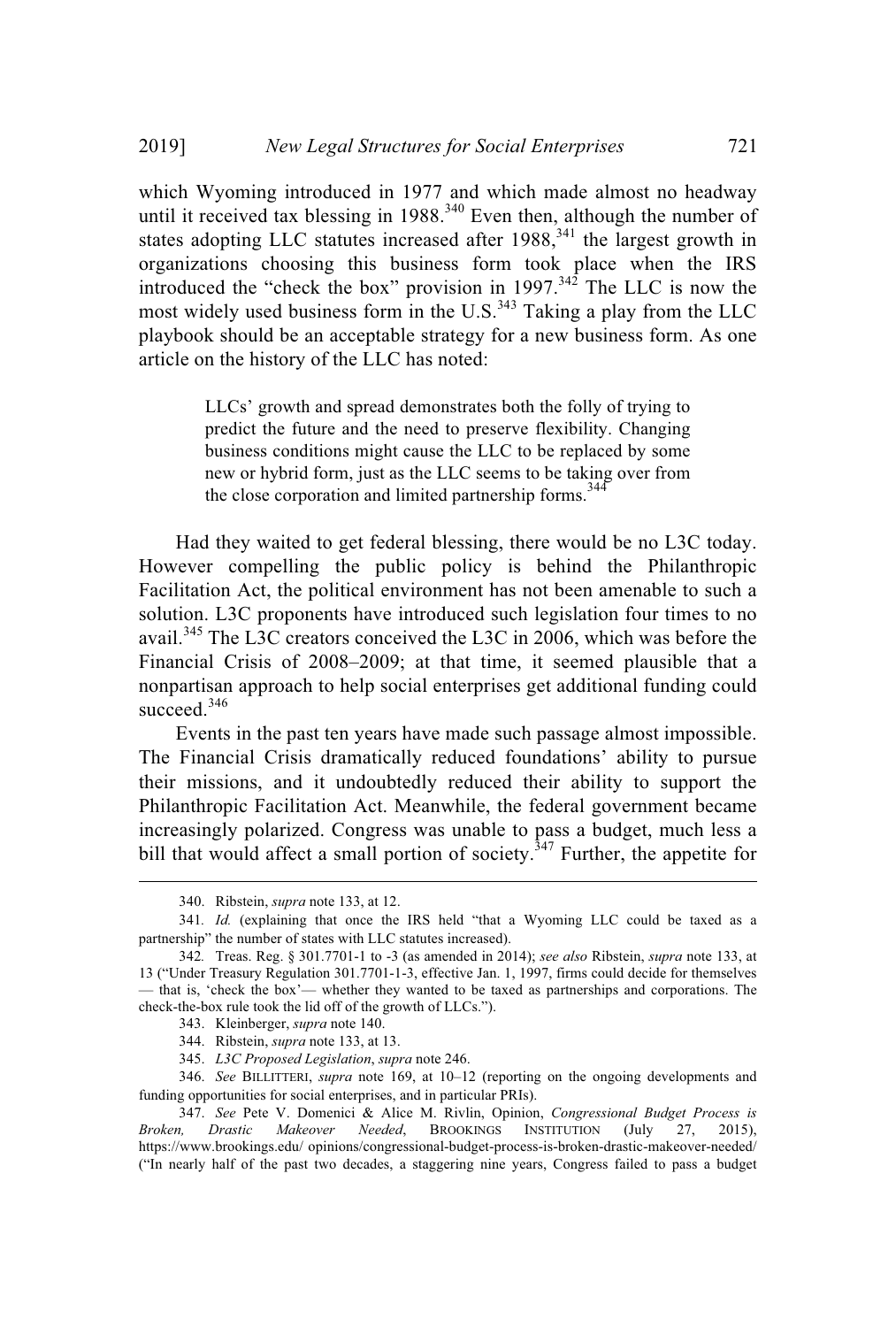governmental solutions, even ones that would support private answers to social questions, continued to dampen.<sup>348</sup>

Additionally, the Philanthropic Facilitation Act depends on the IRS to make determinations about the validity of PRIs and to devise and monitor the reporting of these investments.<sup>349</sup> From 2012 to 2013, however, the IRS faced a huge backlog in its ability to recognize tax-exempt organizations.<sup>350</sup> Organizations were waiting years to learn whether they had received tax exemption.<sup>351</sup> The time did not seem ripe to add to the IRS's burdens.

Then, in 2013, the IRS was accused of political bias in favor of the Democrats, and months of paralysis and congressional hearings ensued.<sup>352</sup>

348. *Political Polarization in the American Public*, *supra* note 347; Paul Steinhauser, *CNN Poll: Trust in the Government at an All Time Low*, CNN (Aug. 8, 2014), http://politicalticker.blogs.cnn.com/2014/08/08/cnn-poll-trust-in-government-at-all-time-low-2/.

349*. See* Philanthropic Facilitation Act of 2015, S. 2313, 114th Cong. § 2 (2015) (requiring the Secretary of Treasury to establish procedures by which private foundations may qualify for programrelated investments).

350*. See* TAXPAYER ADVOCATE SERV., 2013 ANNUAL REPORT TO CONGRESS: VOL. ONE 166 (2013) ("Since 2004, the National Taxpayer Advocate has reported on the increased number of applications for exempt status and the decrease in the number of . . . employees who handle them.").

351. *Id.* at 165–66; *see also* Wyden, *Floor Statement on Finance Committee Investigation of IRS Handling of Applications for Tax-Exempt Status*, U.S. SENATE COMMITTEE ON FIN. (Aug. 5, 2015), https://www.finance.senate.gov/wyden-floor-statement-on-finance-committee-investigation-of-irshandling-of-applications-for-tax-exempt-status ("By my count, there were seven different efforts, over more than two years, to figure out how to handle these applications, and the first six all failed. By December 2011, a total of 290 applications for 501c4 status had been set aside for further review. Two of these applications had been successfully resolved. Not two hundred. Two.").

352. *See* TREASURY INSPECTOR GEN. FOR TAX ADMIN., U.S. DEP'T OF TREASURY, INAPPROPRIATE CRITERIA WERE USED TO IDENTIFY TAX-EXEMPT APPLICATIONS FOR REVIEW, REFERENCE NO. 2013-10-053, at 5, 11–12 (2013) ("The [IRS] developed and began using criteria to identify potential political cases for review that inappropriately identified specific groups applying for tax-exempt status based on their names or policy positions instead of developing criteria based on taxexempt laws and Treasury Regulations."); NAT'L TAXPAYER ADVOCATE, INTERNAL REVENUE SERV., SPECIAL REPORT TO CONGRESS: POLITICAL ACTIVITY AND THE RIGHTS OF APPLICANTS FOR TAX EXEMPT STATUS 36 (2013) ("Since the release of the [Inspector General] report . . ., [the Taxpayer Advocate Service] has examined the problems identified. [The Taxpayer Advocate Service] found that inadequate guidance, inadequate training, inadequate systems, inadequate metrics, insufficient transparency, and management failures all contributed to the problems . . . ."); COMM. ON OVERSIGHT & GOV'T REFORM, RESOLUTION RECOMMENDING THAT THE HOUE OF REPRESENTATIVES FIND LOIS G. LERNER, FORMER DIRECTOR, EXEMPT ORGANIZATIONS, INTERNAL REVENUE SERVICE, IN CONTEMPT OF CONGRESS FOR REFUSAL TO COMPLY WITH A SUBPEONA DULY ISSUED BY THE COMMITTEE ON OVERSIGHT AND GOVERNMENT REFORM, H.R. REP. NO. 113–415, at 3 (2014) ("Documents and testimony reveal that the IRS targeted conservate-aligned applications for tax-exempt status by scrutinizing them in a manner distinct—and more intrusive—than other applicants."); COMM. ON FIN., U.S. SENATE, BIPARTISAN INVESTIGATIVE REPORT AS SUBMITTED BY CHAIRMAN HATCH AND RANKING MEMBER WYDEN, S. REP. NO. 114–119, at 5 (2015) ("Our investigation found that from 2010

agreement . . . . The disarray of the budget process, of course, is a symptom of the gridlock-producing polarization of our politics . . . ."); *see also Political Polarization in the American Public*, PEW RES. CTR.: U.S. POL. & POL'Y (June 12, 2014), http://www.people-press.org/2014/06/12/politicalpolarization-in-the-american-public/ (observing that "[p]artisan animosity has increased substantially" since 1994).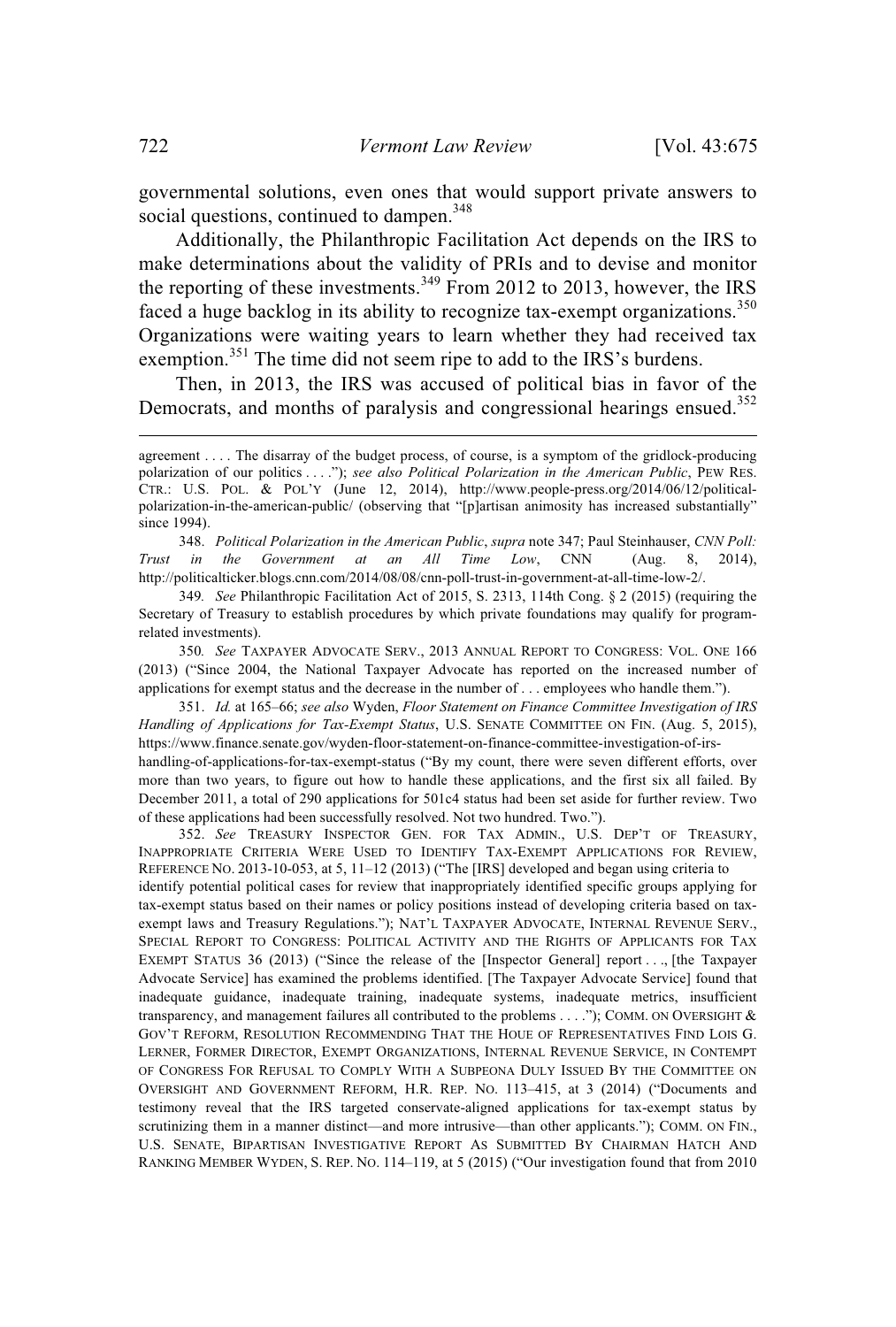The Republican-led Congress distrusted the IRS so intensely that it cut the IRS budget by roughly \$526 million.<sup>353</sup> Congress also forbade the IRS from developing rules that would help the IRS determine whether a tax-exempt organization was engaging in political activity.<sup>354</sup> Although it has been six years since that scandal, the wounds remain. Any attempt to ask Congress to accord more power to the IRS—much less provide it with the resources to handle the new duties outlined in the Philanthropic Facilitation Act would be fruitless in today's political environment.

The benefit corporation does not have the IRS drama to influence its story, but it also exists in the same political environment. Proposals that ask states or the federal government to provide enforcement mechanisms or tax benefits are equally likely to fall on deaf ears.

A second possibility is that these business entities were, in many ways, always more aspirational than they were actual answers to specific problems.<sup>355</sup> The proponents of the benefit corporation have been frank in their goal to create a new kind of capitalism.<sup>356</sup> The benefit corporation is

353. Howard Gleckman, *IRS Gets Hammered in the 2014 Budget Agreement*, FORBES (Jan. 14, 2014), https://www.forbes.com/sites/beltway/2014/01/14/irs-gets-hammered-in-the-2014-budgetagreement/#19cf6e9357bf.

354. *Id.*

to 2013, IRS management was delinquent in its responsibility to provide effective control, guidance, and direction over the processing of applications for tax-exempt status filed by Tea Party and other political advocacy organizations."); *see also* Joe Davidson, *IRS Chief Departs, Blasting Congress for Budget Cuts Threatening Tax Agency*, WASH. POST (Nov. 7, 2017), https://www.washingtonpost.com/ news/powerpost/wp/2017/11/07/irs-chief-departs-blasting-congress-for-budget-cuts-threatening-tax-

agency/?utm\_term=.1020f759c76e ("The Republican impeachment frenzy grew from the belief that the IRS was targeting right-leaning groups for additional scrutiny. But an agency inspector general report issued last month indicated that left-leaning groups were targeted, too.").

<sup>355.</sup> A third possibility is that they were actually trying to encourage the formation of these businesses. If so, they have failed because so few businesses have been formed. *What is an L3C?*, INTERSECTOR PARTNERS, L3C, *supra* note 6; *Find a Benefit Corp*, BENEFIT CORP., *supra* note 6; James Woulfe, *How Many Benefit Corporations Are There in the U.S.?*, SOCENTPOLICY (June 19, 2018), http://www.socentpolicy.com/how-many-benefit-corporations-are-there-in-the-u-s. I would speculate, however, that there would be even fewer than 7,000 businesses formed as L3Cs and benefit corporations if stronger enforcement measures, which would include additional regulation and red tape, had been enacted. The founders of the first L3Cs in Vermont made clear that if the L3C had not been an option, they would have used a for-profit legal entity, rather than a  $\S 501(c)(3)$ , because the for-profit forms had less regulation. Schmidt, *Hybrid Pioneers*, *supra* note 182, at 183–84.

<sup>356</sup>*. See, e.g.*, *Why Pass Benefit Corporation Legislation*, BENEFIT CORP., https://benefitcorp.net/policymakers/why-pass-benefit-corporation-legislation (last visited Apr. 27, 2019) ("Passing benefit corporation legislation helps facilitate a new market so that current shareholders, consumers and potential investors can make informed decisions based on companies' missions and performance."); Jon Mertz & J. Coen Gilbert, *Revitalizing Capitalism: B Corps and Accountability*, ACTIVEWORLD (Oct. 4, 2018), https://activateworld.com/revitalizing-capitalism-bcorps-accountability/ (featuring podcast discussing the benefit corporation); *see also* Jay Coen Gilbert, *Sen. Elizabeth Warren, Republicans, CEOs, and Blackrock's Fink Unite Around 'Accountable Capitalism*,' FORBES (Aug. 15, 2018), https://www.forbes.com/sites/jaycoengilbert/2018/08/15/sen-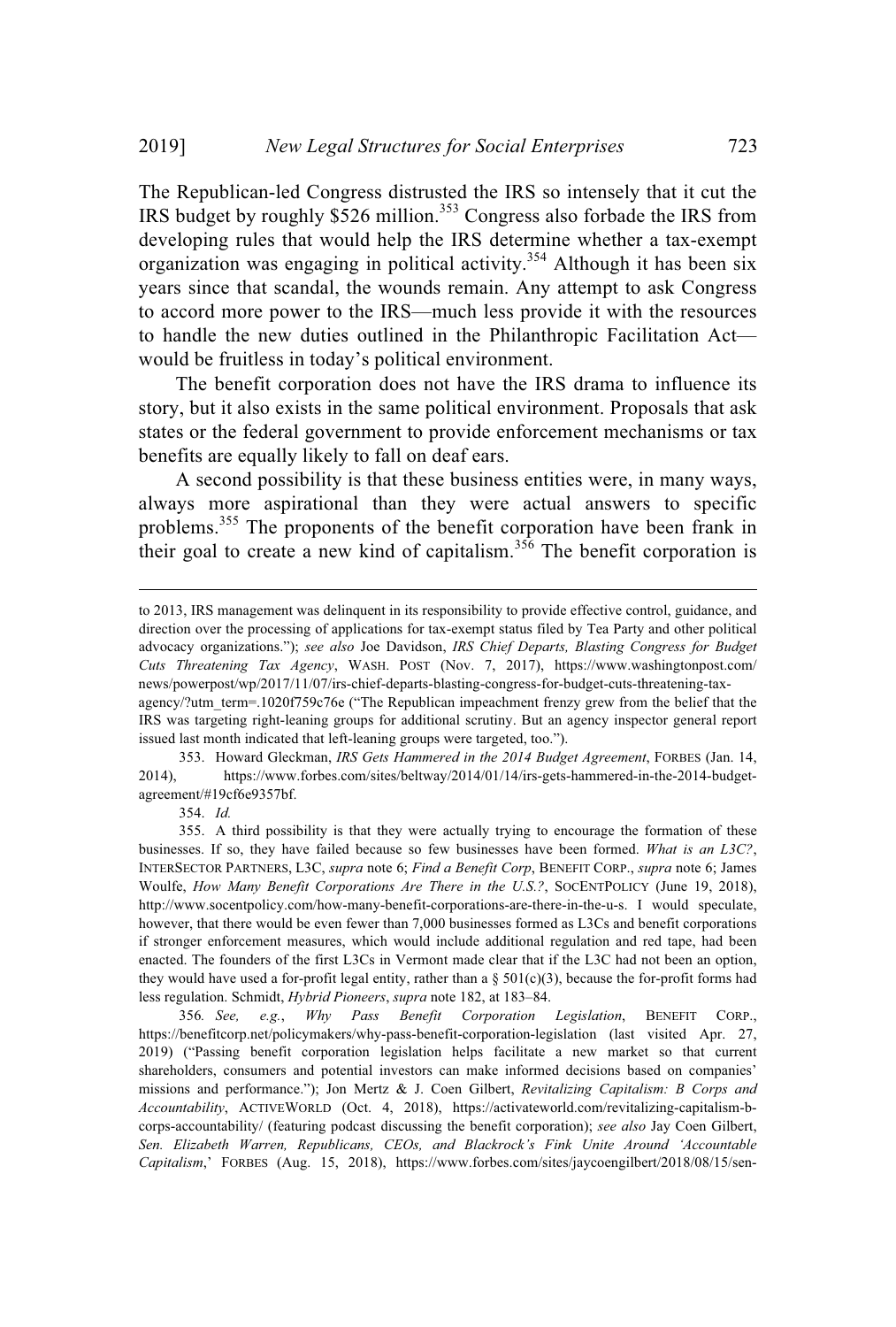simply one of the tools in their tool box. The fact that the benefit corporation was not necessary does not actually matter because the publicity surrounding it, and the experiments that innovative businesses will do with it, will help move toward this new kind of capitalism.

The proponents of the L3C have not talked about revamping the entire economic system, but they did want to see foundations spend more money on PRIs.<sup>357</sup> Curiously, they chose to create an entirely new legal form when the way to convince foundations to make PRIs would be to educate them about PRIs or to make it easier for them to do their due diligence. But perhaps their larger goal was to facilitate more investments by foundations in social enterprises, whatever their form.

## *B. Then What Was the Reason?*

Some would see this scenario as a failure of the L3C and the benefit corporation. The legislation authorizing these business forms does not match their intended goals, and suggested amendments to fix these weaknesses are not politically feasible.<sup>358</sup> After ten years, only 7,000 businesses are organized as L3Cs and benefit corporations.<sup>359</sup> If we judge these new entities by whether they have accomplished their stated goals, we cannot call them successful.

Yet they have performed another, possibly more important, role in the past ten years because they have played a major part in the conversation that is taking place about the role of business in society.<sup>360</sup> If nothing else, these statutes signal a legislative intent that new business values should be encouraged. Perhaps their lack of prescriptive provisions recognizes that the social enterprise field is so new that they need to work out many details. Both types of legislation entrust the definition of concepts and the enforcement of provisions to the individuals who own and work with these

elizabeth-warren-republicans-ceos-blackrocks-fink-unite-around-accountable-

capitalism/#3227ccbb51d9 (discussing "legislation called the Accountable Capitalism Act," which would create "a new model of corporate governance based on the benefit corporation").

<sup>357.</sup> *See, e.g.*, LANG, *supra* note 240, at 3 ("The legislation establishing the L<sup>3</sup>C was specifically written to dovetail with IRS regulations relevant to Program Related Investments (PRIs) by foundations to promote increased use of these investment forms.").

<sup>358.</sup> *See supra* notes 347–54 and accompanying text (describing the political climate that made it impossible for benefit corporation and L3C legislation to include more accountability measures); *see also infra* Part IV.C.4 (describing why Senator Warren's legislative proposal is "unlikely to pass in today's climate").

<sup>359.</sup> *What is an L3C?*, INTERSECTOR PARTNERS, L3C, *supra* note 6; *Find a Benefit Corp*, BENEFIT CORP, *supra* note 6.

<sup>360</sup>*. See infra* Part IV.C (detailing the role L3Cs and benefit corporations have played in changing the conversation about the role of business in society).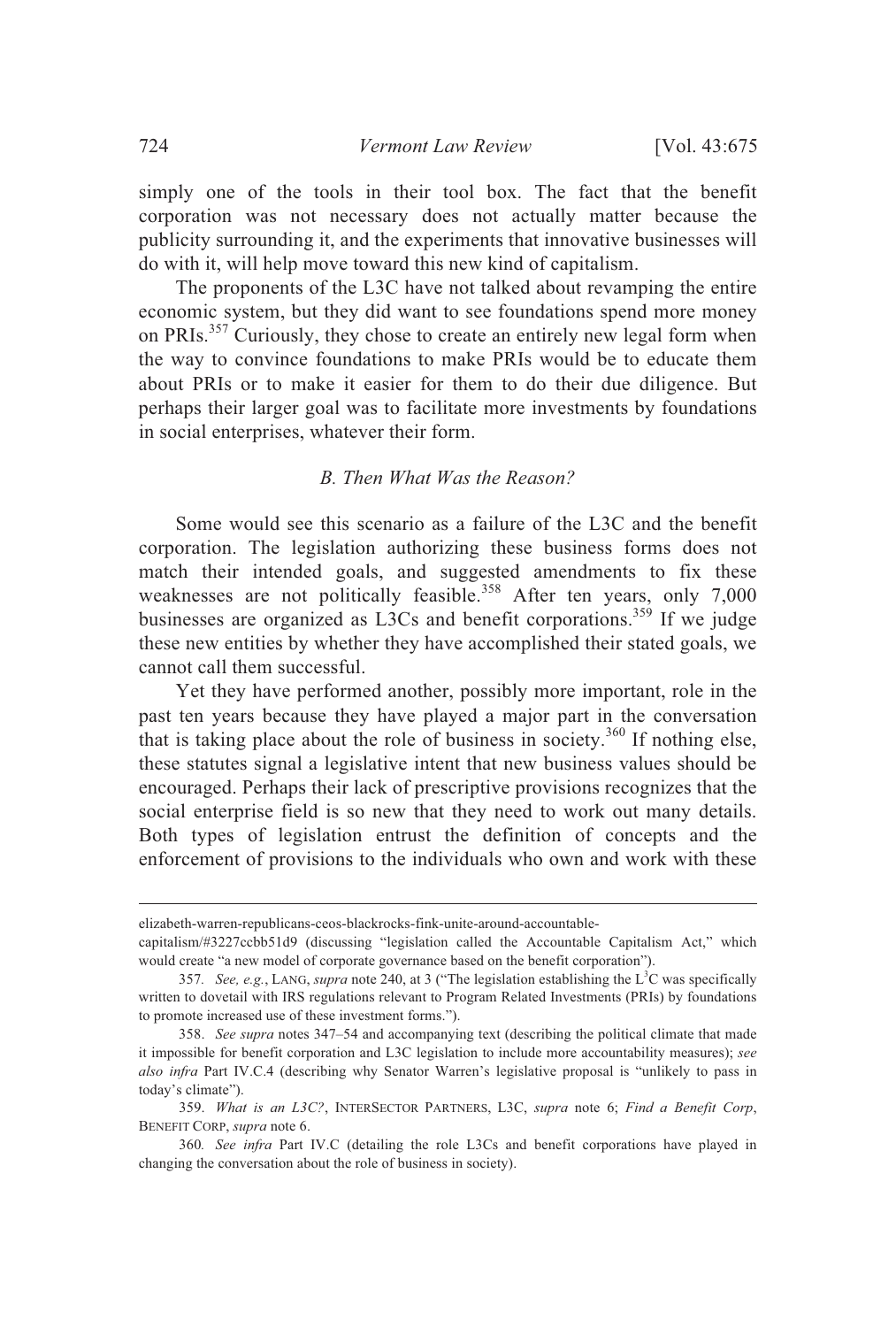new business entities.<sup>361</sup> Although this flexibility leaves room for abuse, it also encourages innovation and experimentation while the entrepreneurs in the trenches work out the details. When those details emerge, the legislature can amend the statutes.

*C. How Are These Business Entities Playing a Part in the Conversation About the Role of Business in Society?*

In the meantime, significant social and economic changes are taking place. Many businesses appear to be moving away from a system that focuses only on the shareholder and toward one that recognizes the interests of the stakeholders. This social and economic change may be a sign that the more aspirational goals of the proponents of these two forms are actually succeeding.

#### 1. Changes in Business Behavior

Those advocating for the L3C always had a more narrow vision—to encourage foundations to increase their investments in social enterprises.<sup>362</sup> Ten years after the first L3C statute, there appears to be a greater interest in PRIs. Foundations are beginning to see that they have a larger capacity for investing in social enterprises than they initially understood.<sup>363</sup> Not only are they investing the non-programmatic parts of their endowment more often in mission-related investments,  $364$  they are using PRIs more often.  $365$  The IRS provided additional guidance on PRIs in  $2016^{366}$ —a move that made

<sup>361</sup>*. See supra* Part III.B.1 (explaining that the benefit corporation legislation lacks enforcement mechanisms and gives boards wide discretion to define key terms).

<sup>362</sup>*. See* LANG, *supra* note 240, at 3 (explaining that one goal of the L3C was to increase foundations' use of PRIs).

<sup>363</sup>*. See infra* notes 365–71 and accompanying text (detailing certain initiatives to encourage foundations to use PRIs); *see, e.g.*, Nicole Wallace, *Mission Critical: Nonprofits and Foundations Making Impact Investments Believe Their Dollars are Vital to Solving Tough Problems*, CHRON. PHILANTHROPY, May 31, 2017, at 2 [hereinafter Wallace, *Mission Critical*] ("Pioneering nonprofits and foundations have experimented with harnessing markets and investments to catalyze social change for more than a decade, and the Ford Foundation's embrace of impact investing . . . pushes the idea further into the mainstream.").

<sup>364</sup>*. See* Wallace, *Mission Critical*, *supra* note 363, at 2–3 (noting that "impact investing," which generally refers to investments with social and environmental purposes, "appear[s] to be gaining momentum"); Mark Gunther, *Doing Good and Doing Well*, CHRON. PHILANTHROPY, Jan. 2019, at 8–9 (pointing out that the total amount of mission-based investments is still very small).

<sup>365.</sup> LILLY FAMILY SCH. OF PHILANTHROPY, LEVERAGING THE POWER OF FOUNDATIONS: AN ANALYSIS OF PROGRAM RELATED INVESTING 2 (2013) ("There generally has been an increase in the total PRI dollar amount, the total number of PRIs granted, and the total number of PRI providers since the late 1990s. The average PRI dollar amount has increased steadily since 2005.").

<sup>366.</sup> T.D. 9762, 2016-19 I.R.B. 718.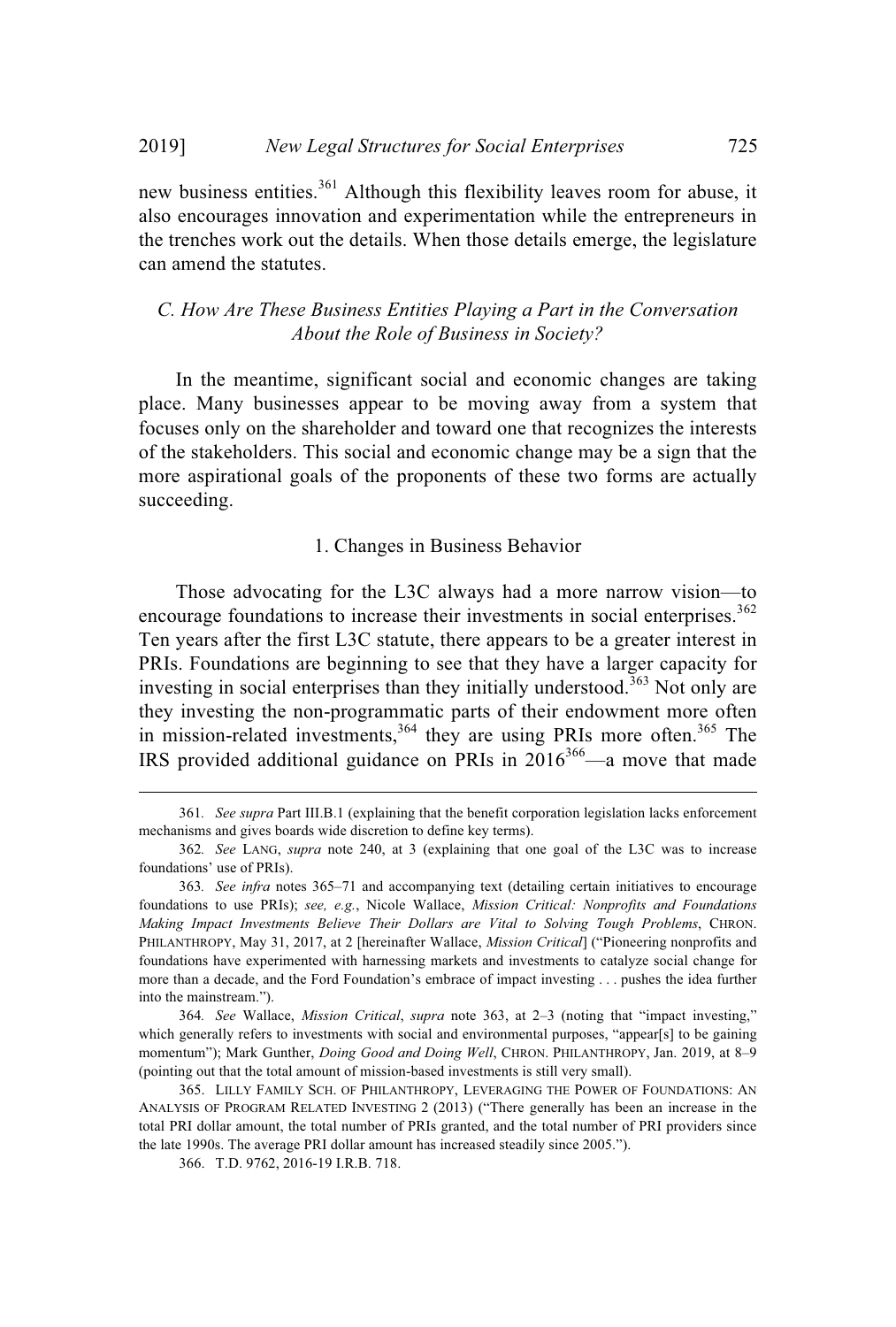foundations more comfortable with the idea. Important funders, such as the Bill & Melinda Gates Foundation and the MacArthur Foundation, have announced their intention to use PRIs as part of their investment strategy.<sup>367</sup> Several large foundations have started training other foundations to use PRIs.<sup>368</sup> Intermediaries are also being created to further the use of PRIs.<sup>369</sup> Although this change cannot definitively be attributed to the L3C, it likely played a part, if only because the publicity about the PRI generated in the L3C discussions reached the ears of nonprofit and foundation leaders.<sup>370</sup>

The proponents of the benefit corporation, however, had a larger vision—to change the way business is conducted in the U.S. $^{371}$  It may be even more difficult to determine how and if the benefit corporation has had this effect. But there is no denying that business behavior has changed in the last ten years, and some of the rhetoric from the large companies echoes that of the benefit corporation. 372

Perhaps the biggest change has been in the behavior of traditional large C-corporations—those that are publicly traded and would probably never convert to benefit corporations. In 2017, 85% of the S&P 500 Index companies published sustainability reports.<sup>373</sup> This was up from slightly less than  $20\%$  in  $2011$ .<sup>374</sup> This issue resonates with many large companies.

374. *Id.*

<sup>367.</sup> *See, e.g.*, *What We Do*, BILL & MELINDA GATES FOUND., https://sif.gatesfoundation.org/ what-we-do/ (last visited Apr. 27, 2019) (describing the the role PRIs play in changing investment strategies); *Impact Investments*, MACARTHUR FOUND., https://www.macfound.org/programs/programrelated-investments/strategy/ (last visited Apr. 27, 2019) (explaining the beneficial impact of various investment strategies).

<sup>368.</sup> *See Foundations Launch Program Related Investments Resource*, PHILANTHROPY NEWS DIG. (Feb. 13, 2015), http://philanthropynewsdigest.org/news/foundations-launch-program-relatedinvestments-resource?\_ga=2.61239082.760486217.1527083551-557770194.1527083551 (noting that four of the nation's most prominent foundations—including the Bill  $\&$  Melinda Gates Foundation—have launched an online program to help other foundations utilize PRIs).

<sup>369.</sup> *See, e.g.*, *The Venn Model*, VENN FOUND., https://www.vennfoundation.org/ (last visited Apr. 27, 2019) ("Using specialized donor-advised funds called [Venn Accounts], any individual or entity can recommend that Venn make PRIs with their charitable donations.").

<sup>370.</sup> *See* Schmidt, *Hybrid Pioneers*, *supra* note 182, at 192 ("[T]he publicity alone can help raise foundations' consciousness about and comfort level with the PRI tool, which could in turn lead to a greater use of PRIs. Such a result would thus accomplish a major goal of the L3C legislation, even if the L3C never gains widespread acceptance.").

<sup>371.</sup> *See supra* Part III.A (discussing the purposes of benefit corporations).

<sup>372</sup>*. See infra* notes 373–81 and accompanying text (noting how business behavior has changed over the last decade); *see also* Wallace, *Mission Critical*, *supra* note 363 ("[P]owerful players in the finance industry are also getting behind investments that aim to tackle social and environmental challenges *and* generate a monetary return.").

<sup>373</sup>*. Flash Report: 85% of S&P 500 Index Companies Publish Sustainability Reports in 2017*, GOVERNANCE & ACCOUNTABILITY INST. (Mar. 20, 2018), https://www.ga-institute.com/pressreleases/article/flash-report-85-of-sp-500-indexR-companies-publish-sustainability-reports-in-2017.html.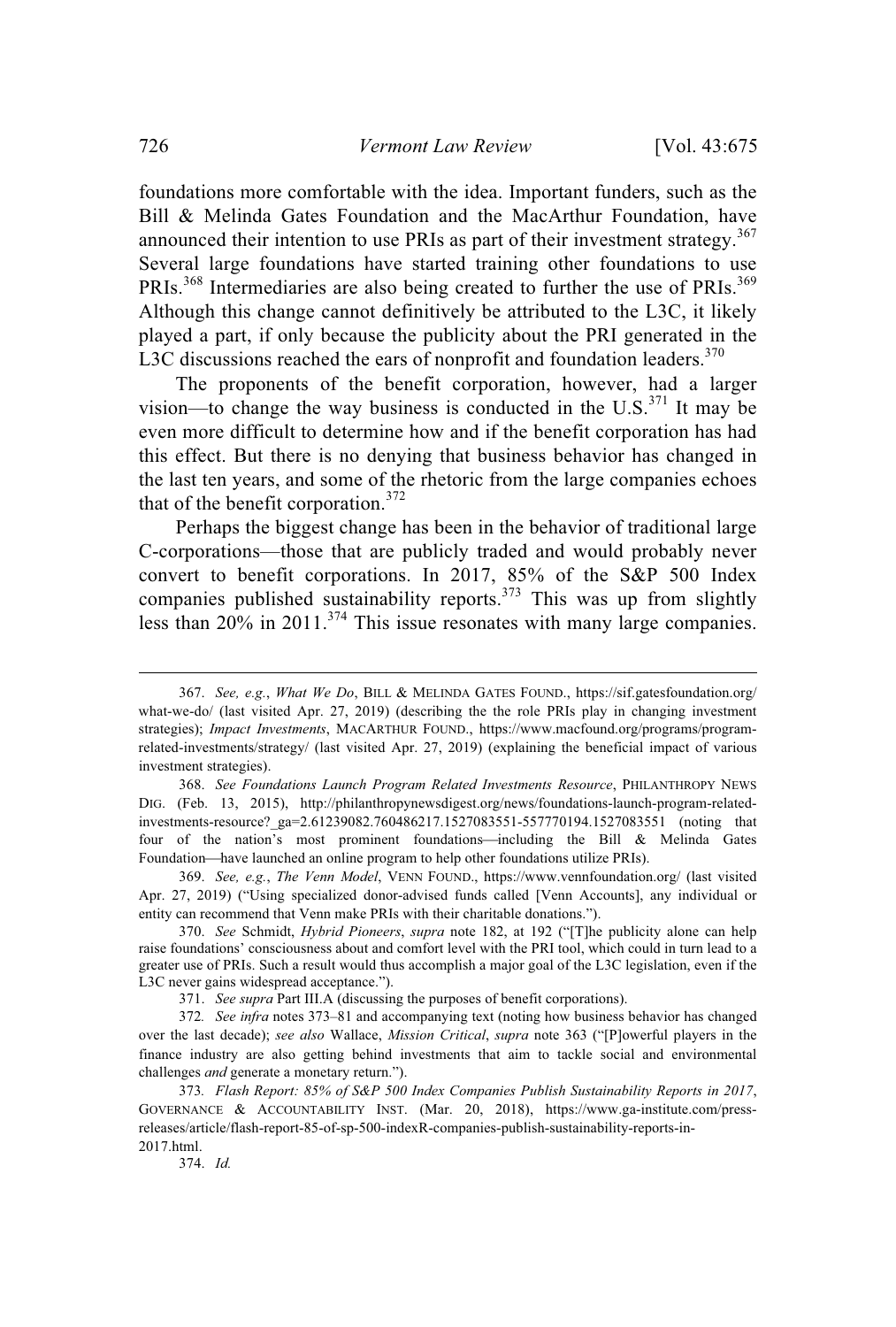Shortly after the U.S. pulled out of the Paris Climate Accord in 2017, over 100 corporations joined local government officials and college presidents to pledge their commitment to help the U.S. reach its goals under the climate accords.<sup>375</sup> And in other cases, where the corporations have not instituted these changes themselves, the investors have played a role in leading corporations to change. Both Exxon Mobil<sup>376</sup> and Occidental Petroleum<sup>377</sup> faced shareholder resolutions forcing them to report climate change risks in 2017.

Among the large companies, Walmart has had one of the most striking changes in language and goals. In 2016, the company pledged to achieve zero waste to landfills in four countries, to power 50% of the company's energy from renewable sources, to double the sales of locally grown produce in the U.S., to expand sustainable sourcing to cover 20 key commodities, and to use 100% recyclable packaging for all private-label brands by  $2025$ <sup>378</sup> It also pledged to improve training and workplace conditions for its employees.<sup>379</sup> In announcing these goals, Dan Bartlett— Walmart's Executive Vice President for Corporate Affairs—stressed that "we'll be seeing more efforts by Walmart to give its stakeholders a clearer view of the company's intentions, and how those intentions align with the company's objectives for both stockholders and stakeholders."<sup>380</sup>

#### 2. Changes in Investor Behavior

Investors are also making a difference in moving social issues forward. Perhaps the most notable recent development was a letter Laurence Fink wrote in January 2018 to corporate CEOs. Fink is the founder, chairman, and CEO of BlackRock, an investment firm with \$1.7 trillion in assets

<sup>375.</sup> Hiroko Tabuchi & Henry Fountain, *Bucking Trump, These Cities, States and Companies Commit to Paris Accord*, N.Y. TIMES (June 1, 2017), https://www.nytimes.com/2017/06/01/ climate/american-cities-climate-standards.html. The number of business leaders has undoubtedly increased. The *We Are Still In* website now has over 3,665 signatures on the letter that was initially signed on June 5, 2017. *About*, WE ARE STILL IN, http://www.wearestillin.com (last visited Apr. 27, 2019).

<sup>376.</sup> Exxon's shareholders passed their resolution by 62%, which was up from 38% in 2016. Marianne Lavelle, *Exxon Shareholders Approve Climate Resolution: 62% Vote for Disclosure,* INSIDE CLIMATE NEWS (May 31, 2017), https://insideclimatenews.org/news/31052017/exxon-shareholderclimate-change-disclosure-resolution-approved.

<sup>377.</sup> Emily Chason, *Occidental Shareholders Override Board in Approving Climate Proposal*, WORLDOIL (May 12, 2017), https://www.worldoil.com/news/2017/5/12/occidental-shareholdersoverride-board-in-approving-climate-proposal.

<sup>378.</sup> *Walmart Offers New Vision for the Company's Role in Society*, WALMART (Nov. 4, 2016), https://news.walmart.com/2016/11/04/walmart-offers-new-vision-for-the-companys-role-in-society.

<sup>379.</sup> John Makower, *Inside Walmart's 2025 Sustainability Goals*, GREENBIZ (Nov. 4, 2016), https://www.greenbiz.com/article/inside-walmarts-2025-sustainability-goals.

<sup>380.</sup> *Id.*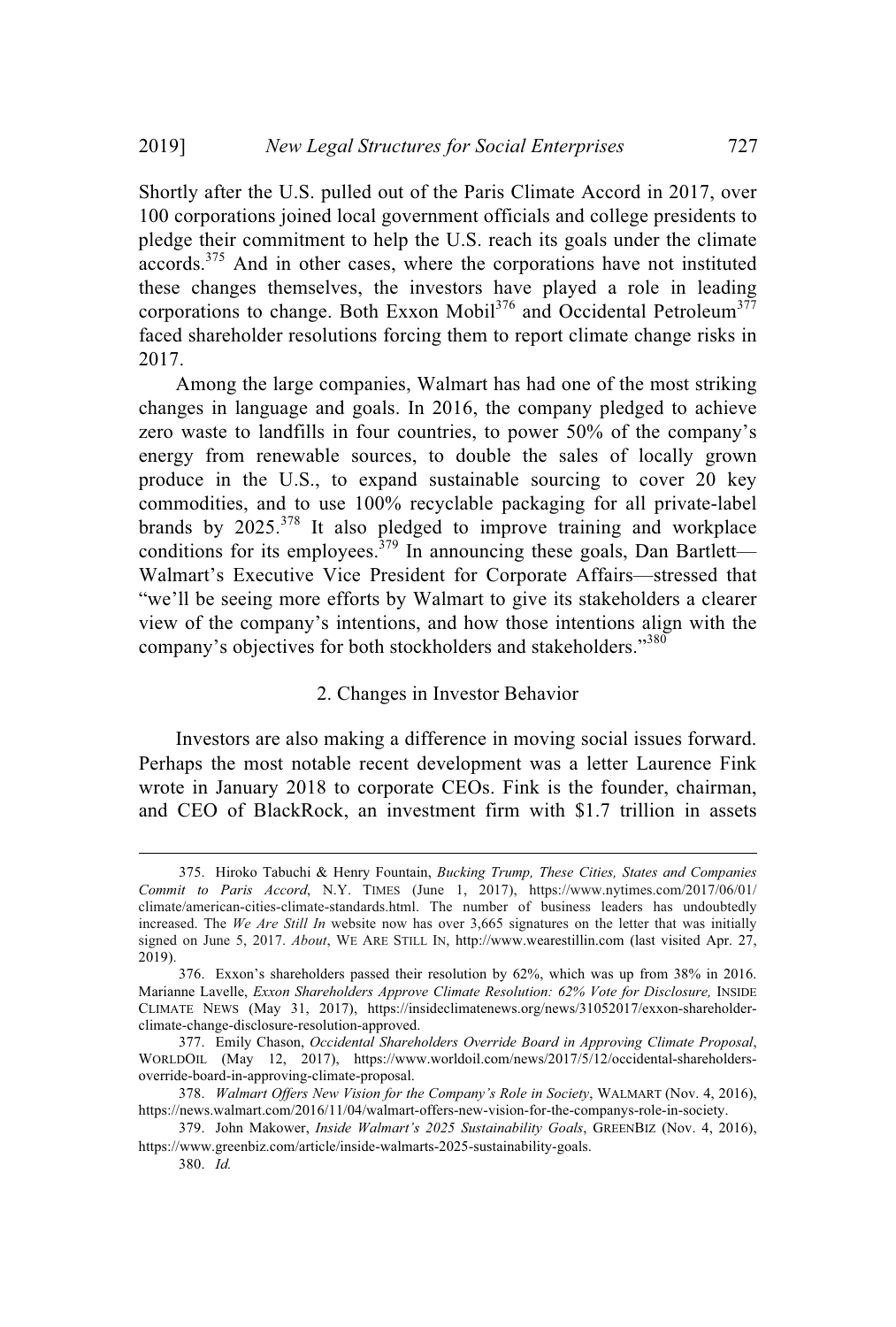invested.<sup>381</sup> The letter's language sounded as if it had been crafted by B Lab. Among its statements are:

> Society is demanding that companies, both public and private, serve a social purpose. To prosper over time, every company must not only deliver financial performance, but also show how it makes a positive contribution to society. Companies must benefit all of their stakeholders, including shareholders, employees, customers, and the communities in which they operate.

> Without a sense of purpose, no company, either public or private, can achieve its full potential. It will ultimately lose the license to operate from key stakeholders.

. . .

Companies must ask themselves: What role do we play in the community? How are we managing our impact on the environment? Are we working to create a diverse workforce? Are we adapting to technological change? Are we providing the retraining and opportunities that our employees and our business will need to adjust to an increasingly automated world? Are we using behavioral finance and other tools to prepare workers for retirement, so that they invest in a way that will help them achieve their goals?<sup>382</sup>

Other examples abound, especially in the *green* sector.<sup>383</sup> Large American banks JP Morgan Chase, Bank of America, and Citigroup have agreed to facilitate at least \$425 billion in green finance through 2025.<sup>384</sup>

<sup>381</sup>*. Larry Fink's 2018 Letter to CEOs: A Sense of Purpose*, BLACKROCK, https://www.blackrock.com/corporate/investor-relations/2018-larry-fink-ceo-letter (last visited Apr. 27, 2019).

<sup>382.</sup> *Id.* For more information on the context of this letter and other investor-led actions toward social causes, see Andrew Ross Sorkin, *Blackrock's Message: Contribute to Society or Risk Losing Our Support*, N.Y. TIMES (Jan. 15, 2018), https://www.nytimes.com/2018/01/15/business/dealbook/ blackrock-laurence-fink-letter.html.

<sup>383.</sup> For example, Climate Action 100+ is an investor-led initiative to encourage the world's largest corporate greenhouse gas emitters to improve governance on climate change, curb emissions, and strengthen climate-related financial disclosures. *Global Investors Driving Business Transition*, CLIMATE ACTION 100+, http://www.climateaction100.org (last visited Apr. 27, 2019). After the Parkland High School shootings in 2018, several companies cut their ties to the NRA. Jacey Fortin, *A List of the Companies Cutting Ties With the NRA*, N.Y. TIMES (Feb. 24, 2018), http://www.nytimes.com/2018/02/24/business/nra-companies-boycott.html.

<sup>384.</sup> John Makower, *GreenFin Funds the Sustainability Transition*, GREENBIZ (Feb. 5, 2018), https://www.greenbiz.com/article/greenfin-funds-sustainability-transition.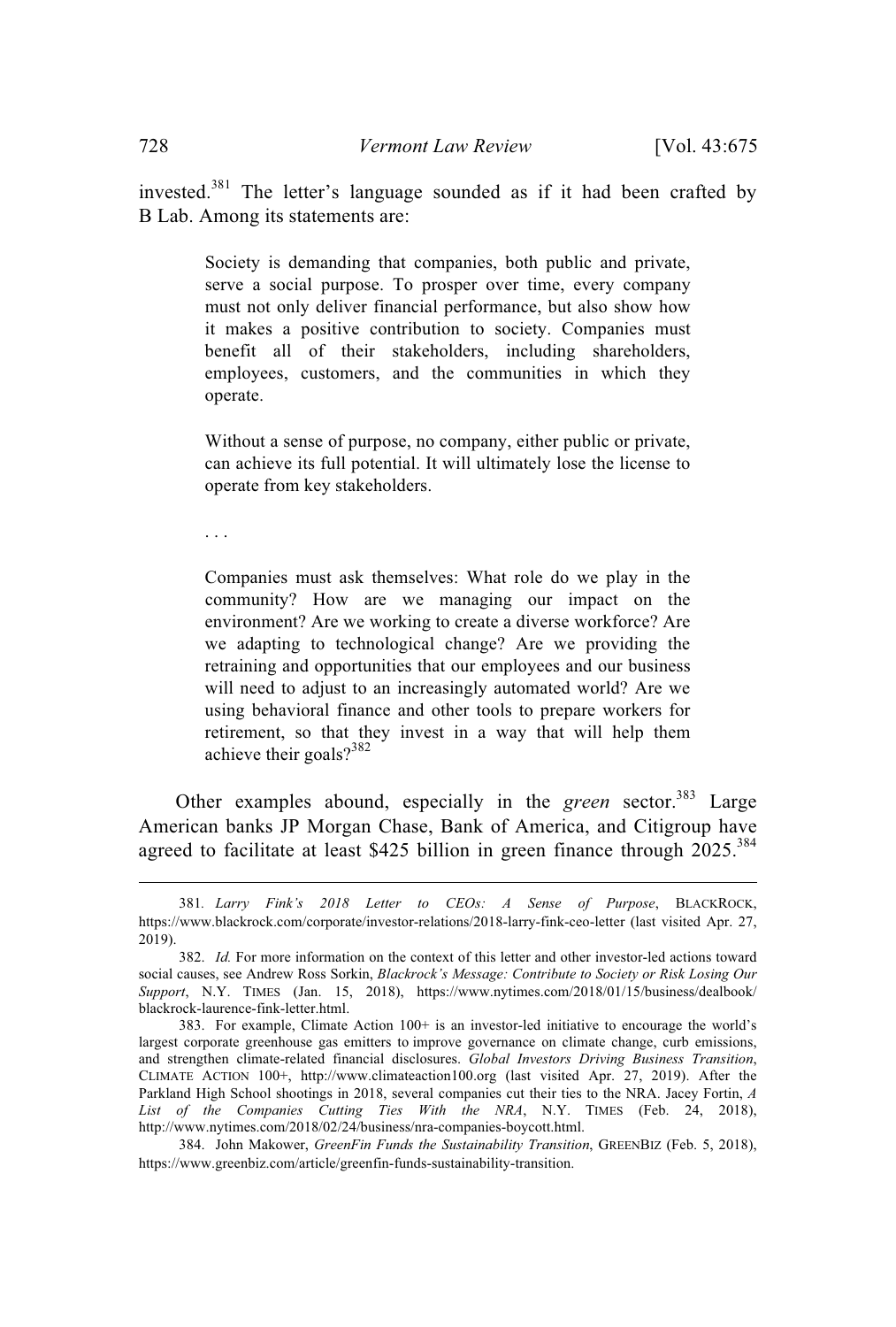And some investors outside the U.S. have begun shifting their entire portfolios to environmental, social, and governance indices.<sup>385</sup> The investors see a market opportunity in furthering environmental and sustainable goals—a belief borne out by a report from the Business and Sustainable Development Commission, which envisions \$12 trillion worth of new market opportunities in the green economy.<sup>386</sup>

## 3. Evidence That Socially Conscious Business Behavior Pays Off Financially

Increasingly, businesses are more likely to make money if they take social considerations into account. Unilever—the company that bought Ben & Jerry's and was initially skeptical of Ben & Jerry's social purposes  $387$  has found that its "brands with purpose" are growing at twice the rate of its traditional brands.<sup>388</sup> Unilever's former CEO Paul Polman has recognized this change: "This calls for a transformational approach across the whole value chain if we are to continue to grow. Consumers are . . . increasingly demanding responsible business and responsible brands."<sup>389</sup> But growth is not Unilever's entire purpose: Polman has also said that "[t]he role of business has to be firmly understood by the CEO down, that it is there to serve the broader society, the common good and only by doing that very well you will be rewarded, but it has to start there and end there."<sup>390</sup>

<sup>385</sup>*. See, e.g.*, Susanna Rust, *SwissRe's \$130bn Benchmark Change 'Most Meaningful' Step in ESG Shift*, INV. & PENSIONS EUR. (July 7, 2017), https://www.ipe.com/news/esg/swissres-130bnbenchmark-change-most-meaningful-step-in-esg-shift/10019808.fullarticle ("SwissRe is implementing environmental, social, and governance (ESG) benchmarks across its entire \$130bn investment portfolio . . . .").

<sup>386.</sup> *See* Homi Kharas, *U.S. Global Leadership Through an SDG Lens*, BROOKINGS INSTITUTION (July 31, 2018), https://www.brookings.edu/research/us-global-leadership-through-an-sdglens/ ("The Business and Sustainable Development Commission (2017) identified \$12 trillion in new market opportunities in just four economic systems—food and agricultural, cities, energy and materials, and health and well-being.").

<sup>387.</sup> *See* Edmondson, *supra* note 111 (reporting that "Unilever tried to avoid its commitments" to Ben & Jerry's social causes after they acquired the company); David Gelles, *How the Social Mission of Ben & Jerry's Survived Being Gobbled Up*, N.Y. TIMES (Aug. 21, 2015), https://www.nytimes.com/2015/08/23/business/how-ben-jerrys-social-mission-survived-being-gobbledup.html (detailing some of the early clashes between the disparate corporate cultures of Unilever and Ben & Jerry's).

<sup>388.</sup> Leonie Roderick, *Unilever's Sustainable Brands Grow 50% Faster than the Rest of the Business*, MARKETING WK. (May 18, 2017), https://www.marketingweek.com/2017/05/18/unileversustainable-brands-growth/.

<sup>389.</sup> Sara Spary, *Unilever Says 'Brands with Purpose' are Growing at Twice the Speed of Others in Portfolio*, CAMPAIGN (May 5, 2015), https://www.campaignlive.co.uk/article/unilever-saysbrands-purpose-growing-twice-speed-others-portfolio/1345772.

<sup>390.</sup> Jo Confino, *Interview: Unilever's Paul Polman on Diversity, Purpose and Profits*, GUARDIAN (Oct. 2, 2013), https://www.theguardian.com/sustainable-business/unilver-ceo-paul-polmanpurpose-profits.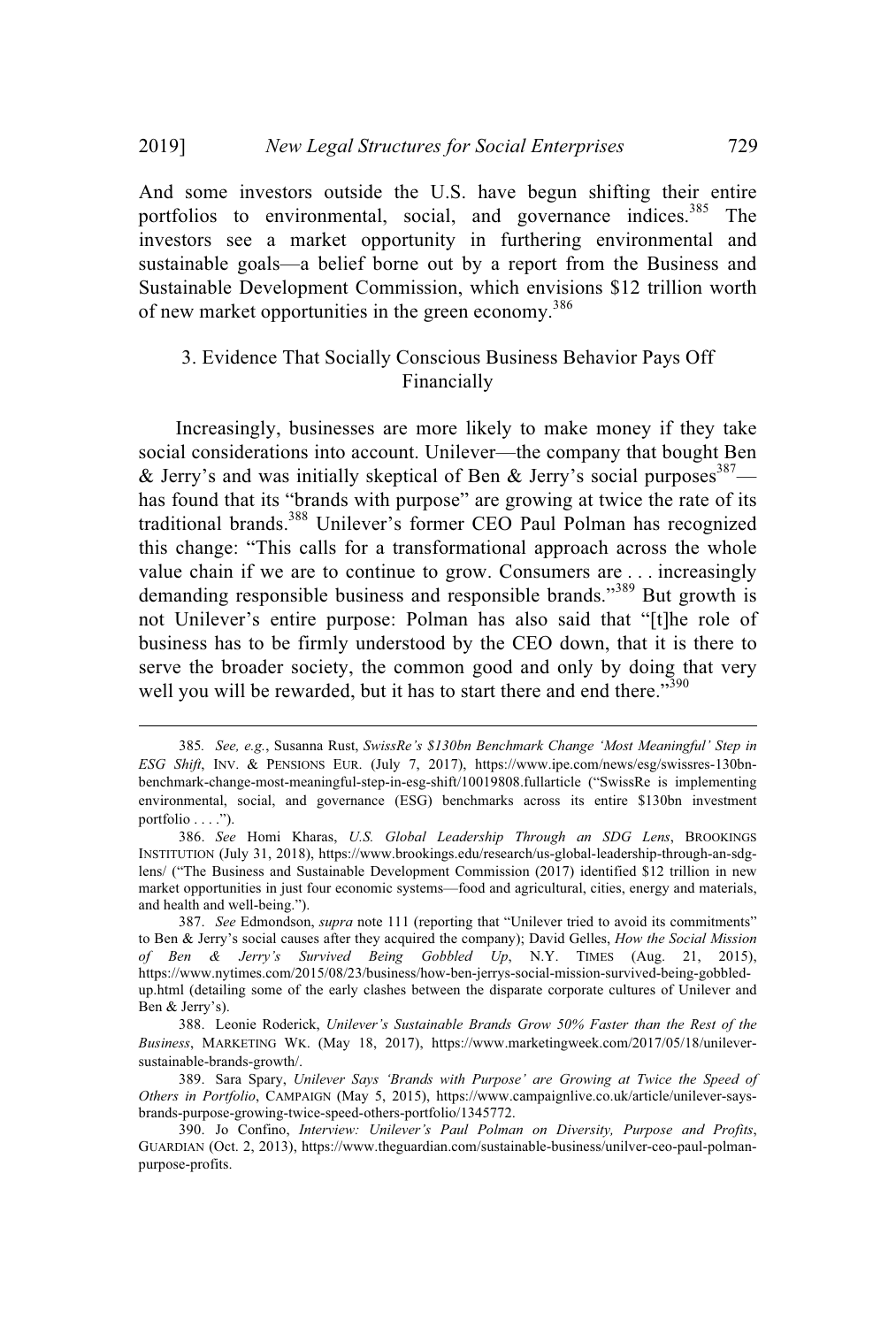Unilever now sources 55% of its agricultural raw materials sustainably and has drastically reduced waste from its factories to landfills.<sup>391</sup> It has "trained 800,000 smallholder farmers since 2010 and provided 238,000 women with access to training, support and skills."<sup>392</sup> Unilever also credits its sustainability focus with helping it hire and maintain talent.<sup>393</sup>

Unilever is one of at least nine companies with "products or services that have sustainability or social good at their core" that generate at least \$1 billion dollars in annual revenue.<sup>394</sup> These businesses also include "Tesla, Chipotle, Ikea, Unilever, Nike, Toyota, Brazilian beauty company Natura, Whole Foods and GE's Ecomagination."<sup>395</sup> Target was expected to join the list in 2016. $396$ 

Even smaller companies find social responsibility profitable. According to the Centre for Sustainability and Excellence (CSE), two-thirds of the companies with the highest scores on their sustainability reports had better financial performance than those with lower scores.<sup>397</sup> And a March 2017 report found that B Lab certified companies in the U.K. were growing 28 times faster than the national economic growth.<sup>398</sup> In addition, 35% of British B-corps reported attracting new audiences after gaining certification; 48% percent found that prospective employees were attracted to the business because of their B-Corp status; and almost half reported that they have begun benefiting from developing partnerships with like-minded businesses that they met through the B Lab process.<sup>399</sup>

395. *Id.*

<sup>391</sup>*. Unilever Sees Sustainability Supporting Growth*, UNILEVER (May 5, 2015), https://www.unilever.com/news/press-releases/2015/Unilever-sees-sustainability-supportinggrowth.html.

<sup>392.</sup> *Id.*

<sup>393.</sup> Jessica Lyons Hardcastle, *How Unilever, GE, Ikea Turn a Profit from Sustainability*, ENVTL. LEADER (Jan. 7, 2016), https://www.environmentalleader.com/2016/01/how-unilever-ge-ikeaturn-a-profit-from-sustainability/.

<sup>394.</sup> Freya Williams, *Meet the Nine Billion-Dollar Companies Turning a Profit from Sustainability*, GUARDIAN (Jan. 2, 2016), https://www.theguardian.com/sustainable-business/2016/jan/ 02/billion-dollar-companies-sustainability-green-giants-tesla-chipotle-ikea-nike-toyota-whole-foods.

<sup>396.</sup> *Id.*

<sup>397.</sup> Terry Waghorn, *Sustainable Reporting: Lessons from the Fortune 500*, FORBES (Dec. 4, 2017), https://www.forbes.com/sites/terrywaghorn/2017/12/04/sustainable-reporting-lessons-from-thefortune-500/#7fbd12c86564.

<sup>398.</sup> Megan Tatum, *B Corps Businesses 'Grow 28 Times Faster than UK GDP*,*'* GROCER (Feb. 21, 2018), https://www.thegrocer.co.uk/people/diversity-and-inclusion/b-corps-businesses-grow-28 times-faster-than-uk-gdp/563584.article.

<sup>399.</sup> *B Corp Analysis Reveals Purpose-Led Businesses Grow 28 Times Faster Than National Average*, SUSTAINABLE BRANDS (Mar. 1, 2018), https://sustainablebrands.com/read/business-case-1/bcorp-analysis-reveals-purpose-led-businesses-grow-28-times-faster-than-national-average.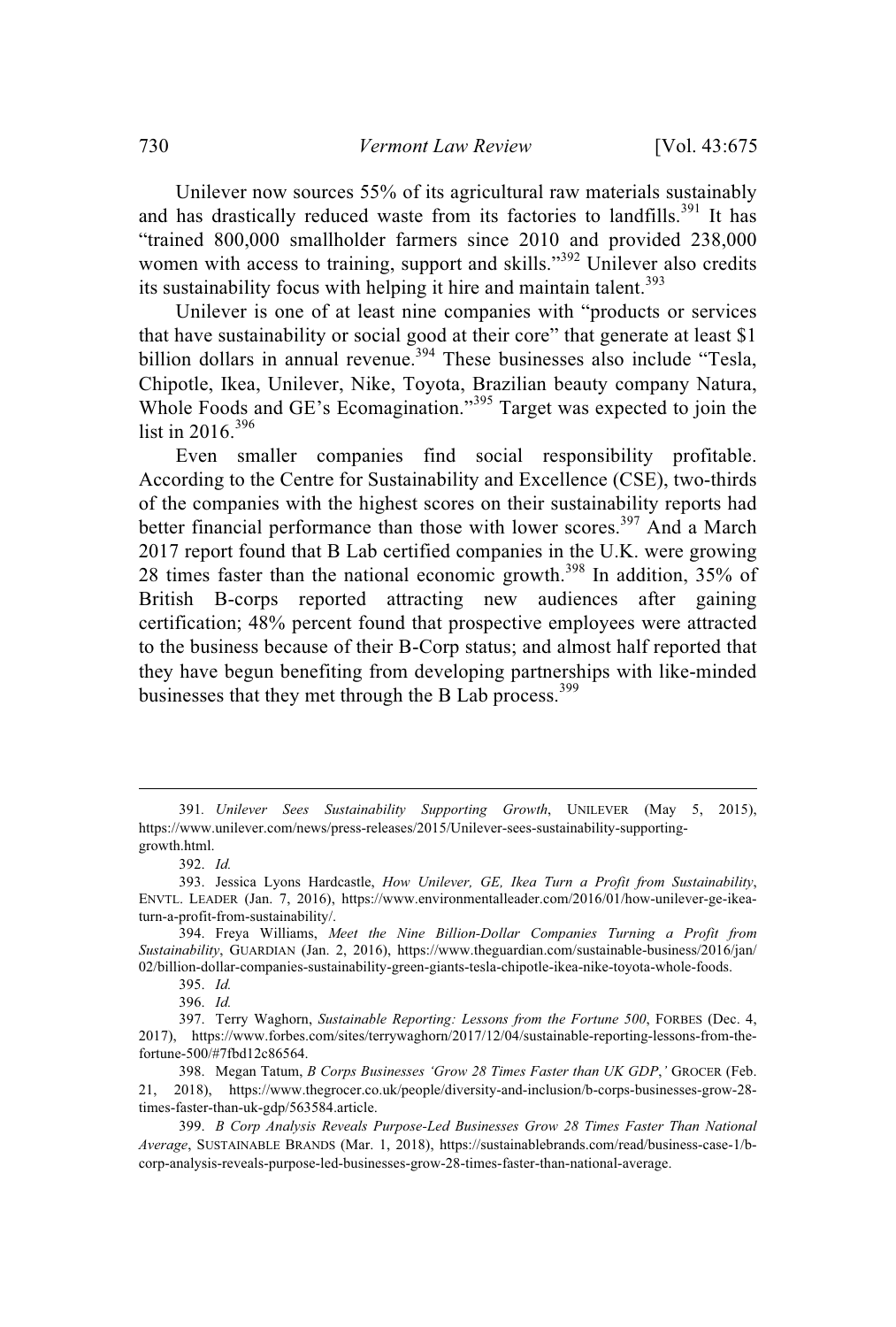#### 4. New Legislative Proposal

Finally, Senator Elizabeth Warren has introduced the Accountable Capitalism Act, $400$  which is based, in part, on the benefit corporation model.<sup>401</sup> If passed, this bill would require companies with annual revenue above \$1 billion to obtain a federal corporate charter that requires the corporation to consider all stakeholders, not simply the shareholders. <sup>402</sup> The Accountable Capitalism Act would also allow the employees to elect 40% of the directors, restrict officers and directors' ability to sell their shares in the stock to encourage a more long-term view for the corporation, and require shareholder and board approval for political expenditures.<sup>403</sup> The office of the U.S. Corporations could revoke the federal charter if the corporation engaged in egregious or illegal behavior.<sup>404</sup> While still unlikely to pass in today's climate, Senator Warren's ability to introduce, and to obtain a national platform for, such a bill shows how much the national conversation has changed over the past decade and how influential the benefit corporation has been.

#### **CONCLUSION**

We will never know exactly how much new hybrid business forms have contributed to the societal changes that have occurred over the last ten years, but we can see the changes, and we know these forms have been part of the mix. Social scientists posit that when 10% of the population holds a belief, that belief will become widespread.<sup>405</sup> It is possible the U.S. is on the road to another era in which businesses recognize their obligations to society. $406$  At that point, the political climate should be such that legislators will either revise these statutes or reinforce the community obligations of traditional businesses.

In many ways, the proponents of the L3C and the benefit corporation have gambled that no large scandals will occur before the time is right to

<sup>400.</sup> Accountable Capitalism Act of 2018, S. 3348, 115th Cong. § 1 (2018).

<sup>401.</sup> Lenore Palladino, *It's Time for Accountable Capitalism*, AM. PROSPECT (Oct. 4, 2018), https://prospect.org/article/its-time-accountable-capitalism.

<sup>402.</sup> S. 3348 §§ 2, 4–5.

<sup>403</sup>*. Id*. §§ 6–8.

<sup>404</sup>*. Id.* § 9. For an explanation of this Act, see Press Release, Elizabeth Warren, U.S. Senator, Warren Introduces Accountable Capitalism Act (Aug. 15, 2018).

<sup>405.</sup> *See* J. Xie et al., *Social Consensus Through the Influence of Committed Minorities*, PHYS. REV. E, 2011, at 5–6 (exploring how the women's suffrage and civil rights movements both saw a tipping point once 10% of the population believed these rights were warranted).

<sup>406</sup>*. See supra* Part IV.C.1–3 (describing some of the recent examples of businesses promoting social and environmental goals).